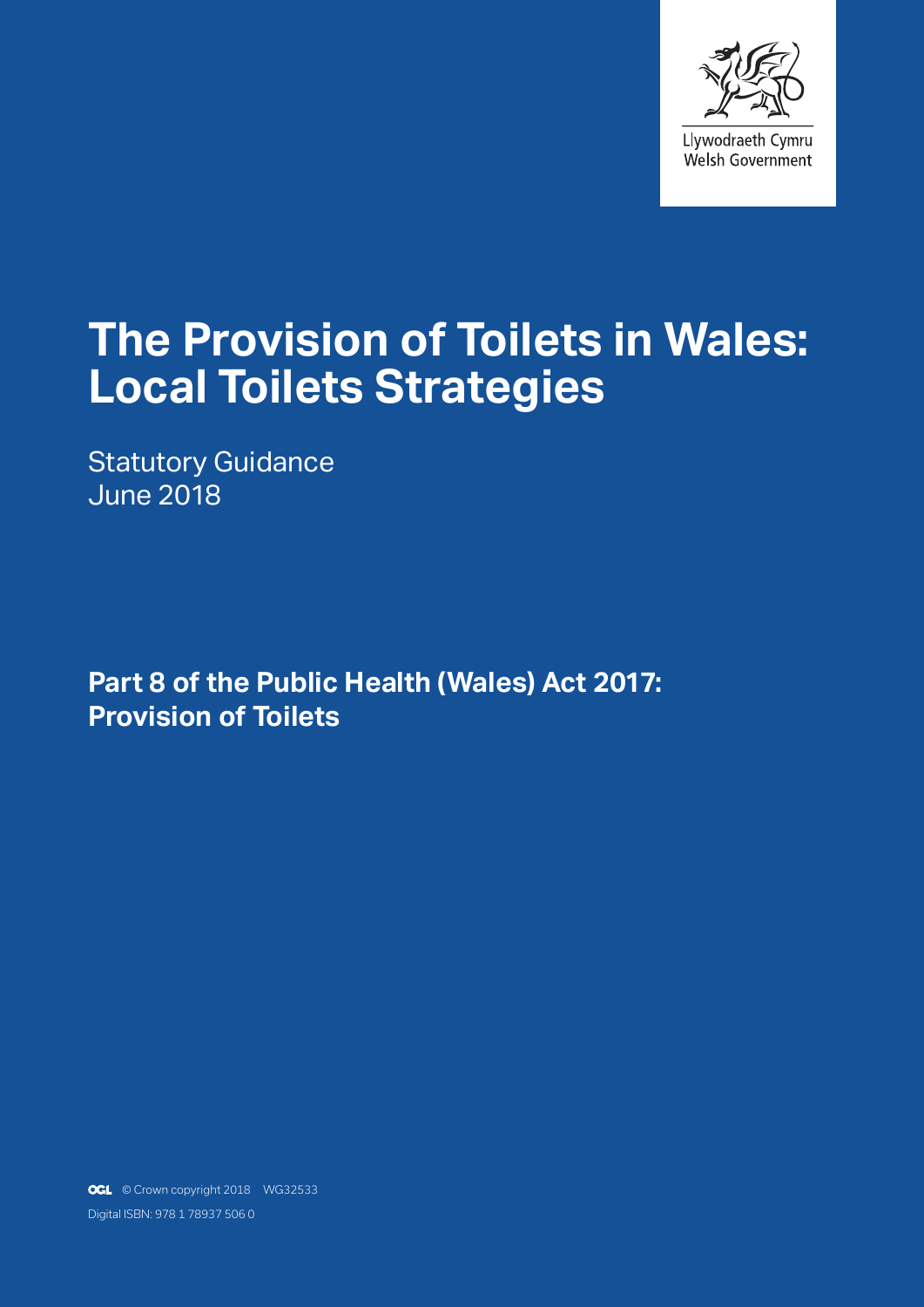#### **GUIDANCE ON PROVISION OF TOILETS IN WALES: LOCAL TOILETS STRATEGIES**

- **Audience:** Local authorities; community councils; premises owned, occupied or funded by public authorities which maintain toilet facilities; highways authorities; privately owned premises which maintain toilet facilities; and local and national bodies in Wales with an interest in the provision of toilets for public use.
- **Overview:** This document provides guidance for local authorities on duties and powers introduced under Part 8 of the Public Health (Wales) Act 2017 which places a duty on local authorities (as defined in section 124 of the Public Health (Wales) Act 2017) to prepare and publish a local toilets strategy for its area.

#### **Action**

**required:** Local authorities must have regard to this statutory guidance.

#### **Further**

**information:** Enquires about this document should be directed to:

Health Protection Policy and Legislation Branch, Public Health Division, Health and Social Services Group, Welsh Government, Cathays Park, Cardiff, CF10 3NQ e-mail: LocalToiletsStrategy@gov.wales

#### **Additional**

**copies:** This document and further information can be accessed from the Welsh Government website at: https://consultations.gov.wales/consultations/local-toilets-strategies-statutoryguidance-local-authorities

#### **Related**

**documents:** Technical Guidance: National Map of Toilets Identified in Local Toilets **Strategies** https://consultations.gov.wales/consultations/local-toilets-strategies-statutoryguidance-local-authorities

#### Public Health (Wales) Act 2017 http://www.legislation.gov.uk/anaw/2017/2/contents/enacted

Permission to reproduce extracts from British Standards is granted by BSI Standards Limited (BSI). No other use of this material is permitted. British Standards can be obtained in PDF or hard copy formats from the BSI online shop: www.bsigroup.com/Shop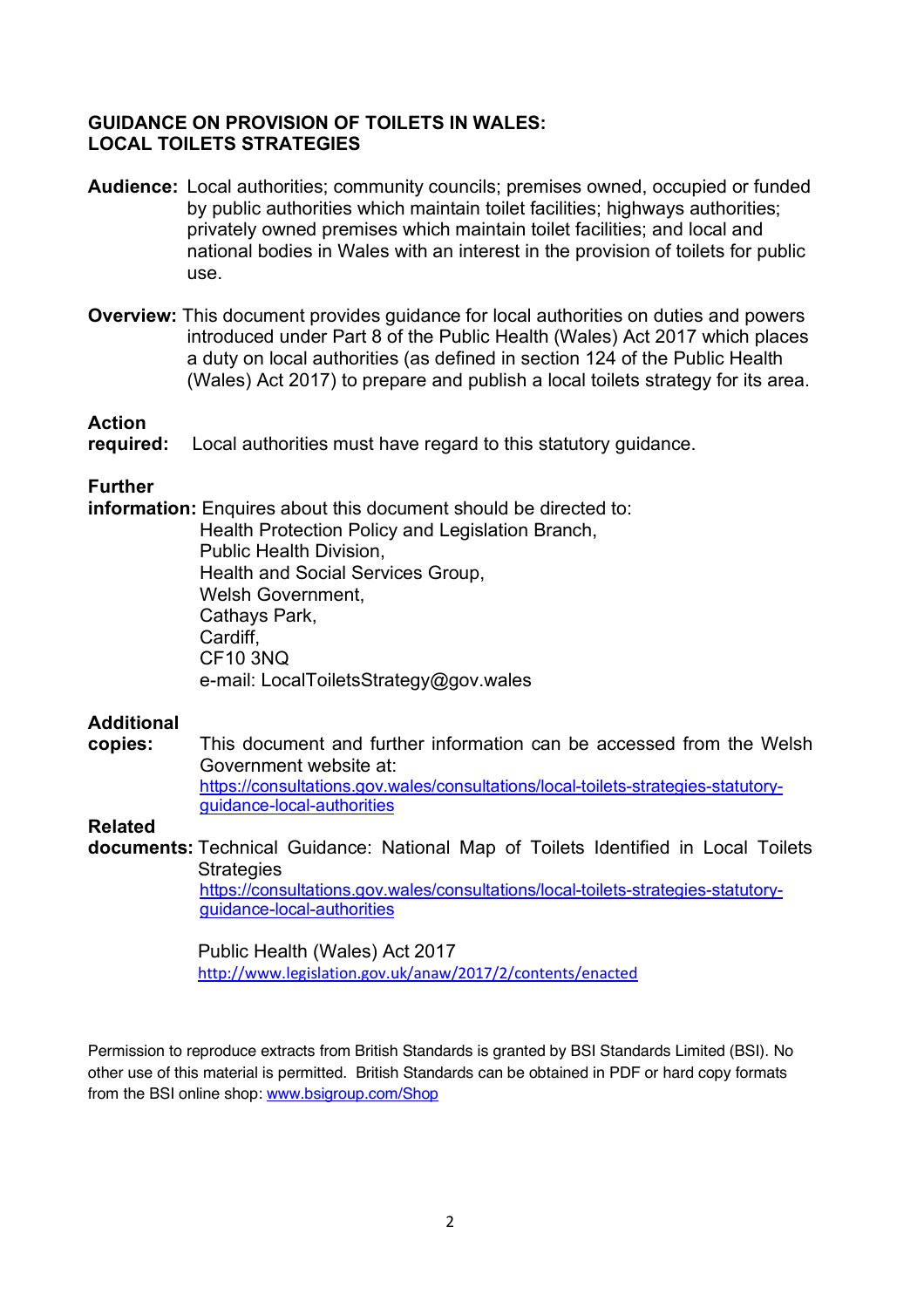# **CONTENTS**

| Ministerial foreword                 | Page 4  |
|--------------------------------------|---------|
| A Note on Terminology                | Page 6  |
| Introduction                         | Page 7  |
| The Local Toilets Strategy flowchart | Page 11 |
| Ways of working differently          | Page 12 |
| Dos and Don'ts                       | Page 13 |
| Prevention                           | Page 14 |
| Long-term thinking                   | Page 20 |
| Policy integration                   | Page 23 |
| Involvement                          | Page 31 |
| Collaboration                        | Page 38 |
| <b>Publication and Dissemination</b> | Page 45 |
| Annex A - Legal provisions           | Page 48 |
|                                      |         |
| Annex B-National Toilet Logo         | Page 51 |
| Annex C - Useful references          | Page 52 |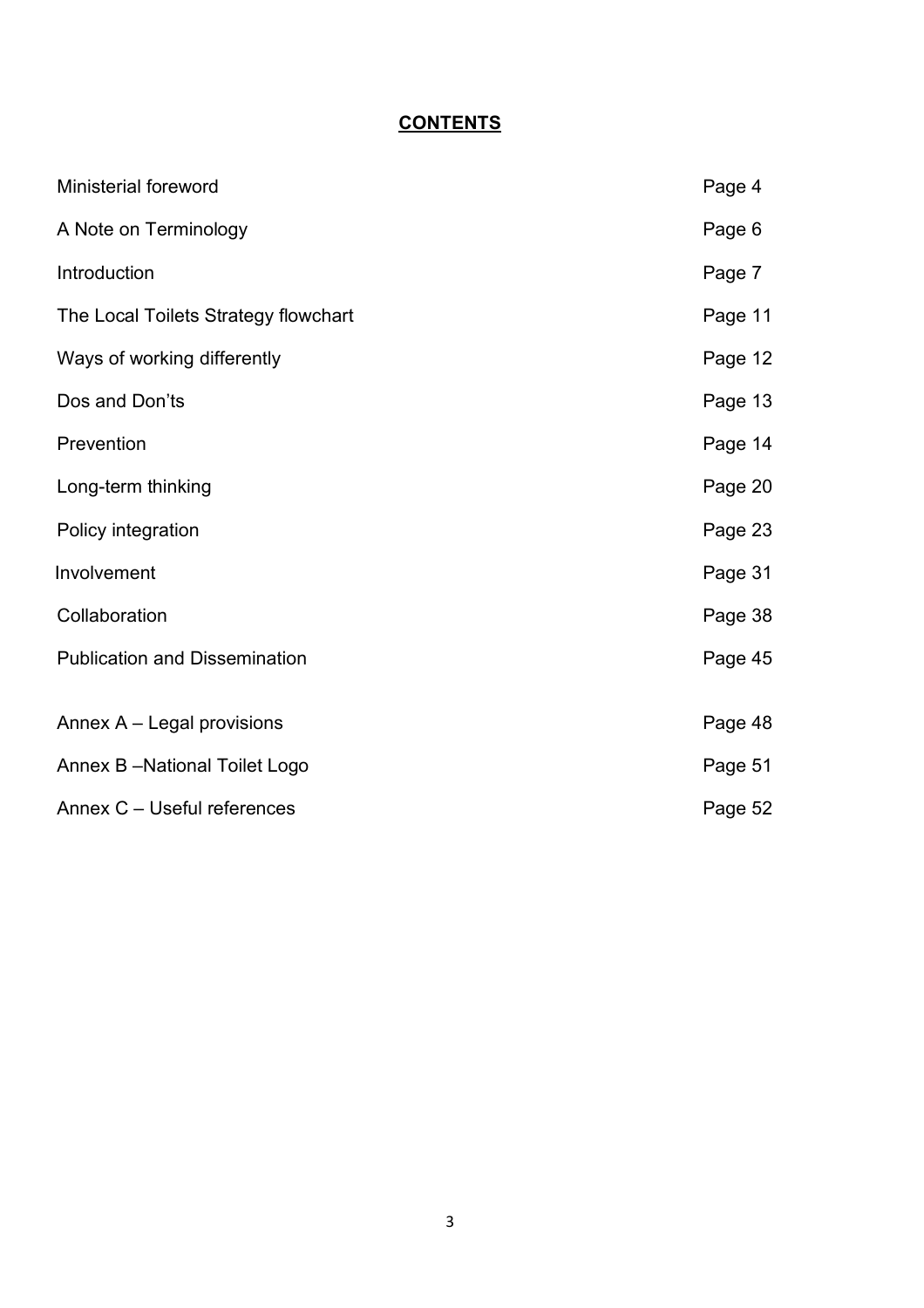## **MINISTERIAL FOREWORD**

The Cabinet Secretary for Health and Social Services:

The Welsh Government's cross-cutting strategy, *Prosperity for All: the national strategy*<sup>1</sup> was published on 19 September 2017. Prosperity is not just about material wealth, it is about everyone having a good quality of life and living in strong, safe communities. This can only be delivered if all parts of the government and public sector combine their forces and work together, with a focus on the areas where a difference can be made.

Whilst the strategy establishes the government's priorities it is far more than a list of actions. It represents a new way of working, one that recognises the challenges faced today, the Wales we want for the future and the steps that need to be taken to make it a reality. At the heart of the strategy is a recognition that public services and voluntary sector partners want to work together towards common objectives, to focus on the needs of people, at all stages of their lives and in all parts of Wales.

To deliver *Prosperity for All*, the whole public service must therefore work more effectively and better direct their energy and resources. Local government is an important partner in delivering this agenda and every opportunity to remove barriers between different services and organisations must be taken. Achieving the ambitions for Wales will require a different relationship not just between the Welsh Government and local government, but also between organisations themselves. It is only through closer working, on a consistent regional basis, that the resilience and responsiveness of services can be maintained in the future. This is particularly important if we are to realise the full potential of the Wellbeing of Future Generations Act 2015 and focus public services.

Provision of, and access to, toilets is an issue that affects public health. Accessible, clean toilets that are well located in places such as town centres, parks, promenades, cycle trails and walking routes can help encourage people to take exercise and stay more physically active. This has clear health and economic benefits. Conversely, toilets that are poorly designed, inadequately maintained and inappropriately located can create an atmosphere of neglect that discourages use. A lack of adequate toilet facilities can impact on a person's physical and mental health, as well as affecting the wider environmental health of the population.

Toilets for public use matter to everybody and remain a high-profile issue. They are, however, even more important to certain groups within society, including older people, people with disabilities, people with particular needs (including certain medical problems), women, children and young people and their families. These groups can be disproportionately affected by poor provision, for example, poor provision is understood to have particular negative impacts on older people, as some may be less likely to leave their homes without having confidence that adequate facilities will be available to them.

 <sup>1</sup> https://gov.wales/docs/strategies/170919-prosperity-for-all-en.pdf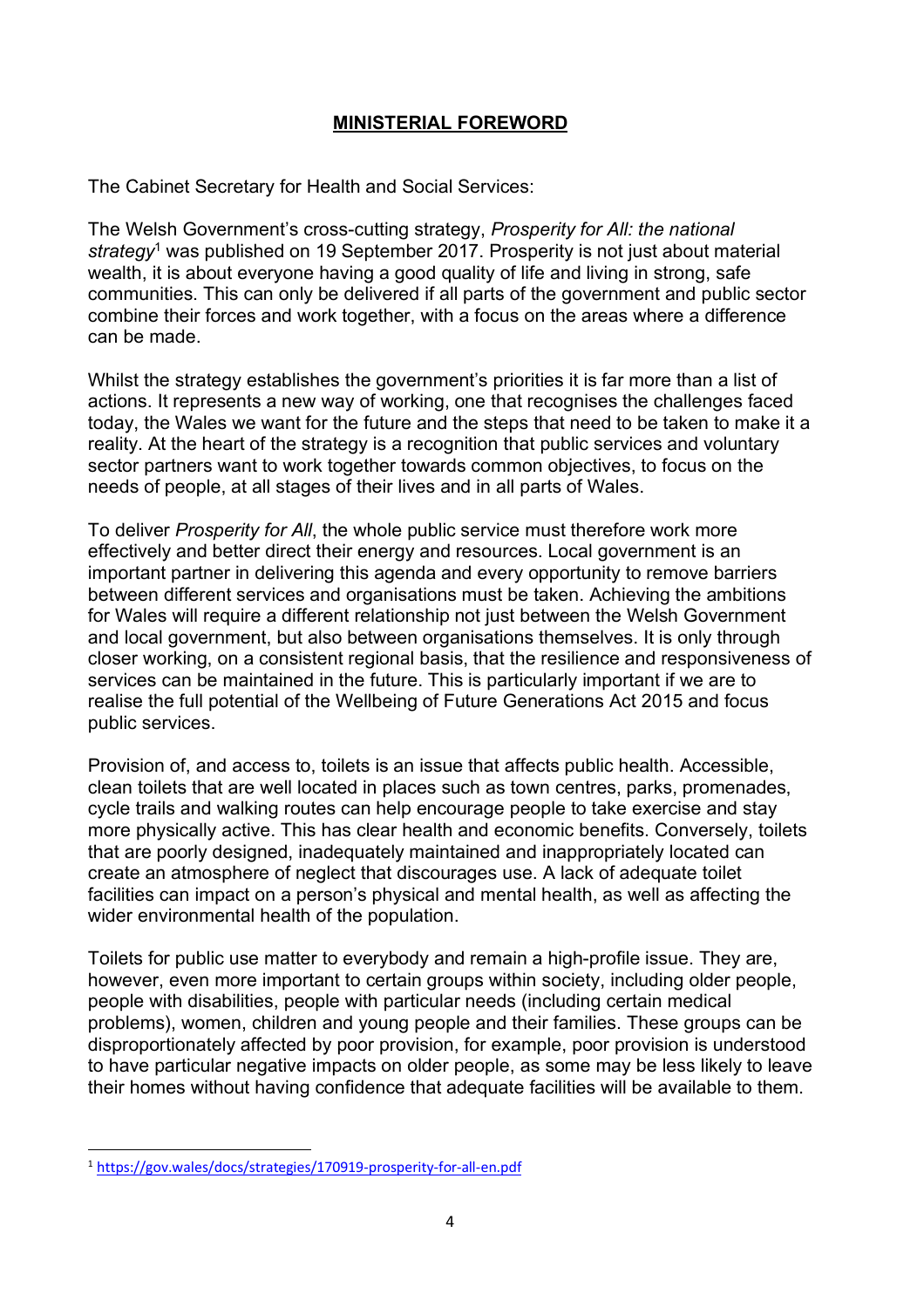This can contribute to increased social isolation and inactivity, as well as affecting people's ability to maintain independence and dignity in later life.

To deliver a strategic approach to the provision of toilets across Wales, the Public Health (Wales) Act 2017 requires local authorities to publish a local toilets strategy for its area.

Strategies will be built around the principles of co-production, with local authorities required to engage with a broad range of potential providers and users. Upon review of their strategies, local authorities are required to publish a statement of progress. A self policing approach will provide transparency to council members and the communities they represent, on the actions taken to progress the provision of toilets across Wales.

This guidance aims to support local authorities to lay a solid foundation for the provision of toilet facilities for public use in Wales, one that is sustainable, both in the short term and for future generations.

I would like to extend my thanks to everyone who assisted in the drafting of this guidance.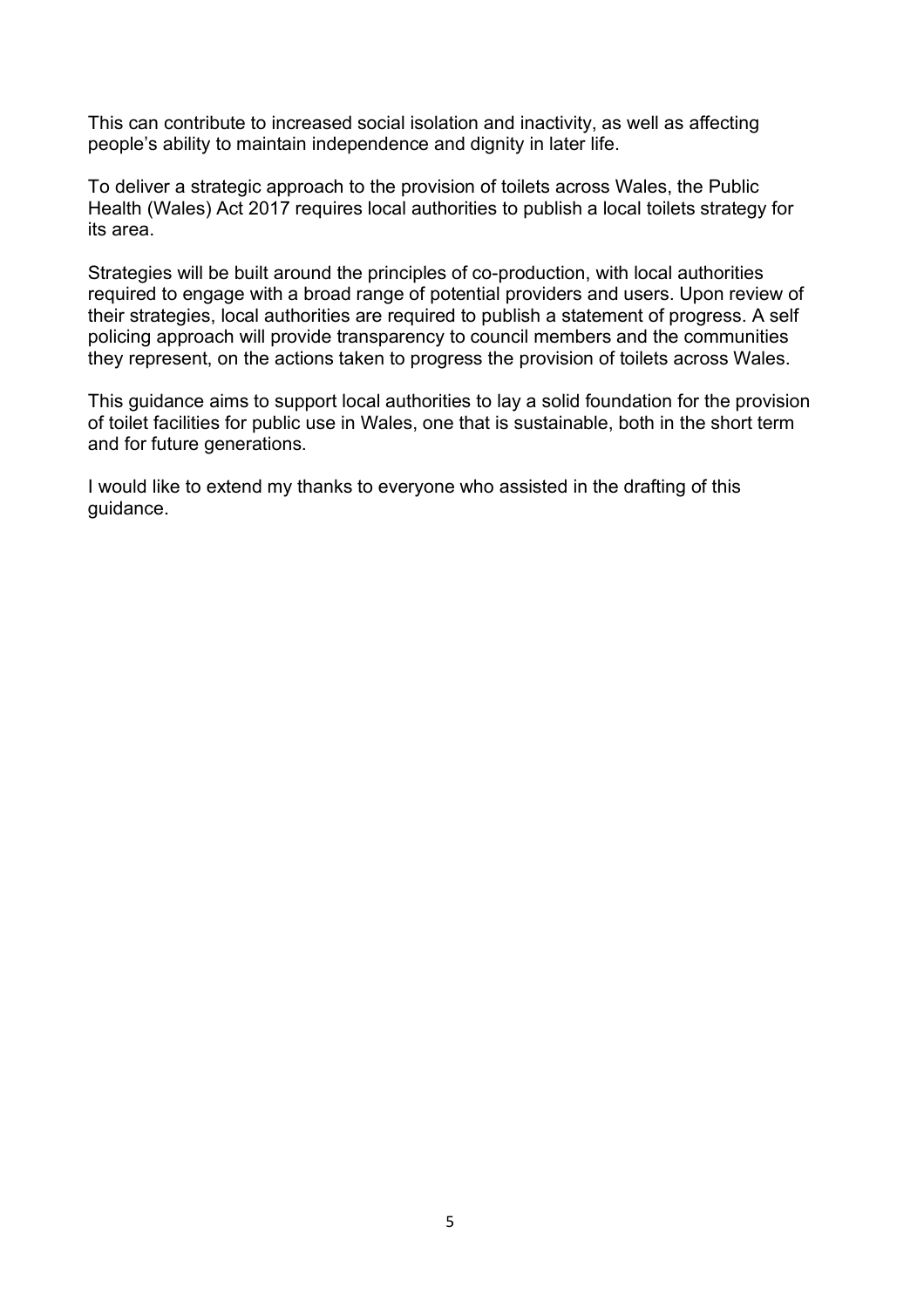# **A NOTE ON TERMINOLOGY**

In this guidance we use the following terms for different types of toilet facility:

**Toilet(s):** we use this to mean a toilet facility that the general public can use that may be in public or private ownership, within a variety of premises and which does not require the user to be a customer or make a purchase.

**Traditional public toilet(s):** by this we mean a purpose-built toilet facility in local authority ownership or control provided for use by the public. Some quotes in the text from legislation etc. use the term 'public toilet', and in these cases we have not included the word 'traditional'.

**Gender neutral toilet(s):** we use this expression in this document to mean a toilet that is not designated for exclusively male or female use, but can be used by anyone. This type of toilet may previously have been termed 'unisex'.

**Changing Place(s):** these are fully accessible toilets with a height adjustable changing bench, a hoisting system, a peninsular toilet, and enough space for a person with a disability, his/her wheelchair and two carers.

**Standard accessible toilet(s):** these are specially designed cubicles in separate-sex toilets or a self-contained gender neutral toilet. These may also be known as 'disabled toilets'.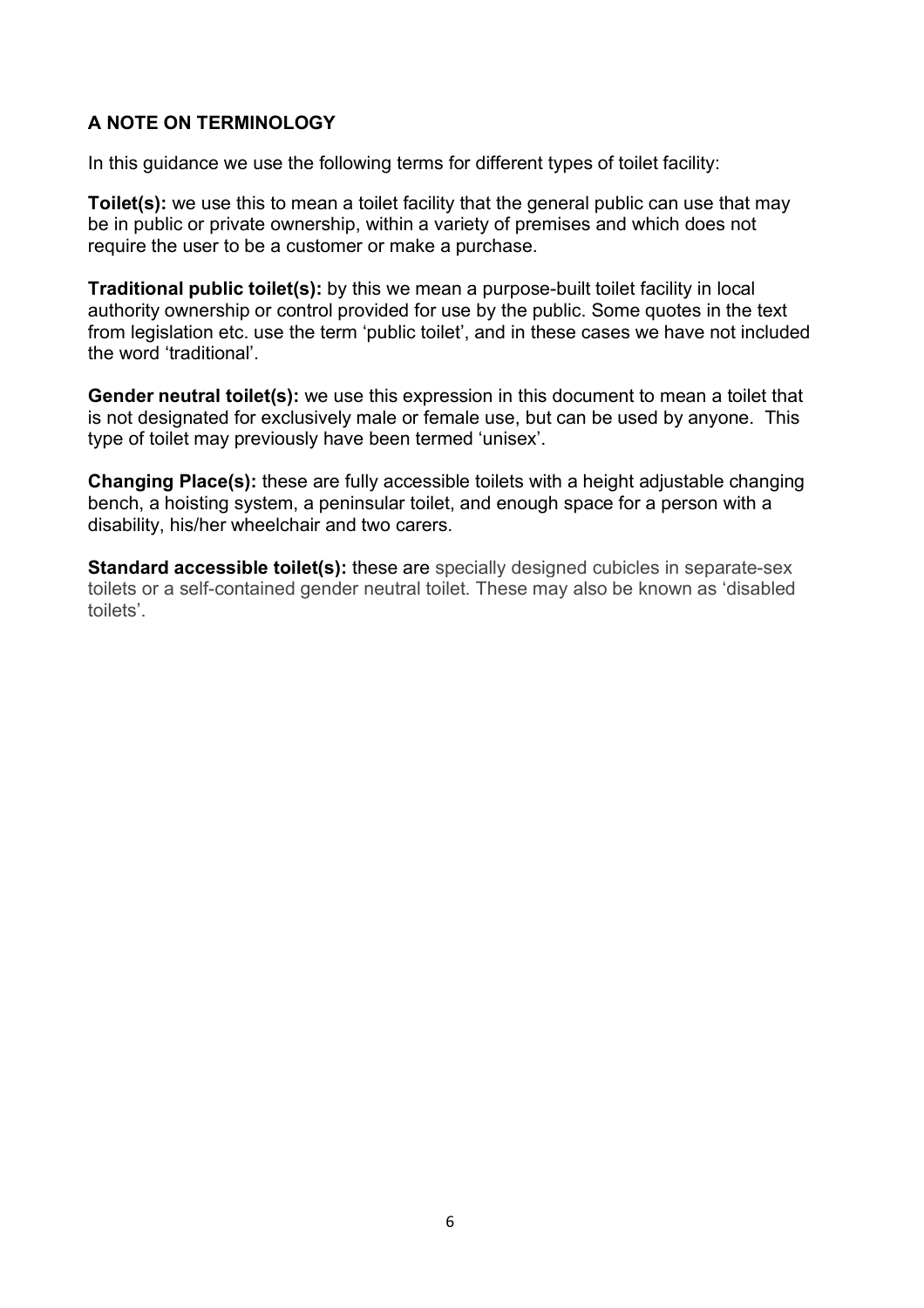# **INTRODUCTION**

The Public Health (Wales) Act 2017 ('the Act') received Royal Assent on the 3 July 2017. The Act brings together a range of practical actions for improving and protecting health. Part 8 of the Act introduces provision of toilets and specifically local toilets strategies.

#### **INTENDED EFFECT**

The aim of Part 8 is to ensure each local authority (LA) in Wales assesses the needs of its community in relation to toilets, and then takes a strategic and transparent approach to best meet that need. This process will enable a broader consideration of options available for providing toilets for use by the public, ranging from traditional stand-alone public toilets through to toilets in private ownership. This is intended to help address the current challenges regarding the provision of public toilet facilities within communities, which have often relied upon traditional stand-alone facilities that have been in decline in recent years due to LA financial pressures.

The intended effect of Part 8 is not to prevent local authorities from taking decisions which they need to take during the course of their activities, which may include decisions to close a traditional public toilet or building when appropriate to do so. Instead, the intended effect is to improve the planning of provision so that any such decisions are taken within the overall context of meeting their communities' identified needs. A strategic approach will also help to mitigate any negative impacts of changes to provision.

#### **REQUIREMENTS**

To achieve this, the Act places a duty on each LA in Wales to prepare and publish a local toilets strategy for its area. The Act provides that a strategy must include an assessment of the community's need for toilets, including changing facilities for babies and changing places facilities for people with disabilities. The strategy must also provide details of how the LA proposes to meet the identified need. There is no requirement for the strategies to be presented to the Welsh Government for approval, as the strategies should be subject to LAs' existing scrutiny structures and public scrutiny.

The duty to prepare a strategy does not in itself require LAs to provide and maintain public toilets themselves, but they are required to take a strategic view across their area on how these facilities can be provided and accessed by their local population. In doing so it is envisaged that LAs will consider a full range of options for making facilities available to the public. By way of example, if a toilet is not available at a park but a LA identifies a need for one, then the LA should consider different ways of meeting that need. This could be by the LA directly providing the facility, or by the LA working with a private business within or near to the park to make their facilities freely available to the public.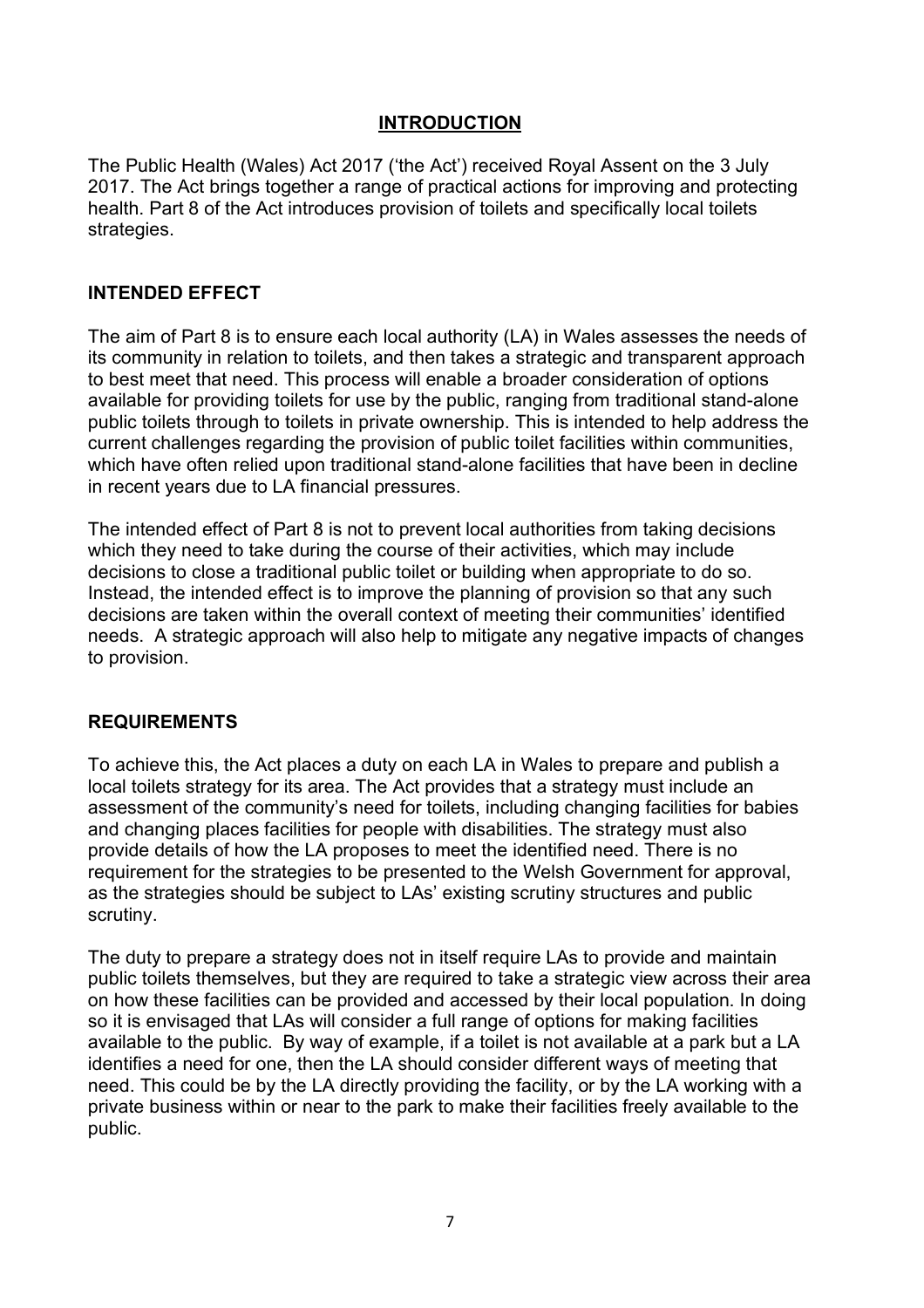The Act's provisions on local toilets strategies are ultimately intended to benefit all those living in and visiting Wales. Accordingly, the provisions seek to ensure that appropriate engagement with local communities takes place as part of the development of the strategies, and that the process takes place, as well as with visitors and commuters, in a manner which is both transparent and supports local accountability.

LAs are therefore required to consult with a wide range of interested parties on their draft strategies and to publish their final strategies so that they are available to all. In order to further support local accountability, the Act provides a clear framework to govern the timescales for the production of strategies. The Act requires, within six months of a strategy or strategy review, the preparation and publication of interim progress statements. These statements will review the period of two years since the publication of the strategy or two years since the last review of the strategy, and will report on the steps the LA has taken since the strategy's publication.

In order to provide LAs with the flexibility to respond to changing circumstances, LAs are able to review the strategies at any time. The Act also provides for a mandatory review period, which is intended to align with the cycle for LA elections and local plans provided for in other legislation, in order to both reduce unnecessary bureaucracy and ensure a coherent approach to planning at local level. The importance of ongoing engagement with local communities is upheld within these provisions, through a requirement for any revised strategy to be published.

In recognition of the importance of ensuring that the needs of different groups of people across their communities are considered through local toilet strategies, the Act explicitly provides that the term 'toilets' includes changing facilities for babies and changing places facilities for persons with disabilities.

For clarity, the Act also repeals and restates existing LA powers to provide public toilets.

## **PURPOSE OF GUIDANCE**

There are numerous considerations relevant to LAs in preparing, reviewing, consulting and publishing their strategies and so the Act requires Welsh Ministers to issue guidance on this matter.

LAs are required to have regard to this guidance and to read it in conjunction with the Act.

This guidance is not intended to replace other good practice guidance on the provision of toilet facilities.

## **STATUS OF GUIDANCE**

This is statutory guidance issued under section 113(7) of the Act. All LAs in Wales must have regard to the guidance pursuant to section 113(11).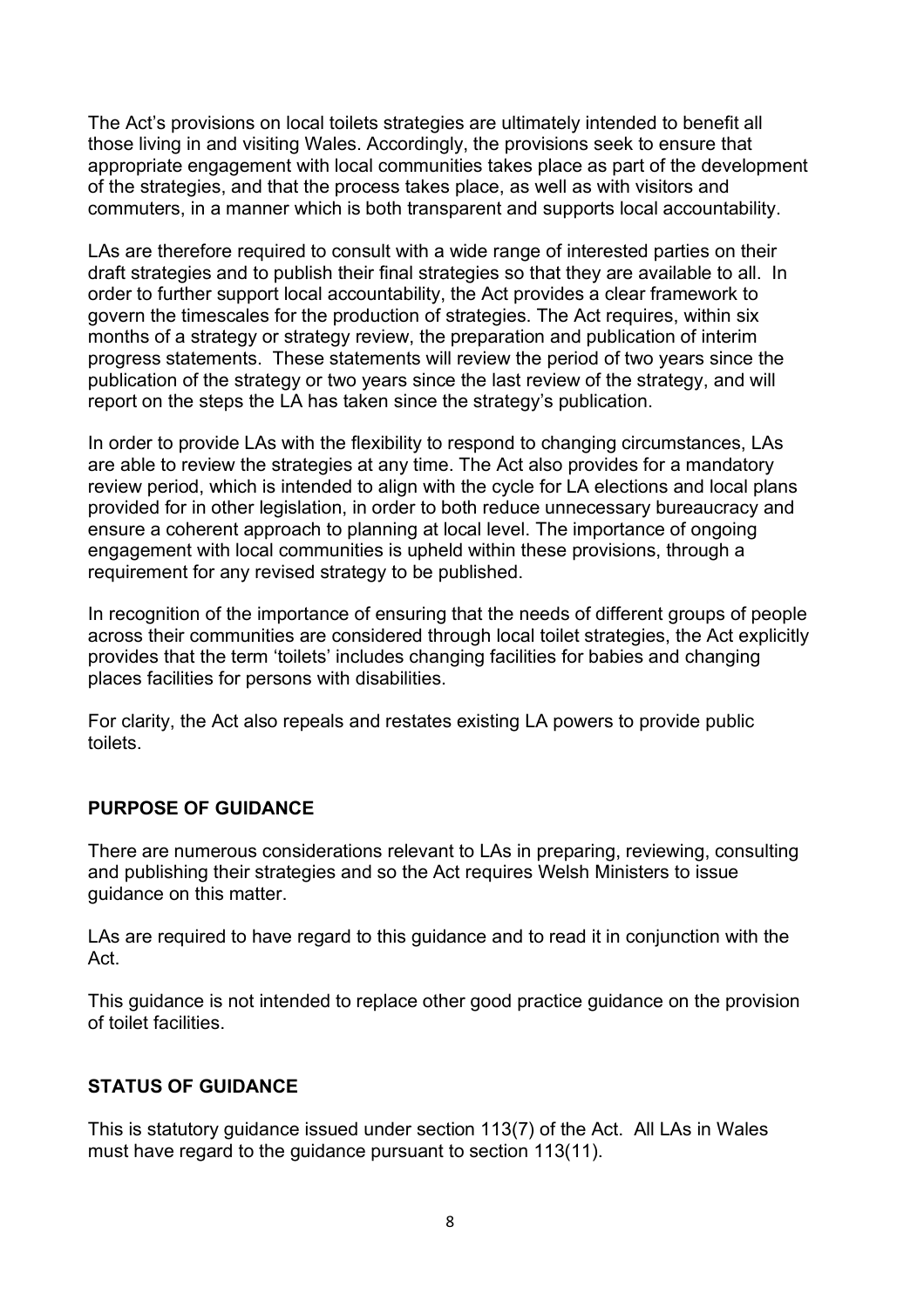# **THE DUTY ON LOCAL AUTHORITIES**

This guidance should be read in conjunction with the Act.

Part 8 of the Act deals with strategies and places the following duties on a LA:

- to prepare and publish a strategy before the end of the period of one year beginning with 31 May 2018 (section 113(1));
- to include an assessment of need and steps to be taken to meet that need (section 113(2));
- to review the strategy which includes a requirement to publish a statement of what steps have been taken following the last published strategy and to revise and publish any revisions considered necessary (section 113(3), (5) and (7));
- to publish interim progress statements (section 114);
- to consult any person they consider to be interested in the provision of toilets in their area before publishing the strategy (section 115); and
- to provide those persons with a draft copy of the strategy (section 115(2)).

# **REVIEW AND REVISION OF THIS GUIDANCE**

The Welsh Government will keep this guidance under review and will revise and update it as necessary and appropriate.

## **TIMETABLE**

The Act provides specific timescales that must be followed in relation to the preparation and review of LA strategies. The statutory timetable must be followed, even if an LA decides, for operational reasons, to voluntarily publish a review or update the strategy document between key reporting points in the statutory timetable.

- The latest date for publication of the LA toilet strategy is **31 May 2019**.
- The LA must prepare an interim progress report setting out the steps taken in line with their strategy every two year period commencing from the date of the last published strategy. The interim progress report must be published within six months of the end date of the two year period.

*EXAMPLE: If a LA published its first toilet strategy on the 4 February 2019 then it will need to undertake a review of the strategy covering the period 4 February 2019 - 4 February 2021 (two year period from date of publication) and publish the interim progress statement before 4 August 2021 (six months from the last date of the period).*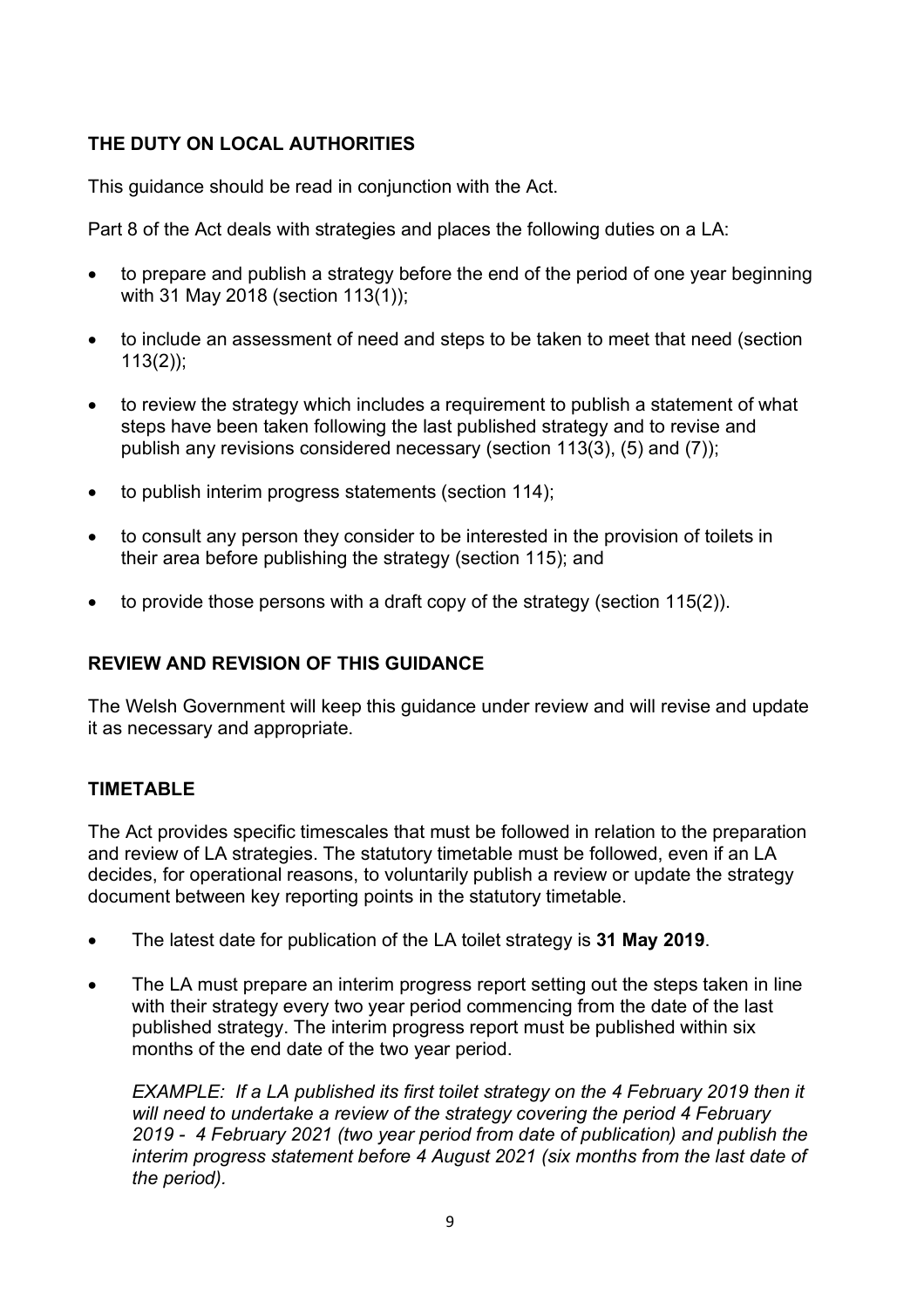• A LA must also review the local toilet strategy within a year of each ordinary election for its area. The next election date in Wales is Thursday 5 May 2022 so the latest date for review is 4 May 2023. If no changes are made to the strategy following the post election review then the LA must publish an interim progress statement covering a two year period commencing from the date of the last election.

*EXAMPLE: Following the 2022 election a LA completes review of the strategy on the 5 November 2022 and makes no changes to the strategy. The LA must prepare an interim progress report for the period of 22 November 2022 – 22 November 2024 (two years period from the date of the last review) and publish the statement before 22 May 2025 (six months after end of period)* 

• A LA may review its strategy at any time following which it must publish a statement of the steps which it has taken in accordance with the strategy. If following a review a LA decides to revise the strategy it must publish the revised strategy and then prepare an interim progress report covering the two year period commencing from the date of publication.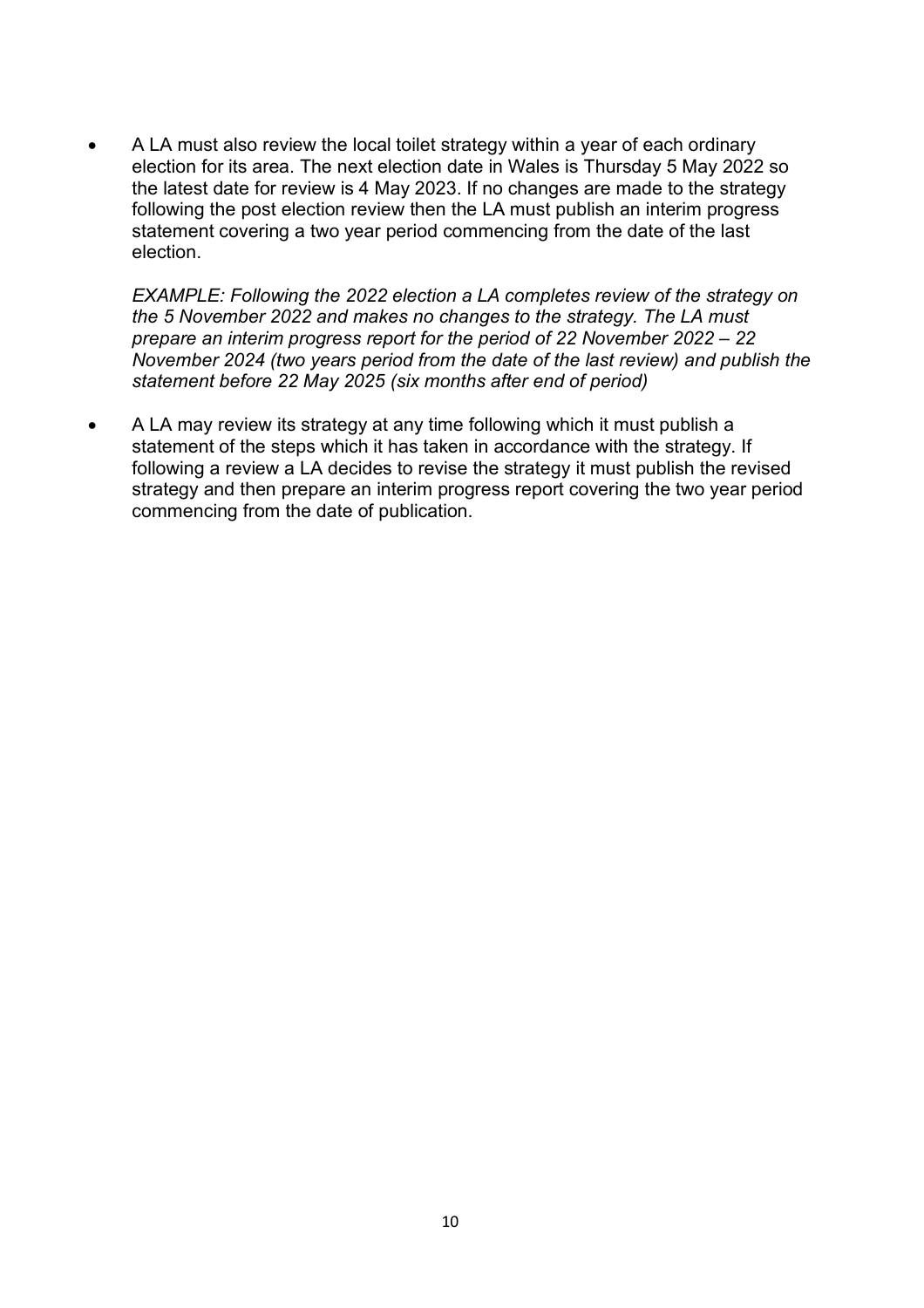# **THE LOCAL TOILETS STRATEGY PROCESS**

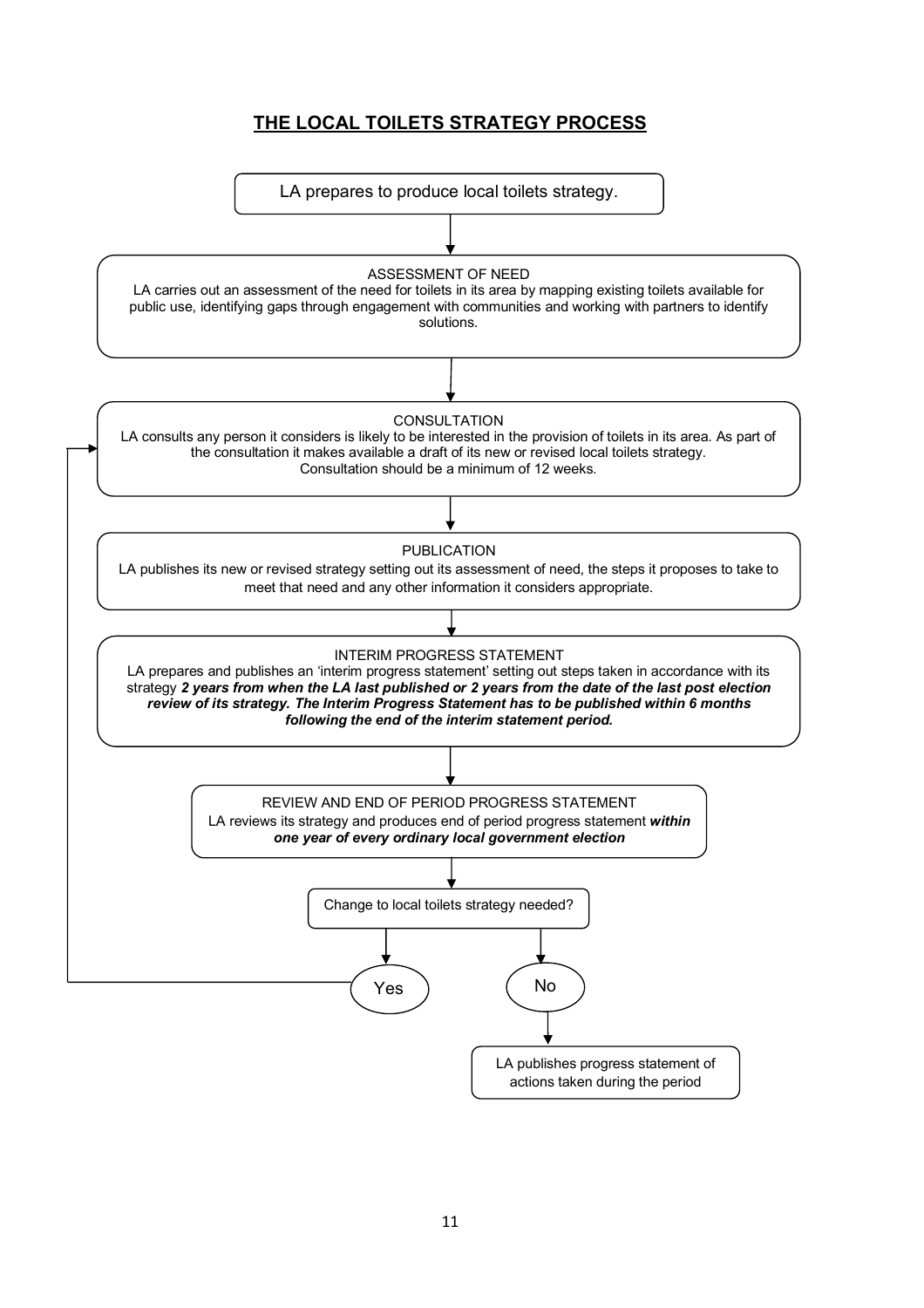# **WAYS OF WORKING DIFFERENTLY**

The Well-being of Future Generations (Wales) Act 2015 ('WFG Act') aims to improve the social, economic, environmental and cultural well-being of Wales. It makes those public bodies, such as LAs, Local Health Boards, Public Health Wales NHS Trust and the Welsh Government think more about the long term, work better with people and communities and each other, look to prevent problems and take a more joinedup approach. It means these public bodies must do what they do in a sustainable way.

Public bodies need to make sure that when making their decisions they take into account the impact they could have on people living their lives in Wales in the future.

To make sure we are all working towards the same vision, the WFG Act puts in place seven well-being goals<sup>2</sup>. Together they provide a shared vision for the public bodies listed in the WFG Act to work towards.

The WFG Act puts in place a 'sustainable development principle' which tells public bodies how to go about meeting their duty under that Act. The principle is made up of five ways of working that public bodies should follow when carrying out sustainable development. These are:

- looking to the **long term** so we do not compromise the ability of future generations to meet their own needs;
- taking an **integrated** approach;
- working with others in a **collaborative** way to find shared sustainable solutions;
- **involving** a diversity of the population in the decisions affecting them; and
- acting to **prevent** problems from occurring or getting worse.

Following these five ways of working will help us work together better, avoid repeating past mistakes and tackle some of the long-term challenges we are facing.

*Local Authorities in Wales must apply the five ways of working when preparing, reviewing, consulting on and publishing their strategies.*

 $\overline{a}$  $2$  A prosperous Wales, a resilient Wales, a healthier Wales, a more equal Wales, a Wales of cohesive communities, a Wales of vibrant culture and thriving Welsh language, a globally responsible Wales.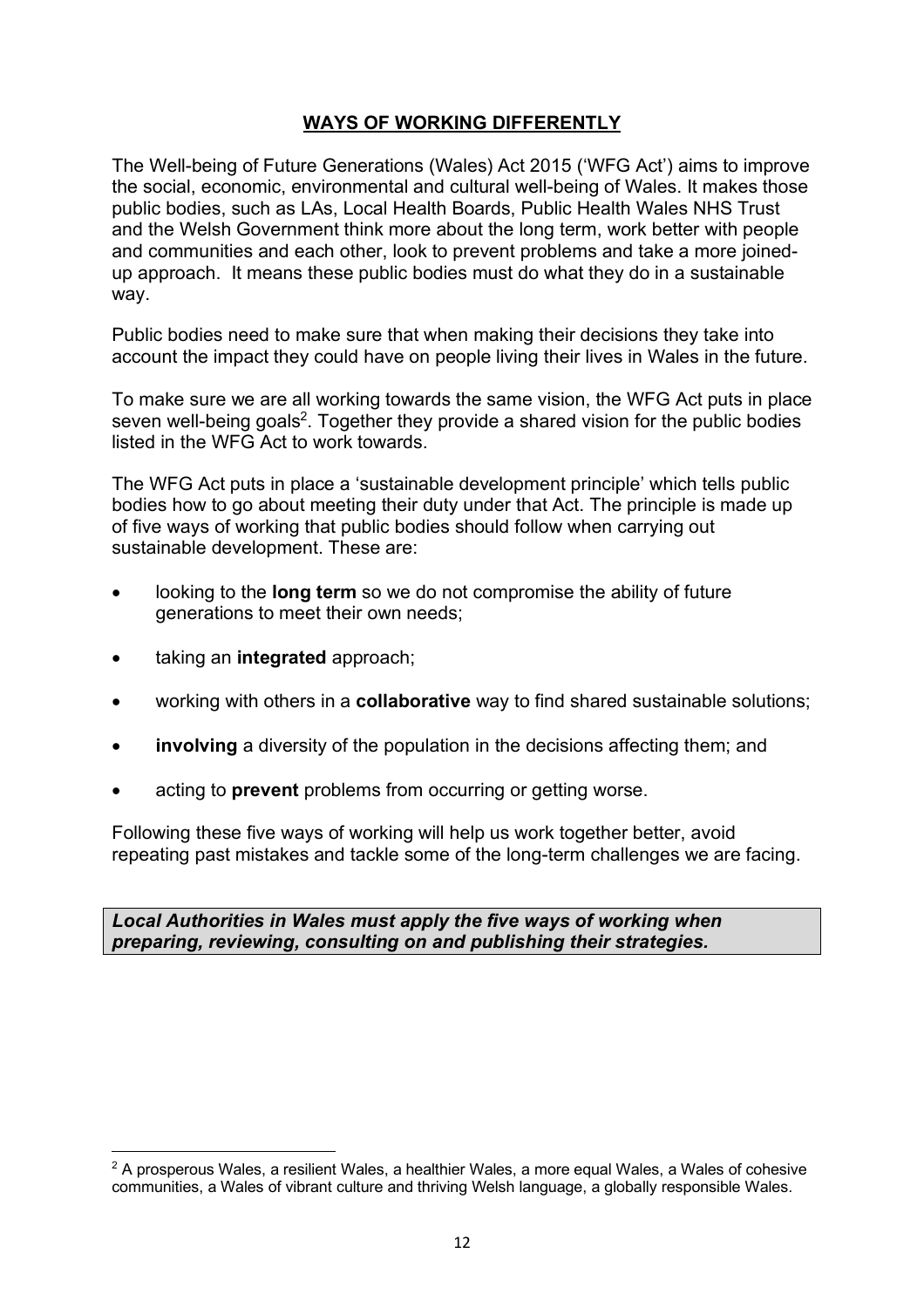# **DOS AND DON'TS**

LAs in Wales **should** undertake the development of their strategies by:

- keeping in mind provision of appropriate toilet facilities to address the current and future needs of the whole of the population, looking out in particular for areas where the existing toilet provision might be at risk of being lost or reduced at some point in the future, acting pre-emptively to prevent this occurring and actively looking for opportunities to increase provision;
- taking every opportunity to talk to the public and representative groups about the challenges they face in accessing local toilet facilities, listening to their concerns and seeking their views and involvement in identifying, and delivering potential solutions;
- working actively with internal and external delivery partners including public and private sector partners in order to benefit the delivery of desired outcomes;
- pursuing long-term, enduring solutions to any gaps in toilet provision; and
- seeking to manage toilet provision at the same time as achieving other, related outcomes;

LAs in Wales **should not** undertake the development of their strategies **by**:

- seeking only short-term solutions to gaps in toilet provision (other than for temporary events);
- seeking to manage provision of toilet facilities separately from the pursuit of other, related outcomes such as better infrastructure planning, active travel routes, safer roads, healthier lifestyles and more resilient communities;
- deciding what's best, and informing the public only after it's all been settled;
- trying to do it all on their own; or
- waiting for the loss or breakdown of provision before starting to do something about it.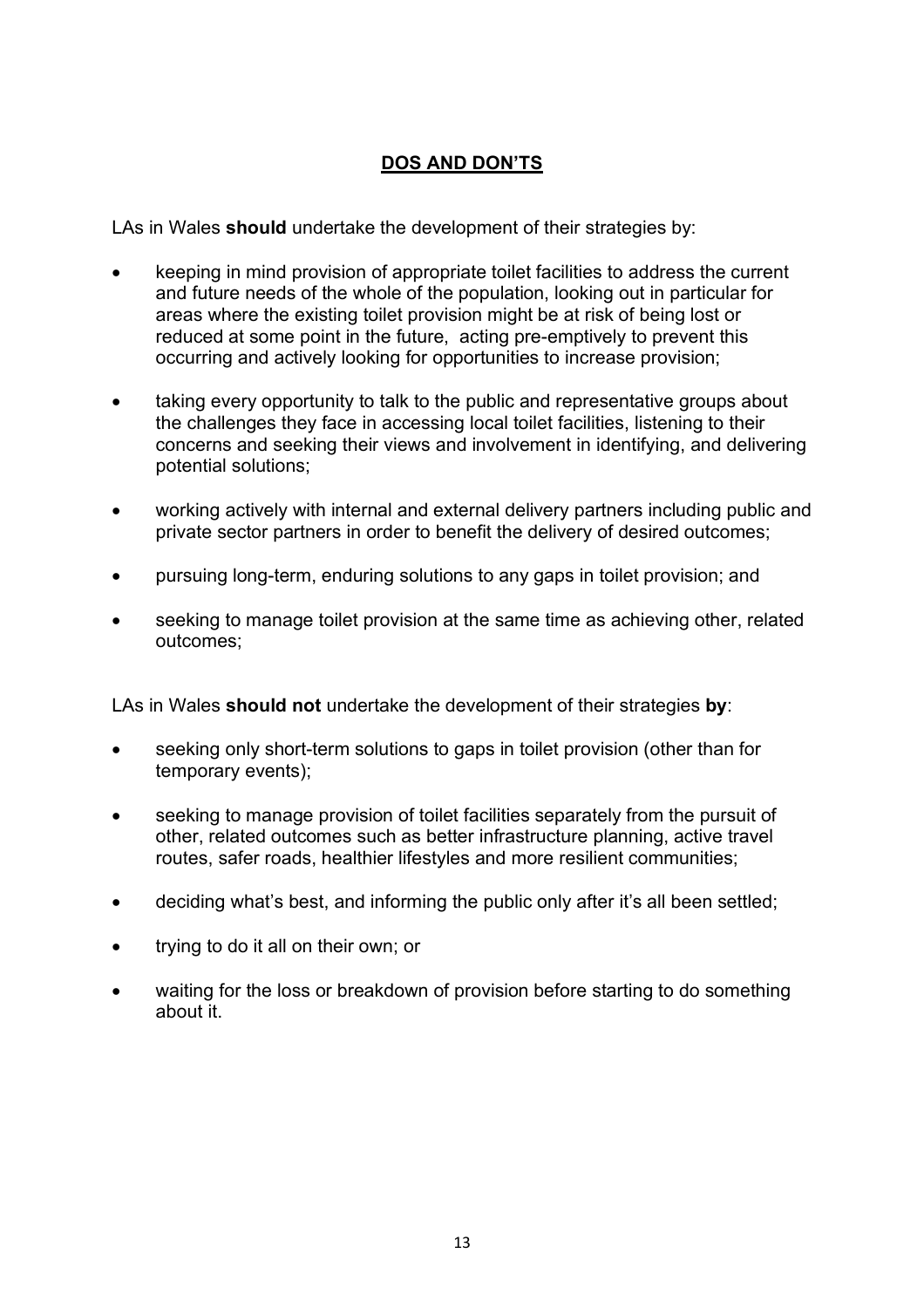# **1. PREVENTION**

*WFG: acting to prevent problems from occurring or getting worse*

*Access to public toilets:* 

- *80 % of respondents do not find it easy to find a public toilet*
- *78 % of respondents found that their local public toilets are not open when they need them*

#### *Age UK – Nowhere To Go 20063*

- 1.1 Undertaking the full process for strategies set out in this guidance is intended as a prevention scheme to address the challenges facing LAs in providing traditional public toilets. A strategy needs to be more than a piece of paper. It needs to set out the issues and identify creative solutions to improve the provision of toilets for public use. Strategies need to be scrutinised, reviewed and updated to ensure they are making a difference.
- 1.2 The key prevention aims of a local toilets strategy are to:
	- identify key toilet facilities in a location;
	- identify facilities at risk of being lost to a location, and ways to preserve their use;
	- identify alternative provisions if facilities must close;
	- identify additional facilities that can be brought into wider use to supplement existing facilities or as a replacement for those that have been lost; and
	- identify opportunities for creating new facilities to modern, inclusive specifications.

*Your long-term goal for strategies should be twofold – to achieve an increase in public access to toilets, both in specific hotspots and more widely outside of main centres of population, so as to achieve the greatest public health benefit across Wales.*

## **RATIONALE FOR CHANGE**

1.3 The necessity for LA strategies has come about because the current system governing provision and access to toilets for has not met the public's need. There are a number of factors that have contributed to this:

 <sup>3</sup> http://www.ageuk.org.uk/documents/en-gb/for-

professionals/research/nowhere%20to%20go%20public%20toilet%20provision%20(2007)\_pro.pdf?dtrk=true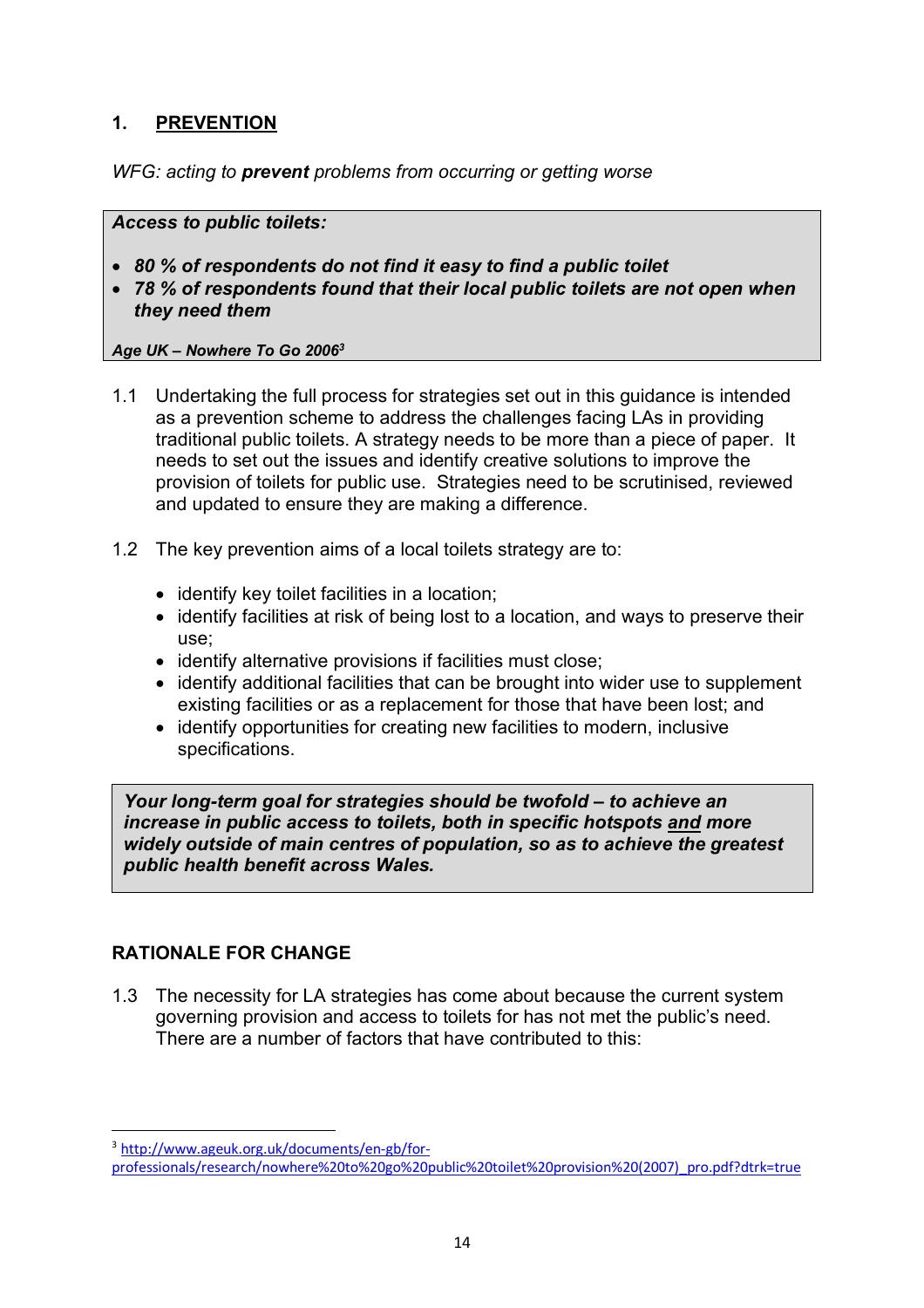- the provision and maintenance of traditional public toilets in Wales is at the discretion of LAs with no national guidance or co-ordination, meaning provision in Wales varies considerably from one LA area to another<sup>4</sup>;
- the provision and maintenance of traditional public toilets in Wales is a considerable cost to LAs and is not always sustainable, as a consequence, provision is declining and toilets are under threat of closure across Wales;
- access to information at street level on toilets available for public use is poor across Wales and opportunities to provide information online are not being maximised;
- best use is not being made of toilets within private buildings (for example by way of public facilities grants) and public buildings, for example those in public libraries, community and town halls, sports centres and museums;
- poor planning around opening hours and signposting is limiting access and use;
- many traditional public toilets are old and often poorly designed, inadequately maintained and poorly located, which can create an atmosphere which attracts vandalism, criminal damage and anti-social behaviour; and
- community toilet schemes have declined despite the funding from the former Public Facilities Grant Scheme having been transferred to LAs via the Revenue Support Grant.

# **DRAFTING THE STRATEGY**

*When drafting the strategy, LAs are required to include (as set out in section 113 of the Act):*

- o *a completed assessment of need for toilets available for use by the public in their area;*
- o *a statement setting out the steps which the LA proposes to take to meet this need; and*
- o *any other information which the LA consider appropriate.*
- 1.4 These three components should be included by a LA when publishing their strategy. The assessment of need, when completed, will form a key part of a LA strategy.
- 1.5 The strategy should include the findings of the assessment of need activities that have taken place. This includes:
	- the considerations given to the requirements of the general population;

 <sup>4</sup> legal provisions are set out in Annex A of this guidance.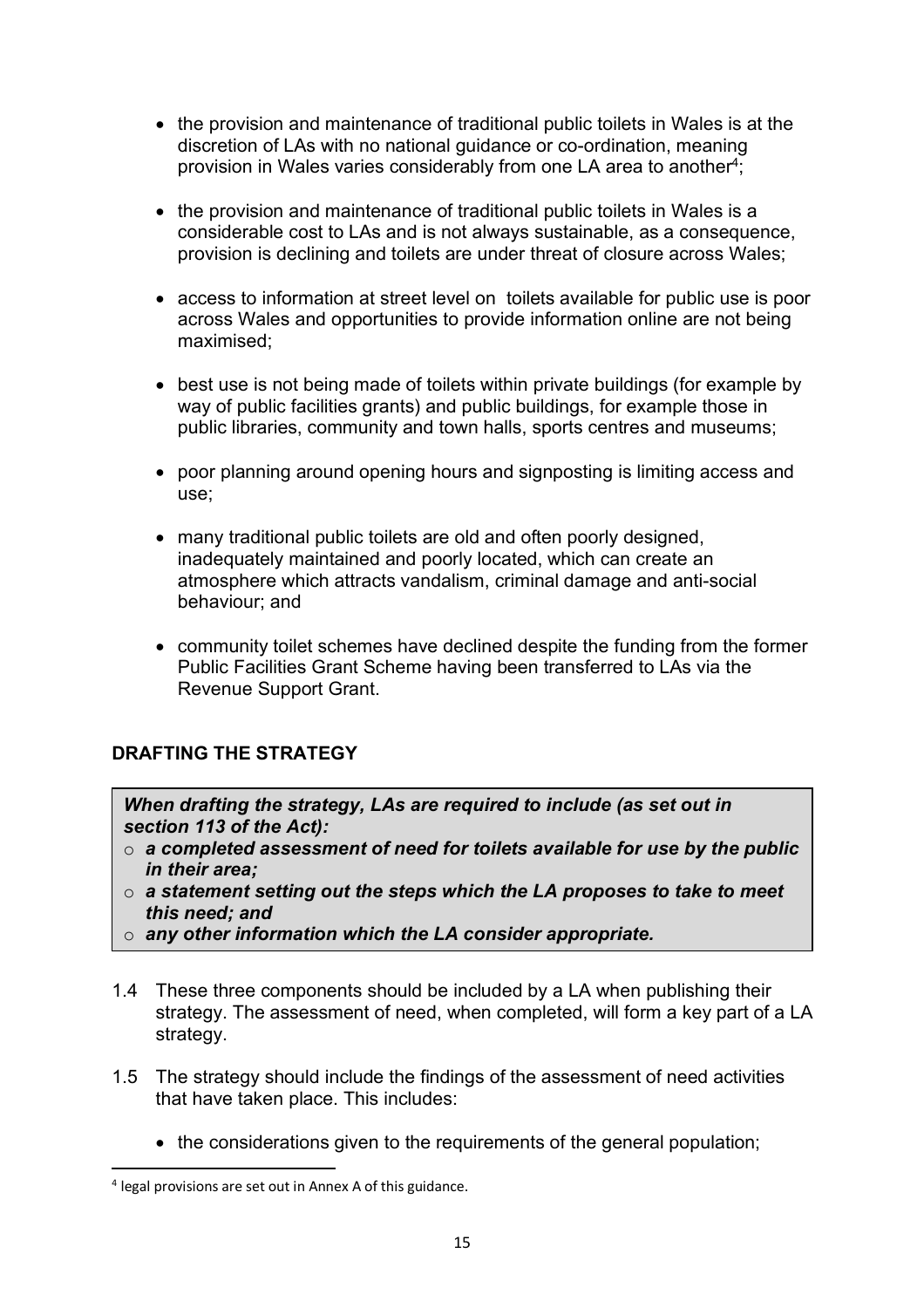- the needs identified for particular user groups;
- the condition and usage of existing facilities;
- the considerations given to identifying facilities not currently in general public use; and
- the identification of any gaps in current provision.

### **PROPOSALS FOR EXISTING FACILITIES**

1.6 This includes those facilities in LA ownership, previously identified under community toilet schemes, and those facilities that have previously been subject to asset transfers. LAs should explain the opportunities they have identified as part of the assessment of need process, to meet the demand for toilet provision within their area and should set out any need they have identified for the upgrading, refurbishment or closure of existing facilities.

## **PROPOSALS FOR ADDITIONAL FACILITIES**

- 1.7 Where a gap in provision has been identified, LAs should explain the gap and set out proposals for addressing it. This could include, for example, the creation of facilities at new locations, additional facilities within high usage areas, or specialised facilities for particular user groups. LAs should also explain what future opportunities they may have identified to include provision for toilets for public use within planning proposals and leasing arrangements.
- 1.8 Any proposals should be informed by the findings of the assessment process.
- 1.9 A sum of £9,000 per LA was transferred to LAs by the Welsh Government into the Revenue Support Grant with the intention that they would continue to run community toilet schemes that were previously grant funded under the Community Facilities Scheme.
- 1.10 To facilitate transparency for the public and elected members, it is considered good practice that funding allocated to any proposals should be clearly set out within the strategy.

## **A NOTE ON TYPES OF FACILITY AVAILABLE IN AN AREA**

1.11 When seeking out and engaging participation from owners of different types of premises, LAs should endeavour to secure a mix of toilet types and accessibility within the same area wherever possible, to allow for the equality of access to toilets if all types cannot be provided in one premise. It is acknowledged, however, that this may not always be possible, depending on what premises are in an area and fully accessible toilets and baby changing facilities particularly are not always readily available. A toilet with limited access or facilities is better than no toilet at all if there is no other option. The LA should then identify gaps in provision in their local toilet strategy that can be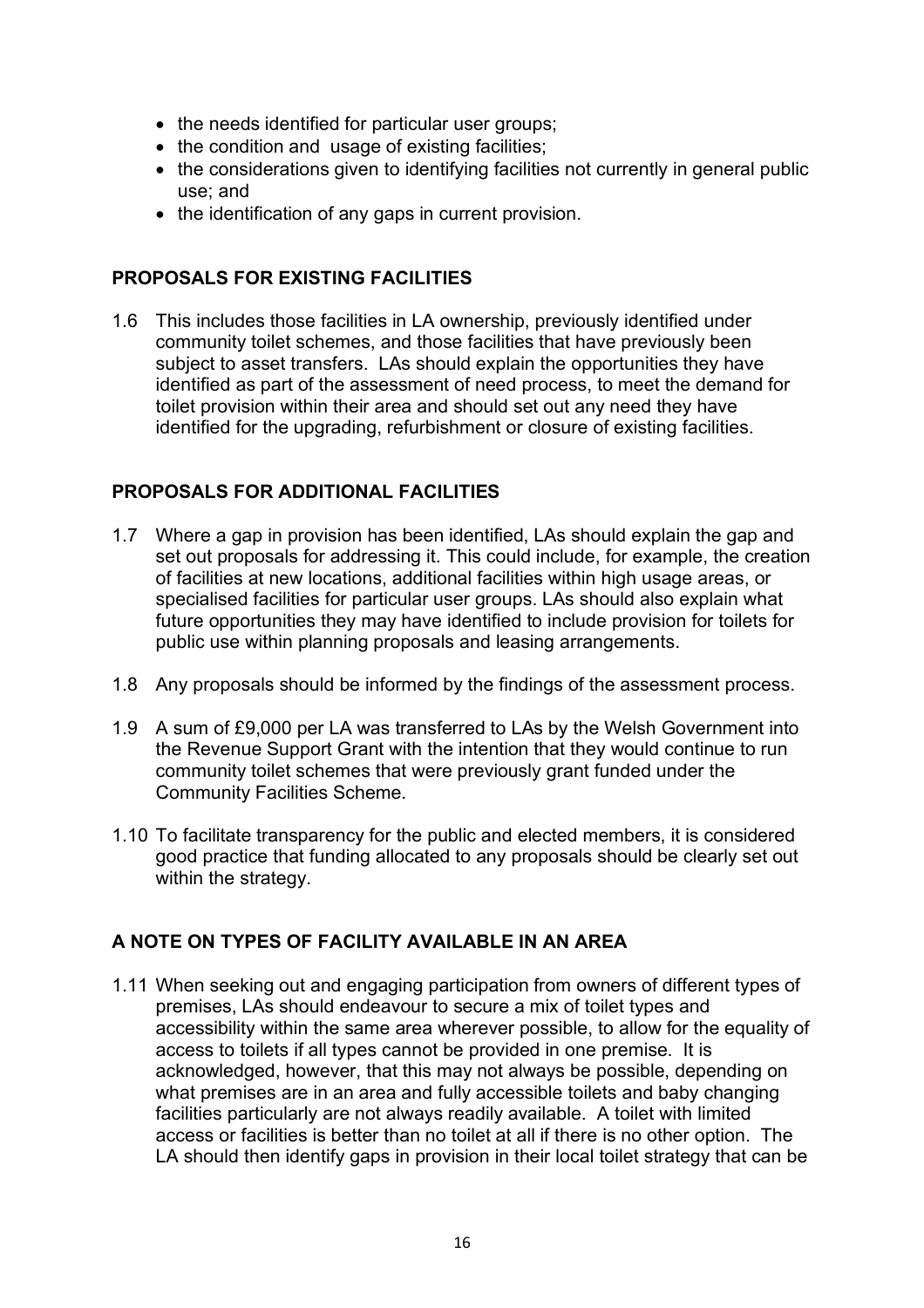addressed over time. Existing toilets should not be closed or taken out of existing toilet schemes because they cannot provide a full range of facilities.

# **REQUIREMENTS OF THE EQUALITY ACT 2010**

- 1.12 The Equality Act 2010 requires public bodies when providing services or facilities to make reasonable adjustments to allow a person with a disability to overcome any disadvantage of access. In the case of access to toilets, this may involve providing an auxiliary aid (such as information on opening times or charges in large print or Braille), or making adjustments to the physical features of a building (for example by providing a ramp at the entrance to a building where steps exist, wider doorways and larger cubicles for access by wheelchair users). The Equality Act requires service providers to do what is "reasonable" in all the circumstances, which could depend on a range of issues:
	- how practicable the changes are;
	- if the change would overcome the disadvantage people with disabilities experience;
	- the size of the organisation:
	- how much money and resources are available:
	- the cost of making the changes; and
	- if any changes have already been made.
- 1.13 It may not be possible to make physical changes such as those outlined above to older buildings, in which case it would be unreasonable to close them to all the population because they could not be adapted. In these circumstances, consideration could be given to providing an accessible alternative close by.
- 1.14 If LAs are in any doubt about the application of the requirements of the Equality Act to any of their proposals, they should consult their own legal departments for advice.
- 1.15 It should also be remembered that certain premises may effectively be off limits for some members of the community, for example, toilets in premises that have an age restriction would exclude children and young people.

## **CONSULTATION**

*LAs are required to undertake a consultation on their proposed strategy, with any person that it considers is likely to be interested in the provision of toilets available for public use in its area before it publishes its strategy section 115(1)(a) of the Act.*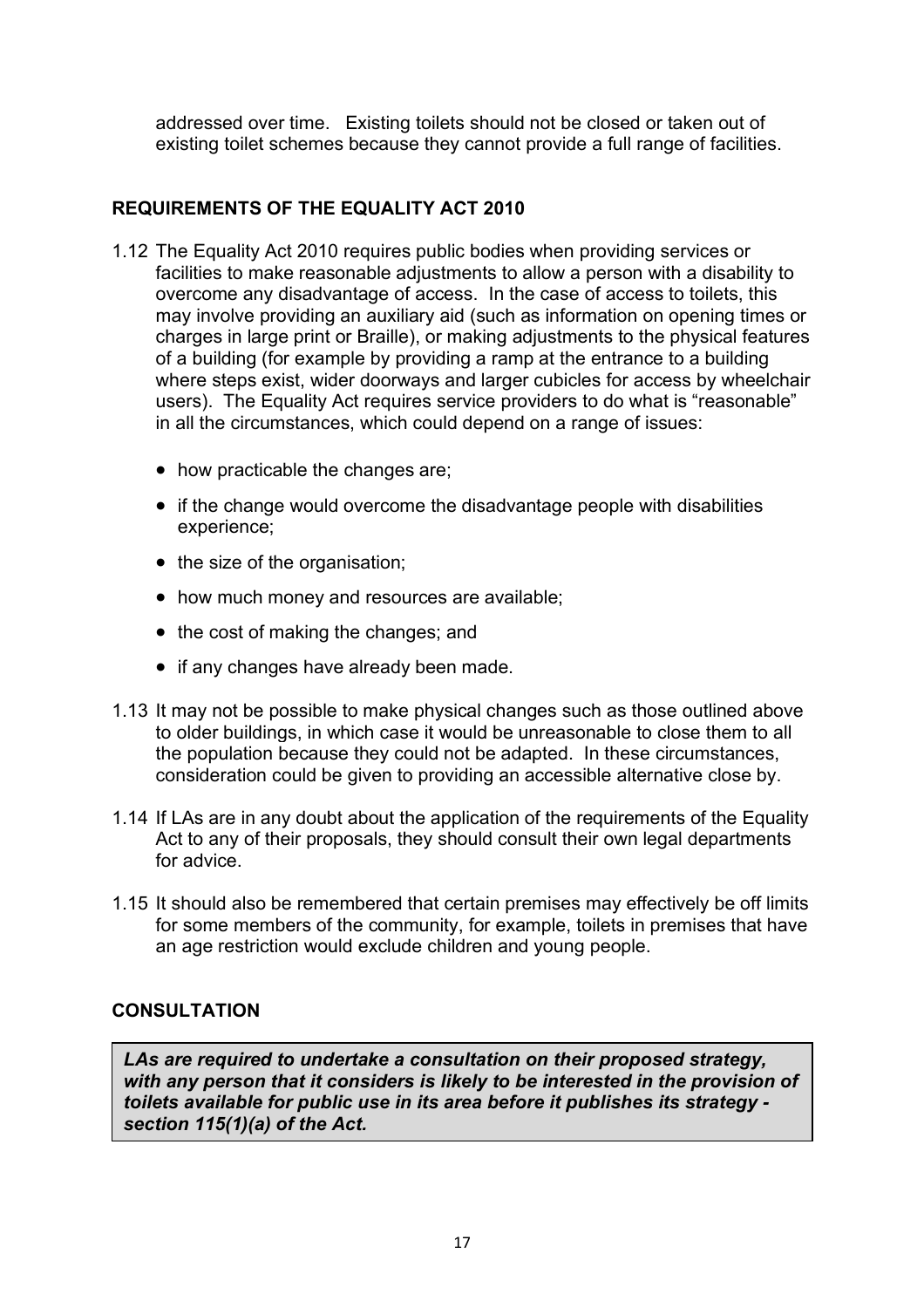- 1.16 LAs must consult any person they consider likely to be interested in the provision of toilets in its area when it reviews its strategy.
- 1.17 LAs must make available the draft strategy which it proposes to publish to each person it proposes to consult.
- 1.18 LAs should refer to the Involvement section of this guidance for ways in which to consult on their proposed strategy.
- 1.19 LAs are encouraged to issue their proposed strategies for a 12 week public consultation to allow sufficient time for information to be disseminated in the community and respondents to discuss and formulate their responses.

## **SCRUTINY**

1.20 Before the strategy is considered finalised for publication and to ensure that it is adopted, LAs should arrange for the proposed strategy to be scrutinised and adopted according to their internal processes. LAs should include in their strategies information for the public on how the strategy will be scrutinised in future and progress measured.

#### **INTERIM PROGRESS STATEMENTS**

- 1.21 A LA must publish an interim progress statement, which provides an update on the actions being taken since the publication of their strategy. The interim progress statement must cover:
	- the time period that the progress statement is covering;
	- a reiteration of the action points in the strategy that is being reported upon;
	- an update on the progress which the LA has taken in addressing the actions identified in their strategy, to include actions completed; actions in progress and actions yet to be progressed;
	- an explanation of any outstanding or ongoing actions:
	- a review of the timescale within which the LA intends to meet any outstanding actions;
	- any issues identified that need in-depth consideration at the next formal review point;
	- a statement of the next date the strategy will be formally reviewed; and
	- any other information which the LA consider appropriate.
- 1.22 The interim progress statement must cover a two year period beginning on the last published strategy date ("the statement period"), and must be published within six months from the last day of the two year period.
- 1.23 A LA must also review the local toilet strategy within a year of each ordinary election for its area. If no changes are made to the strategy following the post election review then the LA must prepare an interim progress statement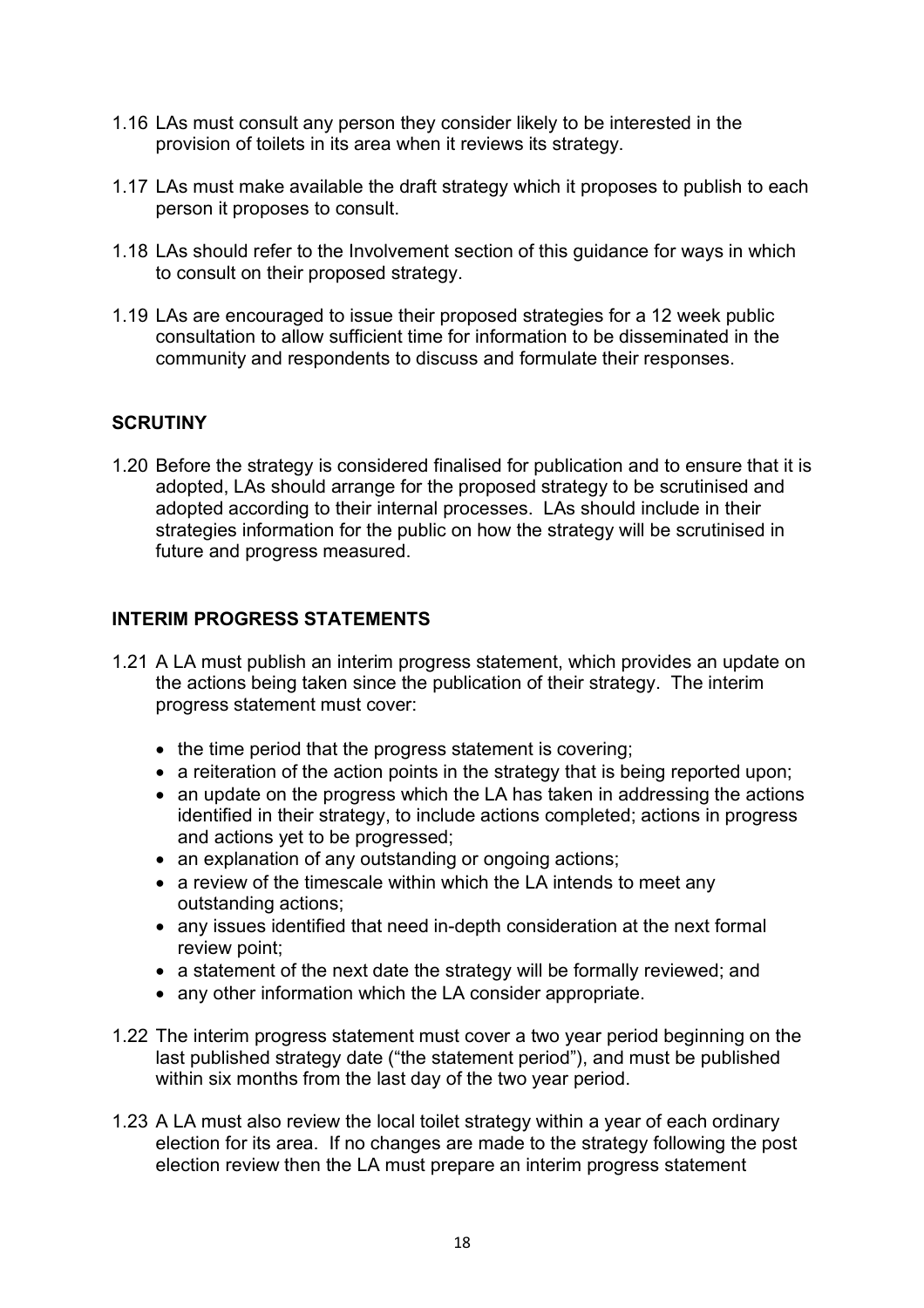covering a two year period commencing from the date of the last election and publish this within six months of the end of the statement period.

# **REVIEW PROCESS**

- 1.24 It is important that LAs provide a mechanism by which feedback from the public on the strategy and on toilet facilities can be encouraged, monitored and collated. Complaints and compliments received can be utilised to monitor the effectiveness of the strategy and to inform the review process. The feedback received should be summarised within the review document, and any commentary by the LA noted.
- 1.25 When a LA reviews its strategy and considers that a change is needed it should revise and consult on proposed changes before publishing an updated version. The statutory review and updating process set out in the Act intends to ensure that strategies are regularly revisited to ensure they always meet the need of their local population, but it is not envisaged that they will be completely rewritten each time. Page 11 sets out the process for LAs to develop and review their LA strategies.

*REVIEW PROCESS:* 

*Following publication of a strategy, the LA may review the content at any time, but it must review the content after each ordinary local government election. This review must be published no later than one year from the date of the election.*

*INTERIM PROGRESS STATEMENTS:*

*An LA must prepare an interim progress statement covering the two year period from the date of the last published strategy or from the date of the last post election review. The progress statement must be published within six months of the end of the two year period under review.*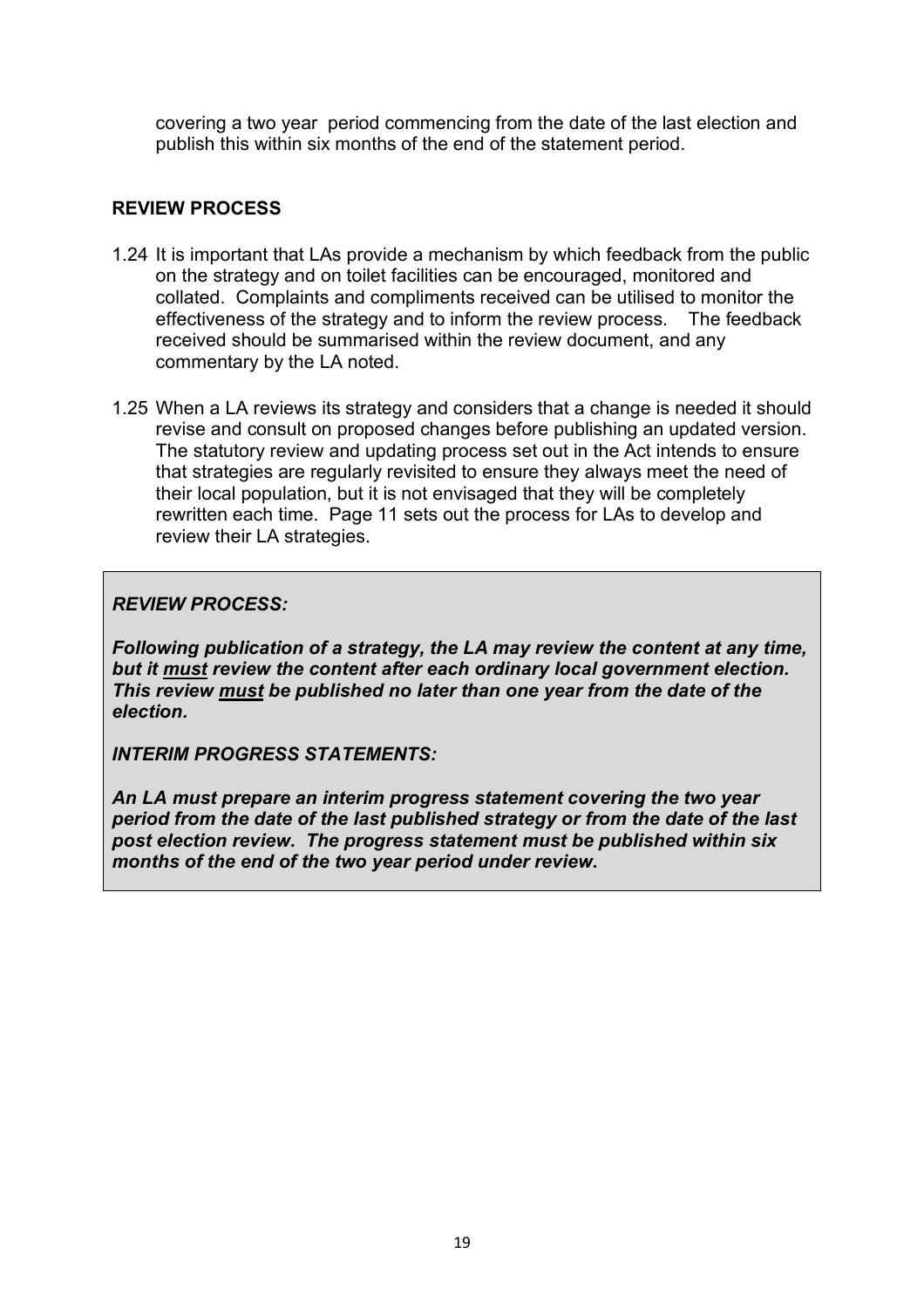# **2. LONG-TERM THINKING**

*WFG: looking to the long term so we do not compromise the ability of future generations to meet their own needs*

*Strategies drawn up to pursue compliance with Part 8 of the Act should look for permanent, long-term solutions wherever possible, not just for quick fixes resulting in provision for the short term. When prioritising measures, longterm demand forecasting is just as important as understanding the current level of public usage.*

2.1 In all aspects of long term planning, careful consideration should be given to Future Trends reporting<sup>5</sup> and population projections<sup>6</sup>.

# **STRATEGIC THINKING**

- 2.2 LAs need to take a strategic/longer-term view about:
	- funding the provision of toilets, including exploring the possibilities of advertising and sponsorship from private companies, charging for use and grant schemes to encourage appropriately located private businesses to make their toilets available for public use;
	- planning the provision of toilets, including securing provision of toilets through the planning process – particularly new developments;
	- working with adjoining LAs on the provision of toilets, looking at a wider geographical area including travel routes and sites of significance;
	- working with community and town councils and local communities around the maintenance and provision of traditional public toilets, including community asset transfers; and
	- the design and location of toilets, including considering existing provision within public buildings across Wales and how best these could be made more accessible to the public.

## **WIDER BENEFITS**

2.3 The lack of toilets use in places where people may otherwise take exercise, such as parks and promenades, can contribute to physical inactivity. Physical activity is essential for the health of all members of society but particularly for older people as it can help to maintain independence.

<sup>-&</sup>lt;br>5 http://gov.wales/statistics-and-research/future-trends

<sup>6</sup> https://statswales.gov.wales/Catalogue/Population-and-Migration/Population/Projections/Local-Authority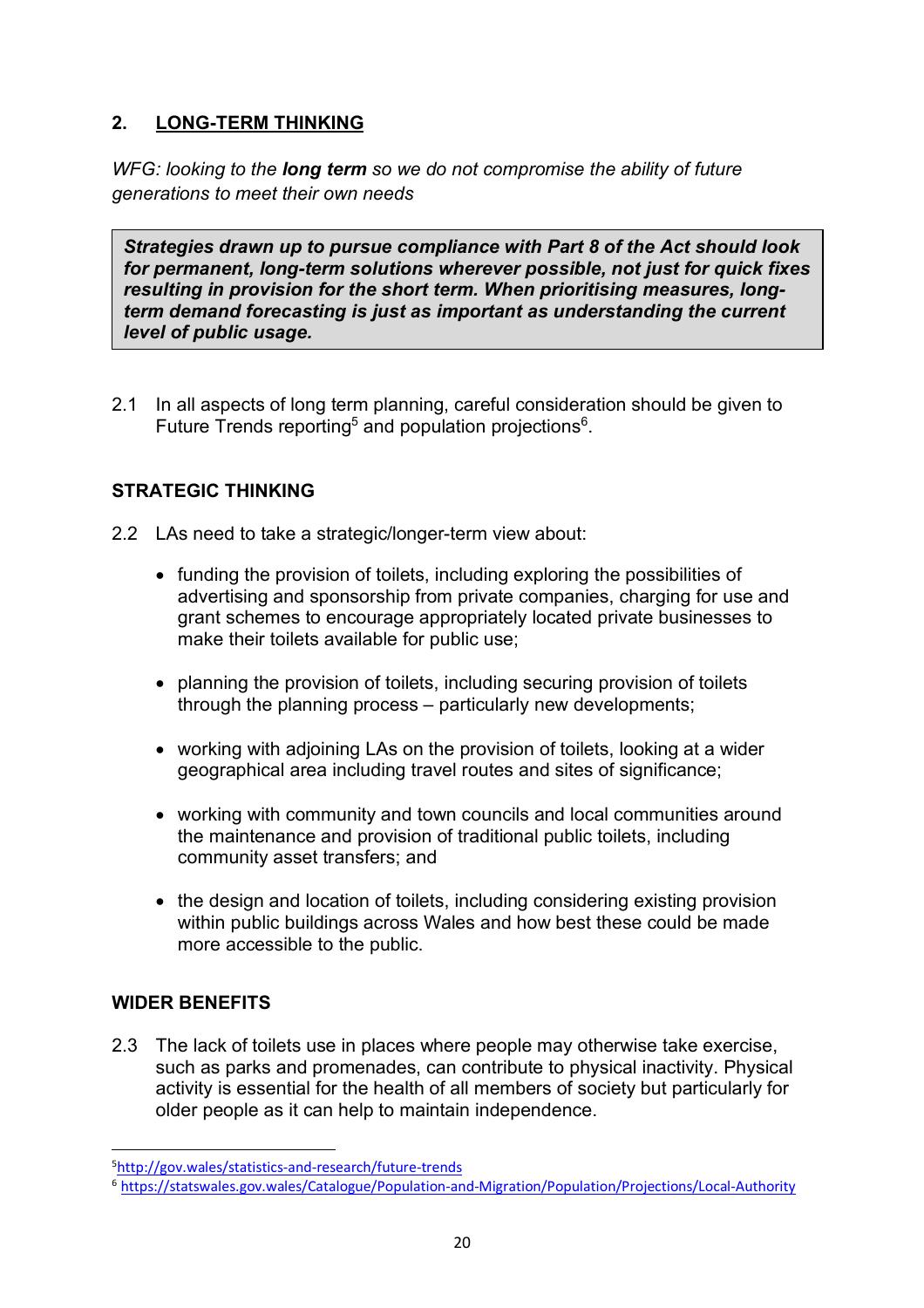2.4 In addition, the absence of toilets can exclude people who need regular access to toilet facilities from economic activities, such as shopping, which they would otherwise be undertaking, preventing them from engaging in the local economy. This can increase social isolation and lead to loneliness (especially amongst older people or people with disabilities). Poor provision can also impact on tourism, the economy and use of public amenities.

## **POPULATION NEED**

**96% of respondents to a survey conducted by Crohn's and Colitis UK stated that each local authority in Wales should have a duty to create and publish a local toilets strategy. Of these:**

- **40% said they supported this due to their need for urgent and frequent access to toilets;**
- **38% cited the significant health benefits and peace of mind that would come from better access to toilets;**
- **16% felt it was necessary due to the increasing incidence of local traditional public toilets being closed.7**
- 2.5 In Wales we have a higher percentage of older people than anywhere in the UK. Conditions such as incontinence, urgency and prostate problems tend to be more common as we get older which can lead to a need for more regular access to toilet facilities. Older people rely on toilets and many older people feel unable to take advantage of local amenities without having confidence that toilets are available. The Older People's Commissioner for Wales has highlighted the need for access to toilets by older people, and the impact a lack of provision can have on their health $8$ .
- 2.6 There are over eleven million people with a limiting long term illness, impairment or disability in Great Britain $9$  and the prevalence of disability rises with age.
- 2.7 Standard accessible toilets meet the needs of some people with disabilities but not all. The Changing Places Consortium<sup>10</sup> campaigns on behalf of those people who cannot use standard accessible toilets. This includes people with profound or multiple disabilities and their carers, as well as many other people with disabilities and people with long term serious health conditions. They need Changing Places toilets which are publically accessible with enough space and appropriate equipment, including a height adjustable adult changing bench and a hoist. Changing Places are currently not mandated in planning requirements,

- 31/Commissioner\_strongly\_welcomes\_proposals\_to\_improve\_access\_to\_public\_toilets\_in\_Wales.aspx
- 9 https://www.gov.uk/government/publications/disability-facts-and-figures/disability-facts-and-figures#fn:1
- <sup>10</sup> http://www.changing-places.org/

 <sup>7</sup> http://www.senedd.assembly.wales/documents/s57528/PHB%2038%20Crohns%20and%20Colitis%20UK.pdf <sup>8</sup> http://www.olderpeoplewales.com/en/news/news/14-03-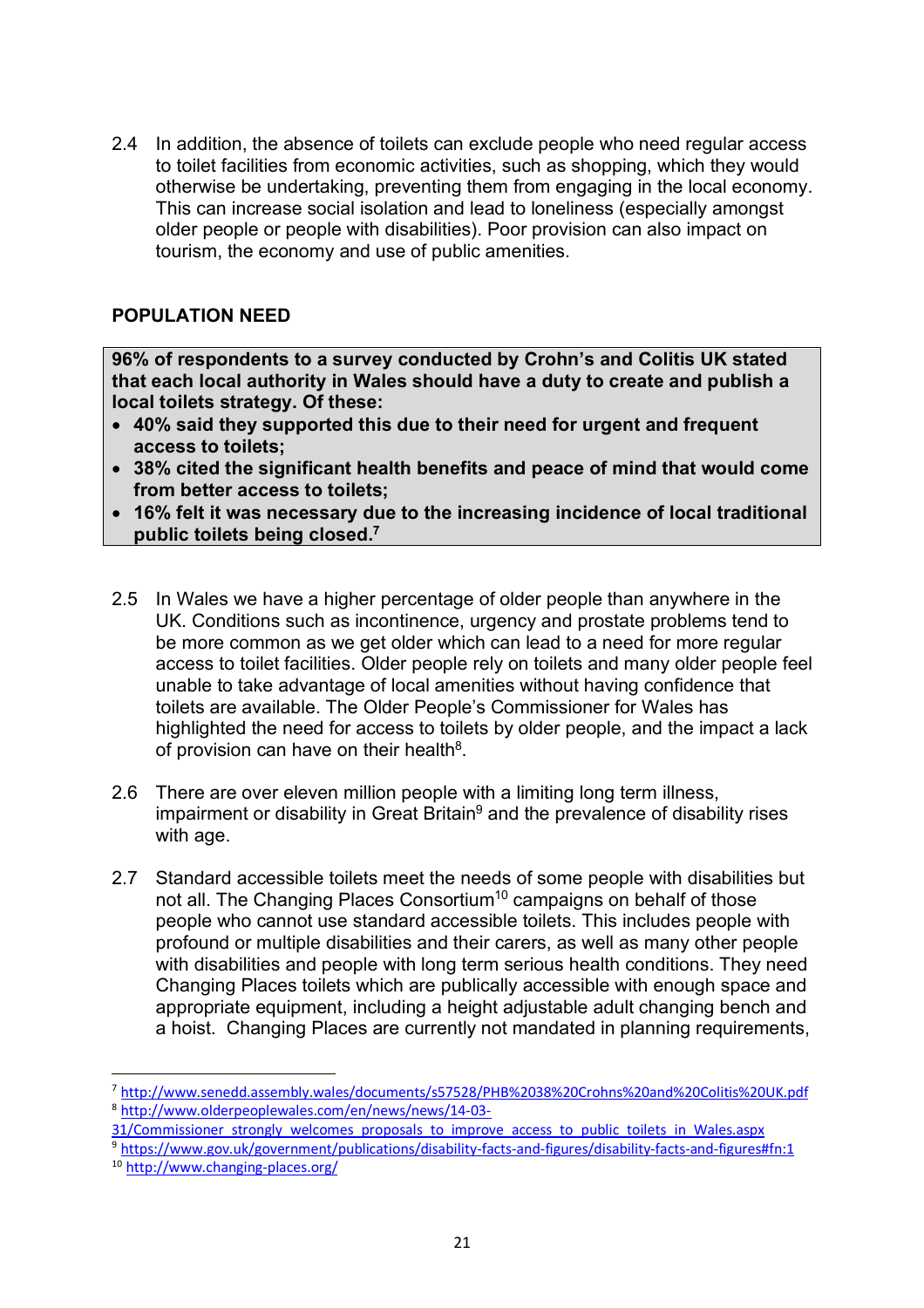but provision of these specialised facilities must not be overlooked, as the definition of a toilet in the Act includes 'changing places for disabled persons'.

- 2.8 Many of the units surveyed each year by the British Toilet Association fall well below the current Equality Act 2010 standards. Ostomy users, persons with restricted mobility issues and wheelchair users often struggle with incorrect fittings in accessible toilets and the lack of specified provision.
- 2.9 Children, young people and families need access to suitable facilities, including baby changing facilities. Traditionally, these may have been provided only in women's toilets, which would present a problem for men who care for children.
- 2.10 Gender is also an issue in terms of toilet provision; despite women making up more than half of the UK population, and with a higher proportion of older people being women, there is more provision for men, primarily because of the smaller space that urinals take up. Historically, the ideal ratio of 1 male facility to 2 female facilities has not been delivered, which results in insufficient provision for women. In addition, during the consultation for the Welsh Government Action Plan to Advance Equality for Transgender People, consultees identified that the issue of toilet provision is of concern to the Transgender community.11
- 2.11 The expansion of the night-time economy, and changes in working patterns, has led to a requirement for toilets to be available on a 24 hour basis every day. The needs of transport workers, delivery workers, emergency service representatives and others who work outdoors or travel from place to place or at irregular times are also often overlooked in the provision of toilets.
- 2.12 Whilst certain groups may have specific needs, access to toilets is a cross cutting issue as all groups in society rely on adequate toilet provision to go about their daily lives.
- 2.13 LAs must be careful to strike a balance between all the requirements of their communities, to ensure that by addressing the needs of one group, an unintended detrimental consequence is not created for other groups.

**LAs should consider their populations need in detail in order to allow their local toilets strategies to best meet the need for accessible toilets in their area.**

 <sup>11</sup> http://gov.wales/docs/dsjlg/publications/equality/160314-transgender-action-plan-en.pdf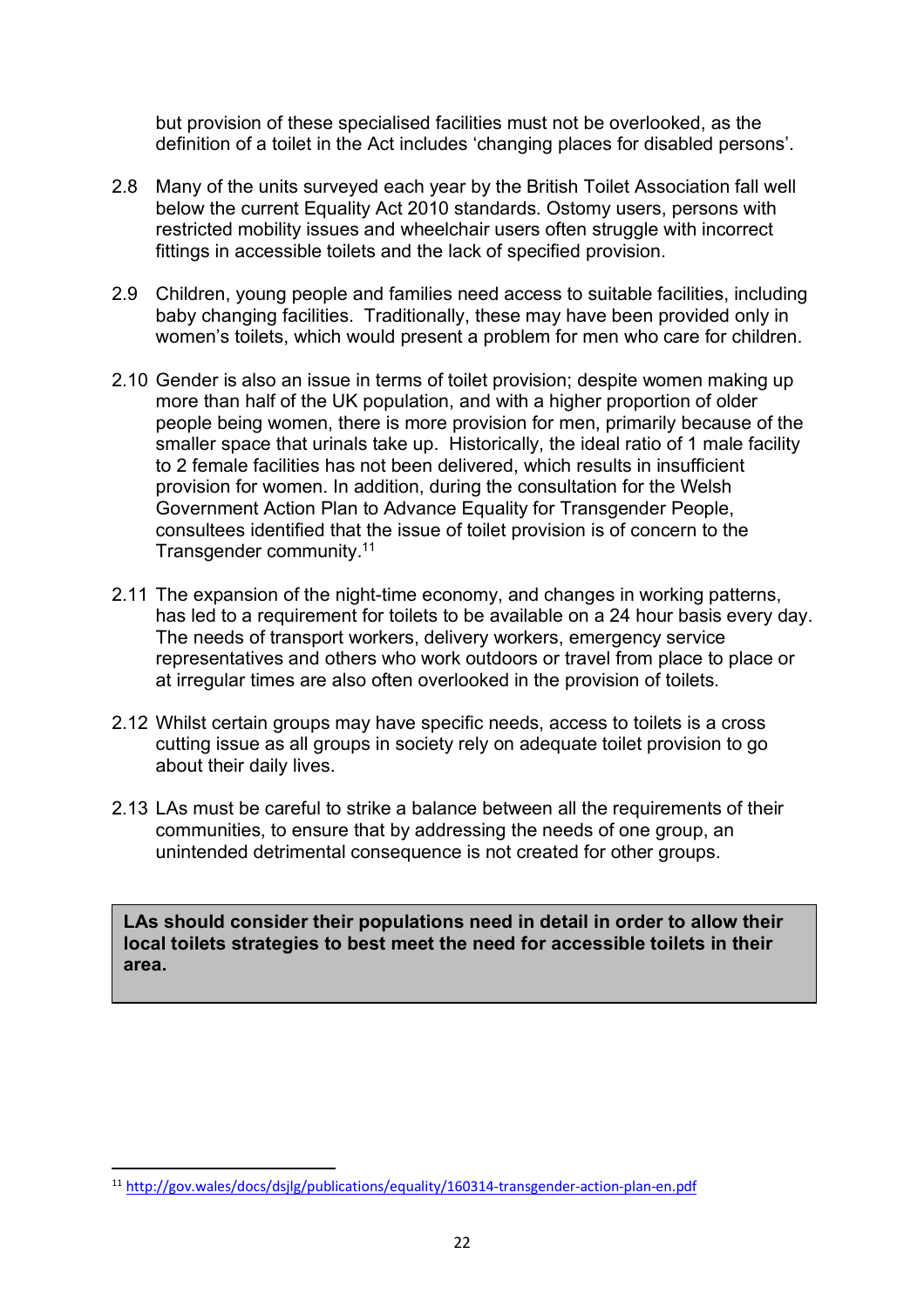# **3. POLICY INTEGRATION**

*WFG: taking an integrated approach*

*"Toilet provision needs to be mainstreamed into strategic urban policy, transportation policy and urban design considerations".*

*Dr Clara Greed, Code of Practice for Toilets, 2015*

- $12$
- 3.1 **Prosperity for All, the National Strategy13,** sets out how the Welsh Government will deliver for Wales during the current Fifth Assembly term, and sets out long-term foundations for the future. This strategy makes a number of key commitments, (including those relating to health and well-being), places those commitments in a long-term context, and sets out how they fit with the work of the wider Welsh public service to lay the foundations for achieving prosperity for all. It acknowledges that *how* we deliver is just as important as *what* we deliver, and in order to make a real difference to people's lives, we need to do things differently and involve people in shaping the services they use every day.
- 3.2 Decisions about toilet provision should form part of each LA's strategic planning, taking into account varying needs at regional, district and local level. **Development plans** should ensure consideration is given to opportunities for the long-term provision of public facilities within proposed developments and the demand for toilets available for public use associated with them. They should also ensure consideration is given to the long-term benefits that toilet provision may have on people using and visiting proposed developments.
- 3.3 City centres, transport hubs, recreation and tourist hot spots will often be priority areas for toilets. Consideration should also be given to requirements for toilets in areas identified as Business Improvement Districts<sup>14</sup>.
- 3.4 LAs must follow the requirements of the **Welsh Language Measure 2011** and related regulations, their Welsh Language policies and their compliance notices, ensuring that the Welsh language is treated no less favourably than the English language when pursuing the engagement, communication, publicity and dissemination activities set out in this guidance. If LAs are in any doubt as to whether any aspect of the Measure and Regulations apply to any proposed activity, they must seek advice from their legal department and consult the guidances issued by the Welsh Language Commissioner's Office15.
- 3.5 There are a range of Welsh Government policies that require strategies and plans at a local level. The challenge is to build on and add value to these rather

 <sup>12</sup> *www.researchgate.net/publication/228916130\_A\_Code\_of\_Practice\_for\_Public\_Toilets\_in\_Britain*

<sup>13</sup> http://gov.wales/docs/strategies/170919-prosperity-for-all-en.pdf

<sup>14</sup> http://gov.wales/topics/housing-and-regeneration/grants-and-funding/business-improvementdistricts/?lang=en

<sup>15</sup> http://www.comisiynyddygymraeg.cymru/English/Organisations/Pages/InformationForOrganisations.aspx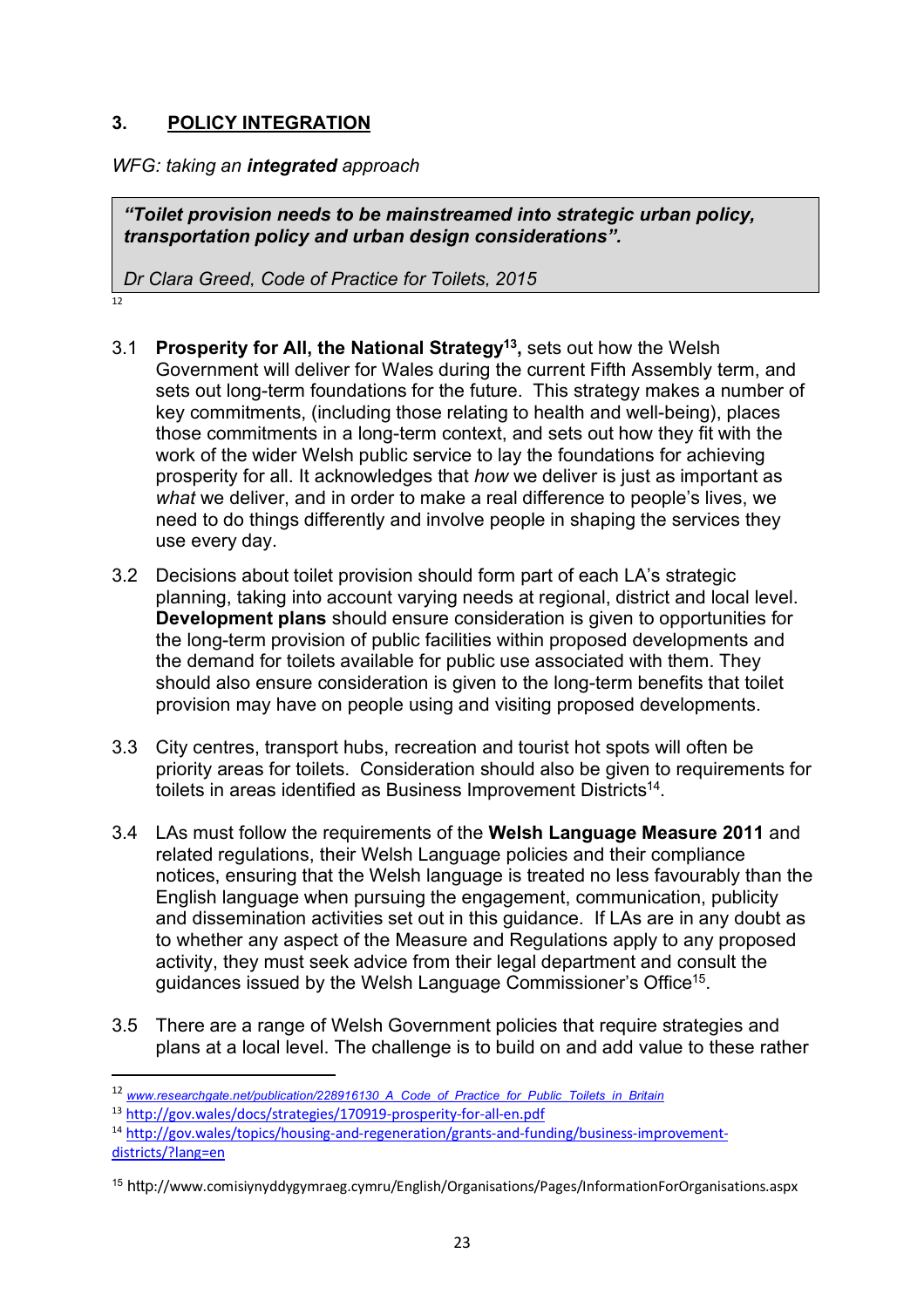than to undermine or duplicate them. In some cases, explicit cross references will be appropriate. The local toilets strategies should acknowledge this.

- 3.6 Key policies are as follows:
	- Health and Equality Impact Assessments;
	- Local Wellbeing Plans;
	- Population Needs Assessments;
	- Local Development Plans;
	- Local Transport Plans;
	- Active Travel routes and maps; and
	- Partnership for Growth.
- 3.7 **Health Impact Assessments (HIA**) offer a systematic yet flexible means of taking health into account as part of decision-making and planning processes. When developing a strategy, LAs should use the HIA process as an integral part of the needs assessment process to promote broad consideration of how a range of factors associated with a proposed action or decision in relation to local toilet provision will impact on population health at a local level. The assessment will provide a view to maximising positive impacts and help to eliminate or mitigate negative effects. Further information, screening tools and resources on HIA are available on the Wales Health Impact Assessment Support Unit's (WHIASU) website<sup>16</sup>.
- 3.8 Updated guidance will also be available to reflect new regulations about the use of HIA by public bodies in Wales, which will be made under the Act.

 $\overline{a}$ <sup>16</sup> http://www.wales.nhs.uk/sites3/home.cfm?orgid=522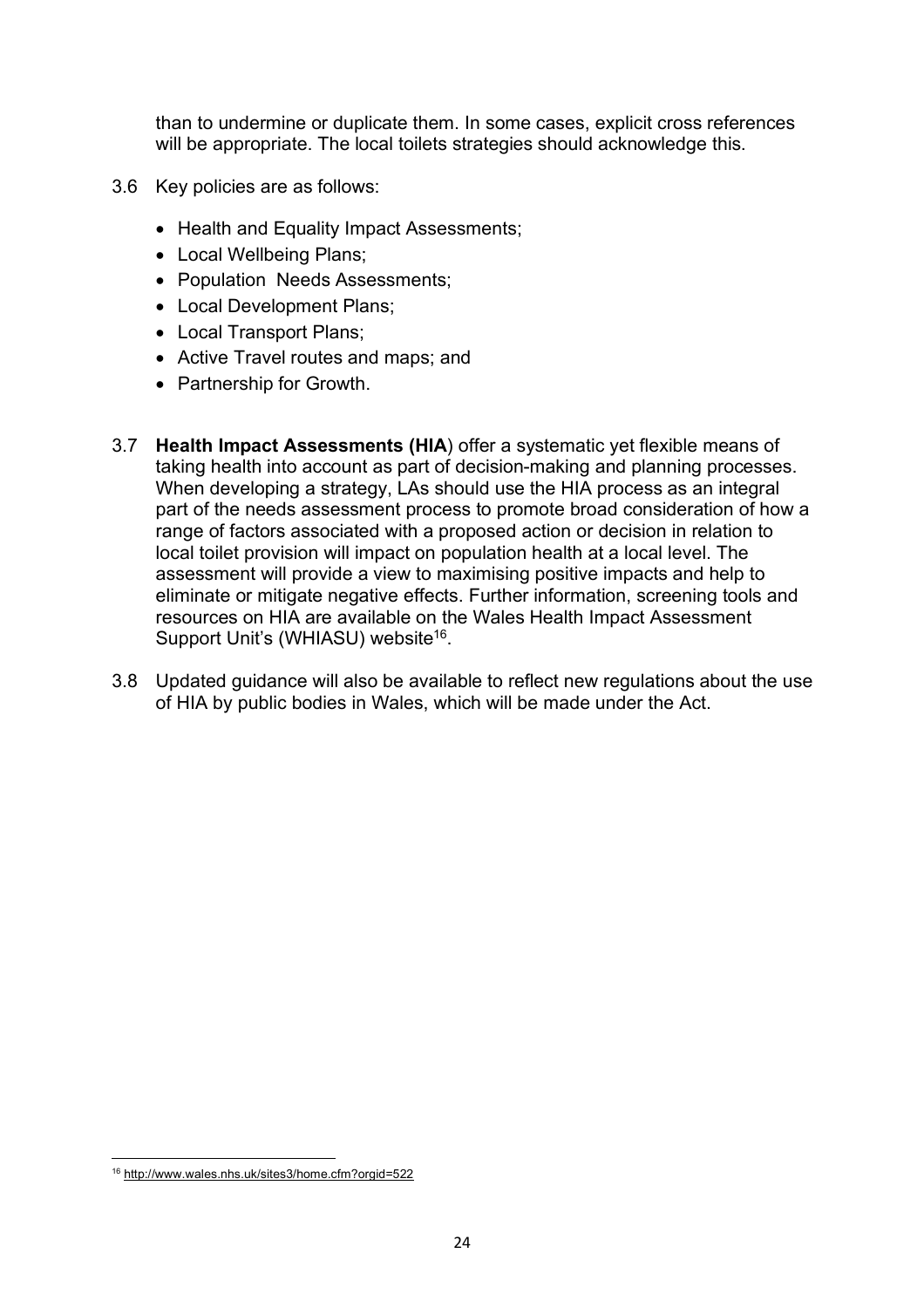#### **Case Study**

In response to Welsh Government's proposals that LAs should prepare local toilet strategies, the Isle of Anglesey County Council undertook a prospective Comprehensive Health Impact Assessment (HIA). The intention was to trial this by examining the specific circumstances found on Anglesey using the WHIASU Practical Guide (2012) (www.whiasu.wales.nhs.uk ).

The HIA considered the views of various Public Health experts and stakeholders through both direct communication and a half-day rapid HIA participatory workshop (which engaged older people, parents with young children, tourists, the provider service and community representatives). This resulted in a number of negative and positive health effects being identified and various issues scoped-in for further assessment, including:

- vulnerable Groups such as older people, individuals on low incomes, homeless people, people with certain medical conditions and tourists;
- lifestyles impacts such as dehydration in individuals, (particularly amongst older people and drivers) who reduce fluid intake in order to avoid toilet stops;
- social and community issues such as isolation and loneliness amongst older people including those with disabilities, who are reluctant to go out because of a lack of public toilets to meet their needs;
- environmental issues such as street fouling, particularly along A55(T);
- economic issues such as impacts on tourists and peripatetic workers; and
- impacts on services such as reduction in amenities, alternative provision by private businesses and use of IT.

These issues were refined by further discussions with three separate focus groups: postal workers, haulage and a coach/bus company (all of which employed a peripatetic workforce), as well as telephone interviews with organisations responsible for maintaining the A55(T) and another that works on behalf of homeless people. The outcome of these assessments, when considered in terms of the community profile and literary evidence, resulted in a number of recommendations.

The HIA identified that there may be unintended consequences when a LA closes public toilets. These can range from impacts on the tourism economy (e.g. retaining Seaside Awards) to the provision of services for the homeless. HIA enables a LA to ensure that decisions on public toilet closures are not taken in isolation and when closures are approved, suggests methods of mitigating or even negating the impacts.

- 3.9 **Equality Impact Assessments (EqIAs)** enable an organisation to consider the effects of its decisions, policies or services on different communities, individuals or groups, particularly in relation to those most vulnerable in society.
- 3.10 EqIAs provide a systematic way of ensuring that legal obligations are met and are a practical means of examining new and existing policies and practices to determine what impact they may have on equality for those affected by the outcomes.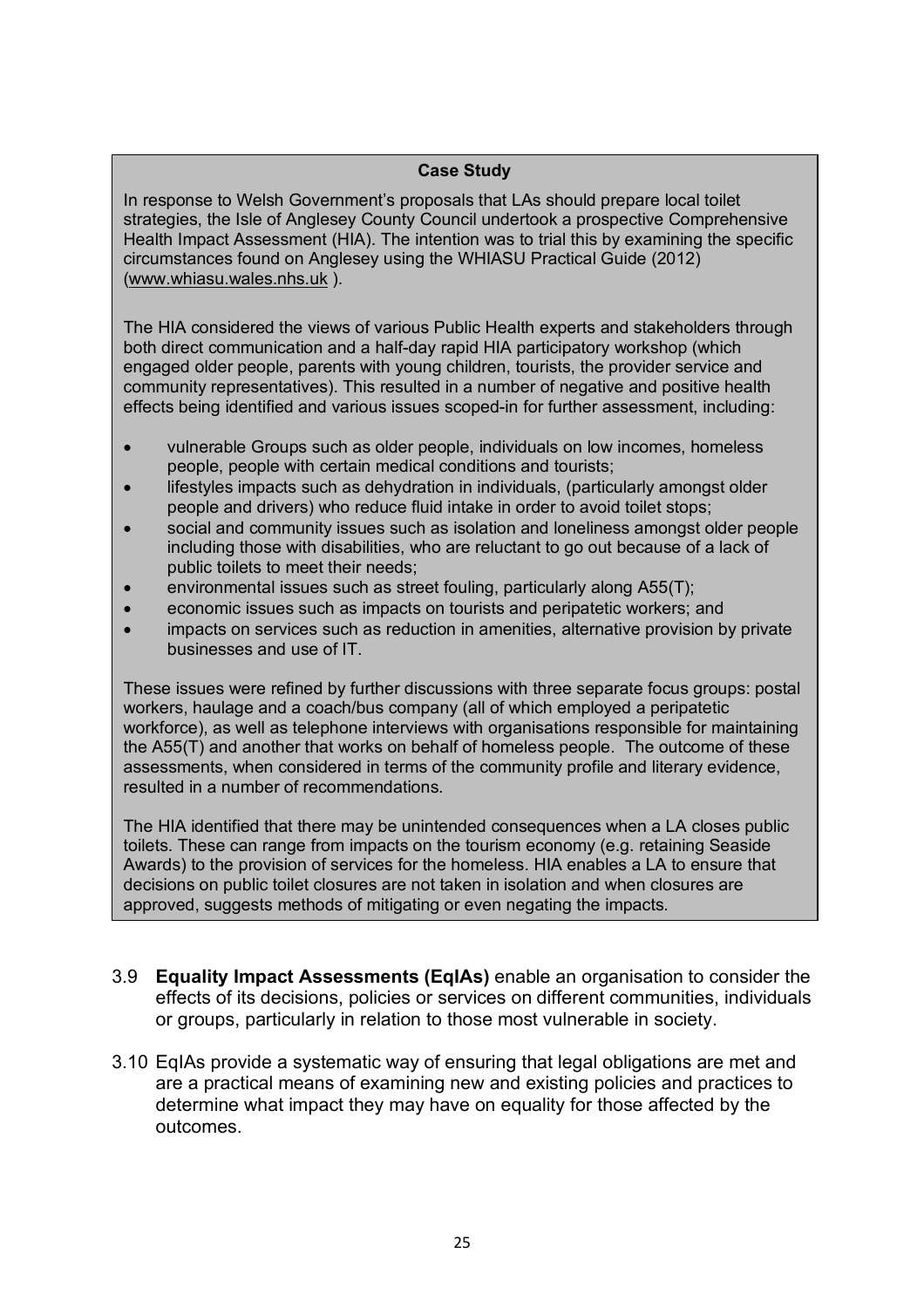- 3.11 EqIAs involve:
	- anticipating or identifying the consequences of this work on individuals or groups of service users/employees;
	- making sure that any negative impact is eliminated or minimised, and
	- maximising opportunities for promoting positive impact.
- 3.12 A Toolkit<sup>17</sup> has been developed to help organisations consider the effects that decisions, policies or services have on people with a protected characteristic. Assessing impact across a broad range of characteristics (not just those required by law), helps organisations to embed equality and human rights and assist them in the delivery of their services. It is therefore suggested that an assessment is made at the start of the assessment of need process.
- 3.13 **Local Well-being Plans (LWP):** Each Public Services Board (PSB) must assess the state of economic, social, environmental and cultural well-being in their areas. The assessment must consider the state of well-being of the people in the area as well as the communities which comprise the area.
- 3.14 Welsh Government guidance<sup>18</sup> on the preparation of an assessment of local wellbeing and a LWP states:

*Relevant Welsh Government policy frameworks such as the revised Child Poverty Strategy19 and the Tackling Poverty Action Plan20 can help Boards assess the needs of children in poverty. Similarly, the Welsh Language Strategy21 may help boards assess the needs of Welsh-speakers and Welshspeaking communities, and wellbeing indicators for older people22 can assist the boards in identifying the needs of older people in the community.* 

- 3.15 The assessment of the well-being of people in each area may be useful in preparing the assessment of need for the provision of toilets. The LA assessments of the community's need for toilets could then itself prove useful in the preparation of future assessments of local well-being.
- 3.16 PSBs are then required to prepare and publish a LWP, informed by their assessment of local well-being. The LWPs will set out how the PSB intends to work together to improve the economic, social, environmental and cultural wellbeing of its area by setting local objectives which will maximise the contribution made by the board to achieving the well-being goals.
- 3.17 **Population Needs Assessments:** Population Needs Assessments are required under the Social Services and Well-being (Wales) Act 2014. LAs and Local Health Boards must jointly carry out an assessment of the population to

 <sup>17</sup> http://www.equalityhumanrights.wales.nhs.uk/equality-impact-assessment-toolkit

<sup>18</sup> http://gov.wales/docs/desh/publications/161111-spsf-3-collective-role-en.pdf

<sup>19</sup> *http://gov.wales/topics/people-and-communities/people/children-and-young-people/child-poverty/?lang=en*

<sup>20</sup> *http://gov.wales/topics/people-and-communities/tackling-poverty/taking-forward-tackling-poverty-action-plan/?lang=en* 

<sup>21</sup> *http://gov.wales/docs/dcells/publications/122902wls201217en.pdf* 

<sup>22</sup> *http://www.olderpeoplewales.com/en/news/news/15-03-*

*<sup>19/</sup>Wellbeing\_Indicators\_for\_Older\_People.aspx#.VYgVr9JFDcs – Published by the Older People's Commissioner for Wales. This is an advisory document that PSBs may find useful.*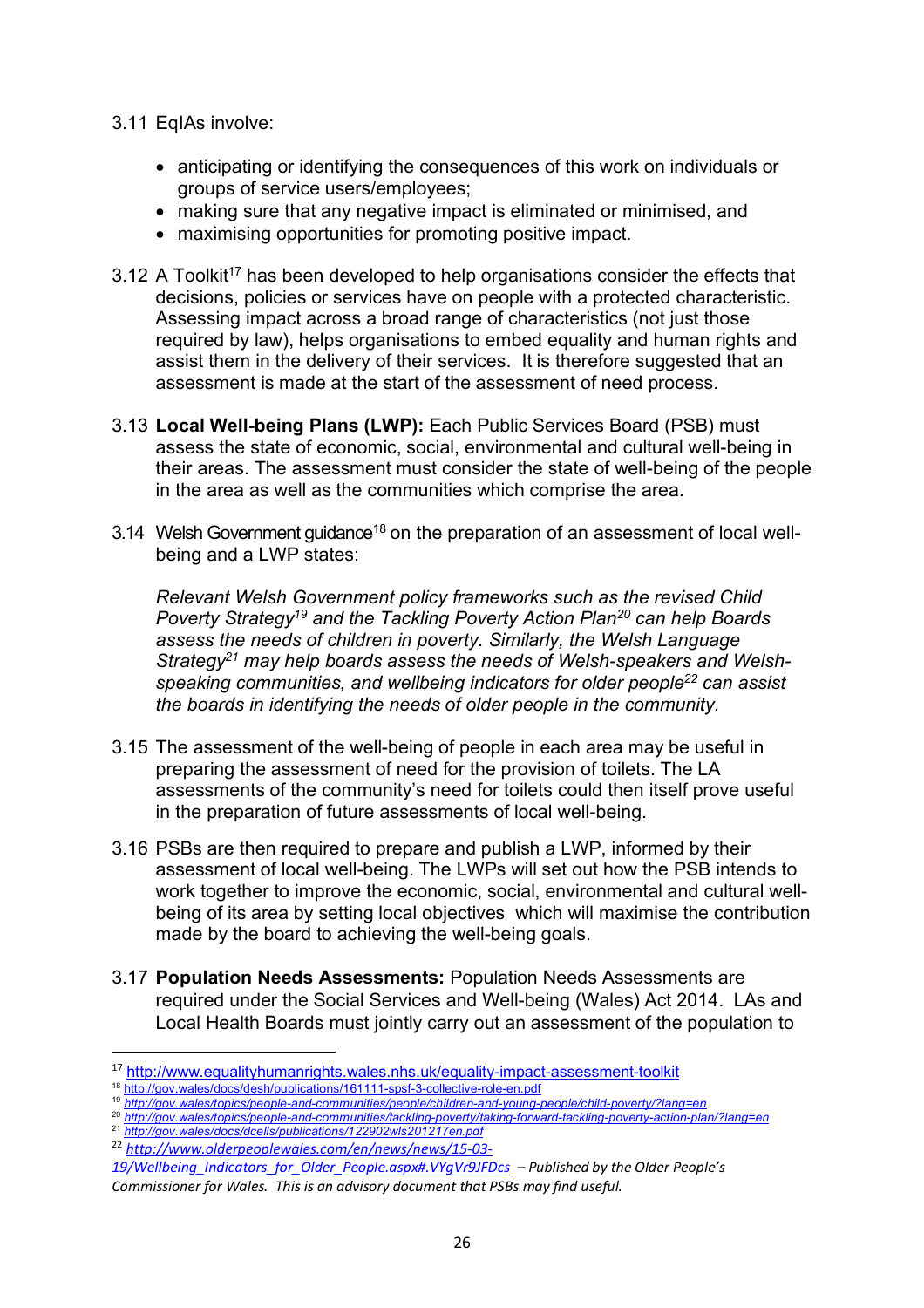find out the care and support needs in an area. The assessments must also set out the range and level of services required to meet those needs $23$ . The information in these assessments may be useful in preparing the assessment of need for the provision of toilets.

- 3.18 **Local Development Plan (LDP)**: Informed by the **Wales Spatial Plan24**, every local planning authority in Wales must prepare a LDP for its area. The LDP is the development plan for each county or county borough council and each National Park, superseding the Unitary Development Plan or any other existing development plan. LDPs provide the proposals and policies to control development of the local area for the next 15 years. Planning Policy Wales stresses the presumption in favour of sustainable development. LDPs should be based on prudent use of resources, a clear understanding of the economic, social and environmental needs of the area and any constraints on meeting those needs. The process of developing the LDP may well provide insight, evidence and solutions that can be used by LAs in the development of their strategies.
- 3.19 **Place Plans:** The Planning (Wales) Act 2015 enables Local Planning Authorities in Wales to work with communities to create Place Plans<sup>25</sup>. These are planning documents prepared and led by communities to assist residents to shape the finer detail on developments within their local area. Place Plans will need to be in conformity with the LA's Local Development Plan, and will become a non-statutory document to be adopted by the Council as Supplementary Planning Guidance.
- 3.20 **Local Transport Plan**: The Transport Act 2000, as amended by the Transport (Wales) Act 2006, introduced a statutory requirement for local transport authorities to produce a Local Transport Plan every five years and to keep it under review. The most recent plans describe the key transport issues relevant to the LA and set out specific priorities for the LA to deliver in the five year period 2015 to 2020, and medium and longer term aspirations up to 2030. The LA strategies should take the key transport issues identified and priorities for delivery into consideration.
- 3.21 Information on current and future transport trends is regularly updated and provided by Welsh Government Statistics and Research, available at:

http://wales.gov.uk/statistics-and-research/?topic=Transport&lang=en.

3.22 LAs should also have regard to section 114 of the Highways Act 1980, which gives LAs the power to provide public conveniences for users of their roads in proper and convenient situations on or under land adjoining, or in the vicinity of, the highway or proposed highway<sup>26</sup>.

l

<sup>23</sup> http://gov.wales/topics/health/socialcare/act/population/?lang=en

<sup>&</sup>lt;sup>24</sup> http://gov.wales/topics/planning/development-plans/wales-spatial-plan/?lang=en

<sup>25</sup> http://www.planningaidwales.org.uk/place-plans-from-concept-to-reality/ - sponsored by WG Planning

<sup>26</sup> *http://www.legislation.gov.uk/ukpga/1980/66/section/114*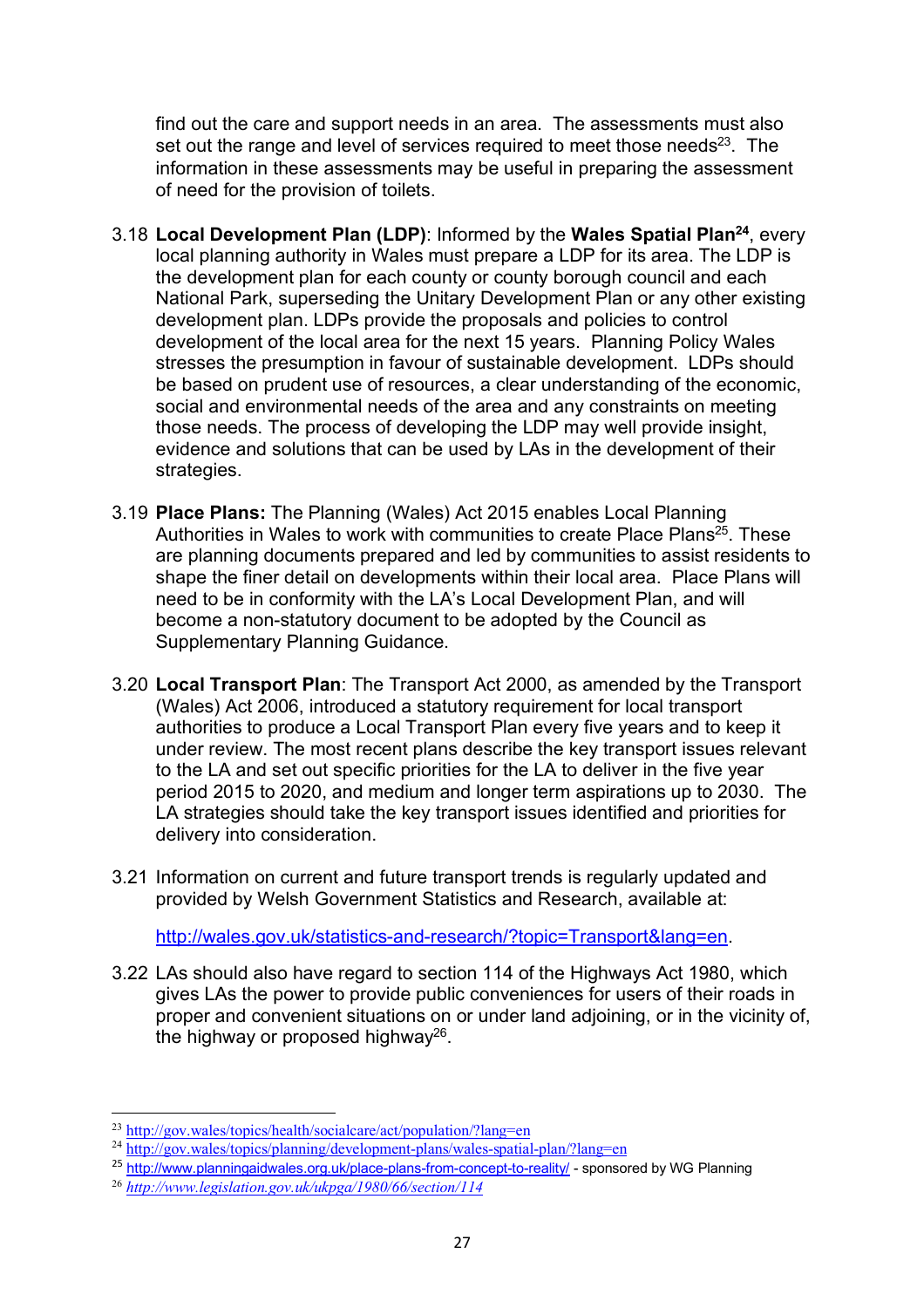3.23 **The Active Travel (Wales) Act 2013 (2013 Act)**: The 2013 Act is considered to be a world first - and makes it a legal requirement for LAs in Wales to map and plan for suitable routes for active travel, and to build and improve their infrastructure for walking and cycling every year. It creates new duties for highways authorities to consider the needs of walkers and cyclists and make better provision for them. It requires both the Welsh Government and LAs to promote walking and cycling as a mode of transport. Section 2(8) of the 2013 Act defines a range of features as related facilities for the purposes of the Act, including public toilets. Section 8 of the statutory Design Guidance provides more detail and includes guidance on toilets at 8.4.<sup>27</sup> This guidance provides:

*'The Act requires two maps to be produced, the existing routes map and the integrated network map. The existing routes maps will show the routes within the designated areas that are suitable and appropriate for making active travel journeys. These routes could be on road, shared, segregated, or traffic-free. They can be for walkers or cyclists, or both. They will also show crossing points and the facilities that exist to support active travel on these routes, including cycle shelters/parking/storage and public toilets.*

*Any facilities shown on the existing routes map must be publicly available, but they do not necessarily have to be "free" to use (e.g. coin operated toilets). Facilities only available to selected groups, such as toilet facilities in a members-only gym, should not be included.'*

- 3.24 The statutory quidance is available on the Welsh Government website<sup>28</sup>.
- 3.25 The work already undertaken by LAs in relation to the 2013 Act will be valuable in supporting the development of the LA strategies.
- 3.26 **Partnership for Growth** is the Welsh Government strategy for tourism up to 2020. One of the key focuses of this document is 'place building' as it recognises that successful tourism destinations are those that provide a high quality environment for the visitor. It also recognises that facilities provided for visitors can also be used by the communities in which they are located and can help to generate local income and jobs. **Partnership for Growth** states:

*'It will be important to improve the visitor appeal of tourism destinations throughout Wales. Destination Management is a simple concept which involves a partnership approach to managing places. Tourism infrastructure such as way-marking, signposting, car parking, beach management, toilets, tourist information and litter collection are often only noticed when they are substandard but they can often be the difference between a satisfied and an alienated visitor.'*

3.27 LAs may wish to note that information on tourist experience (day visitors, UK visitors and overseas visitors) is regularly updated and provided by Welsh Government Statistics and Research. 29

 $\overline{a}$ 

*<sup>27</sup>https://beta.gov.wales/active-travel-design-guidance*

<sup>28</sup> https://beta.gov.wales/active-travel-statutory-guidance-local-authorities

<sup>29</sup> available at: http://gov.wales/statistics-and-research/?topic=Tourism&lang=en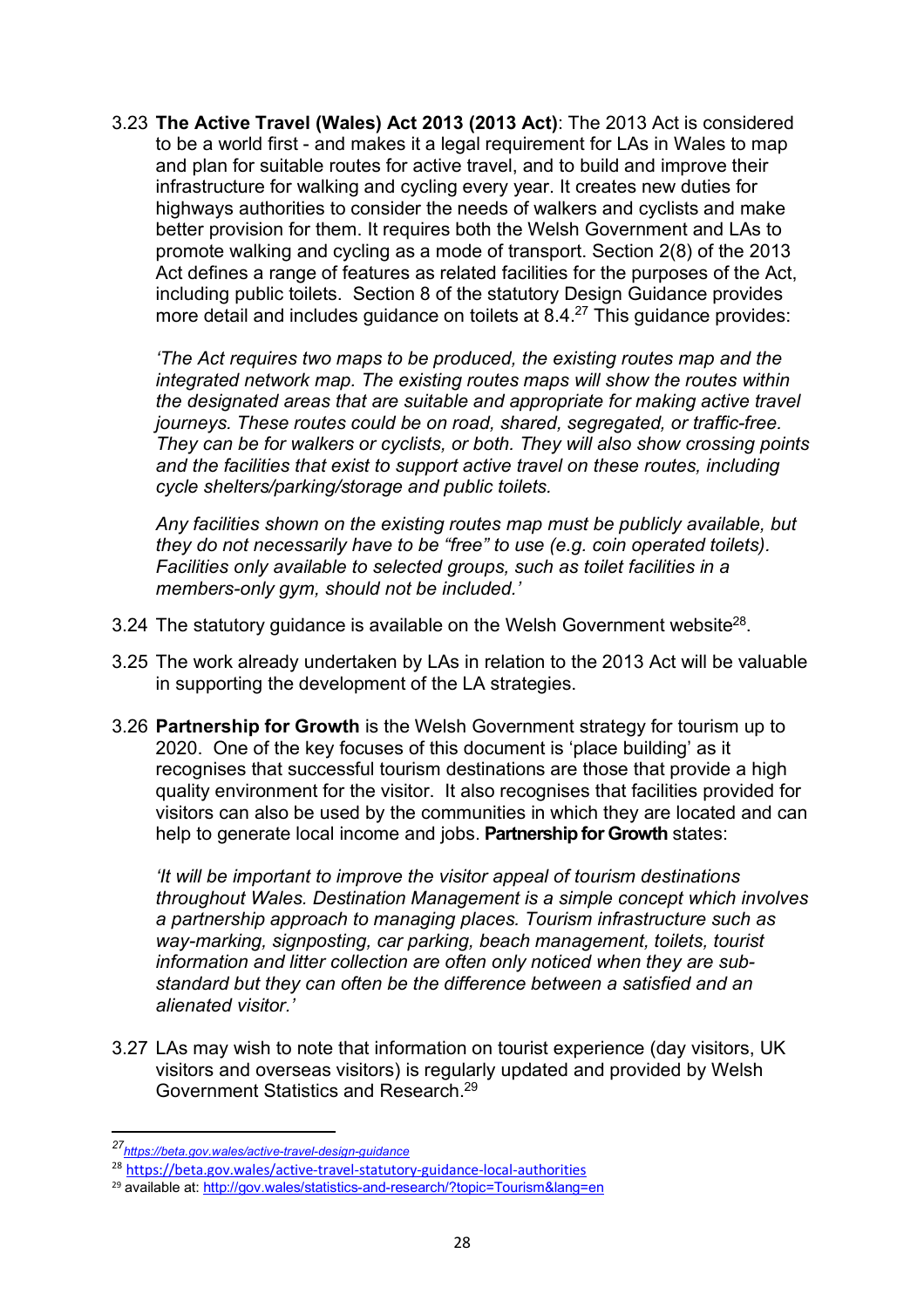3.28 An extract from the Welsh Government Day Visitors Survey 2016 demonstrates how important the availability of public toilets is to this area:

*'While Wales scores very highly overall among day visitors as a place to visit, the study does highlight some areas where the experience could be enhanced and differences in opinion across visitors to different areas of the country. The quality and availability of public transport, the cleanliness and availability of public toilets, shopping and Wales' accessibility for people with a disability all scored lower than 8 in 10, suggesting there is room for improvement on all these dimensions. '*

- 3.29 **Destination Management Plans**<sup>30</sup> can be used by LAs to look strategically at how they attract visitors to destinations and ensure they enjoy their visit. Not all LAs have Destination Management Plans at present, but LAs preparing their local toilet strategy should make contact with their local tourism team to discuss.
- 3.30 Guidance on a collaborative approach to destination management is in preparation and can be accessed on the Business Wales website<sup>31</sup>.
- 3.31 **Tourism Amenity Investment Support** is funding targeting amenity projects in the tourism sector in Wales. Funding is available to public, third sector and not for profit organisations<sup>32</sup> with the aims of developing quality sustainable tourism facilities; adding value to visitor experience and delivering quality, innovation and a sense of place.

 $\overline{\phantom{a}}$ 

<sup>30</sup> https://businesswales.gov.wales/dmwales/

<sup>31</sup> https://businesswales.gov.wales/tourism/working-together

<sup>32</sup> https://businesswales.gov.wales/tourism/finance#guides-tabs--4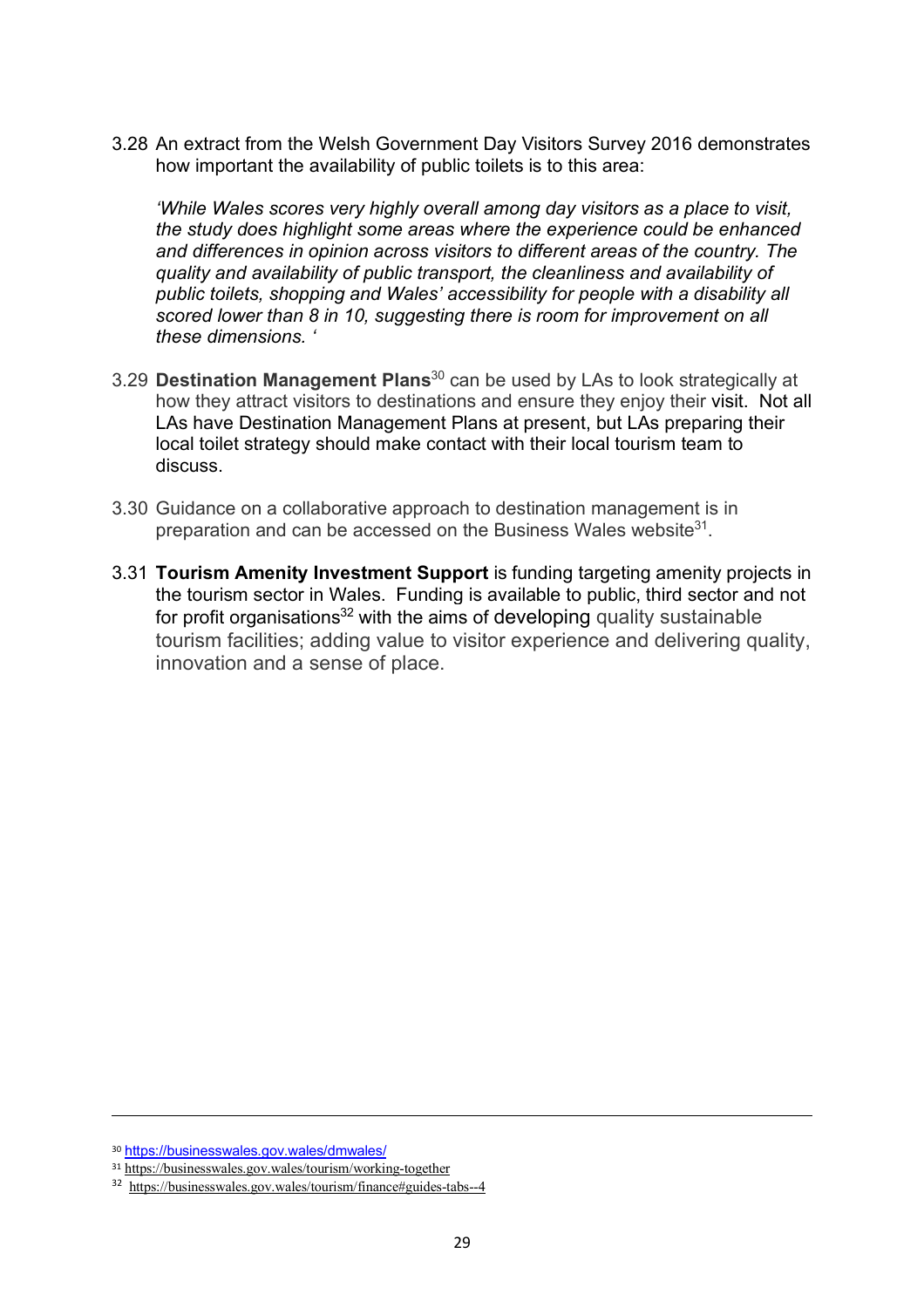## **Case Study: Tourism Amenity Investment Support**

#### **Vale of Glamorgan Council – refurbishment of car park and toilets at Dunraven Bay**

The Vale of Glamorgan Council's Destination Plan objectives for Dunraven Bay include developing a prosperous visitor economy. With the main beach car park and the car park to the Heritage Coast Centre in a poor state of repair, the local authority proposed a range of works to upgrade the basic infrastructure of the area to help improve the visitor appeal.

The works include resurfacing the car parks for the main beach and at the side of the Heritage centre and the resurfacing of the public forecourt to the front of the Heritage Coast Centre, and refurbishment works to the external toilet block and shower/wet room.

The works will ensure that parking space is maximised with adequate areas for disabled access/ parking; improved traffic flow and safe pedestrian walkways, and improved access and a direct route onto the Wales Coastal Path.

The refurbishment of the external toilet block at the Heritage Coast Centre; will include the fitting of energy efficient hand dryers and energy efficient light systems. The works to the shower/wet room will ensure that it complies with disability access regulations and that it is fit for use by all.

This new wet changing area will enable community groups and third party commercial organisations the opportunity to develop their product offer and help develop the site as a focal point for outdoor water based activities.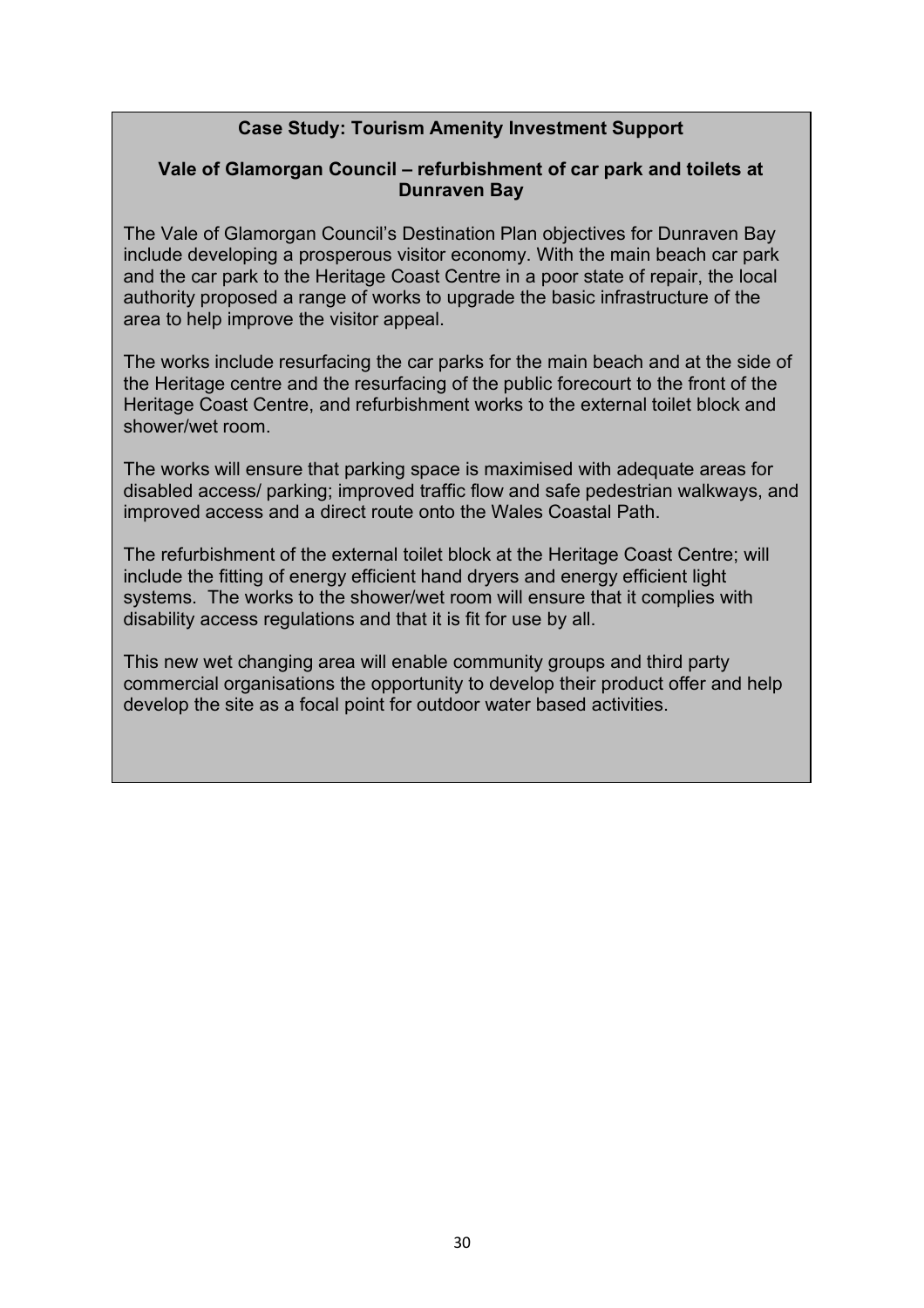# **4. INVOLVEMENT**

#### *WFG: involving a diversity of the population in the decisions affecting them*

4.1 The local population and key stakeholders are more likely to feel their needs have been considered sufficiently if they have been part of the process, increasing their value of ownership of the strategy. This is particularly important when LAs consider the assessment of need.

## **MANAGING EXPECTATIONS**

- 4.2 LAs will need to manage messaging about what they are setting out to achieve from the start of the process. LAs will need to emphasise that this is the start of a long term process, and will need to be clear about what they can and cannot do in respect of directly providing toilets. It should be emphasised that the primary purpose of the strategy is to improve everyone's access to toilets in their day to day lives through better use of existing resources.
- 4.3 It should be emphasised that not all existing toilet facilities need to remain, especially if there are better alternatives and not all potential facilities within buildings can be made accessible to the public. Using existing resources will also mean that not every toilet brought into public use is likely to be fully accessible to everyone due to building limitations and what is proportionate to change to make the toilet fully accessible but a much wider range of available toilets will benefit all.

*Local communities should be involved from the outset in the development of strategies. LAs should not wait until the strategies exist in draft form before seeking their input.* 

- 4.4 LAs should produce their strategies by engaging with:
	- key delivery partners such as Town and Community Councils;
	- third sector and community volunteer councils and fora, social enterprises and housing associations;
	- local businesses and private landowners;
	- individuals who are dependent on the provision of toilet facilities for public use, including children and their parents, older people, people with disabilities, carers and care workers, rough sleepers, outdoor and travelling workers and those who commute to the area;
	- representative groups, including for example, the British Toilet Association, Age Cymru, Crohn's and Colitis UK, Alzheimer's Society and Disability Wales amongst others;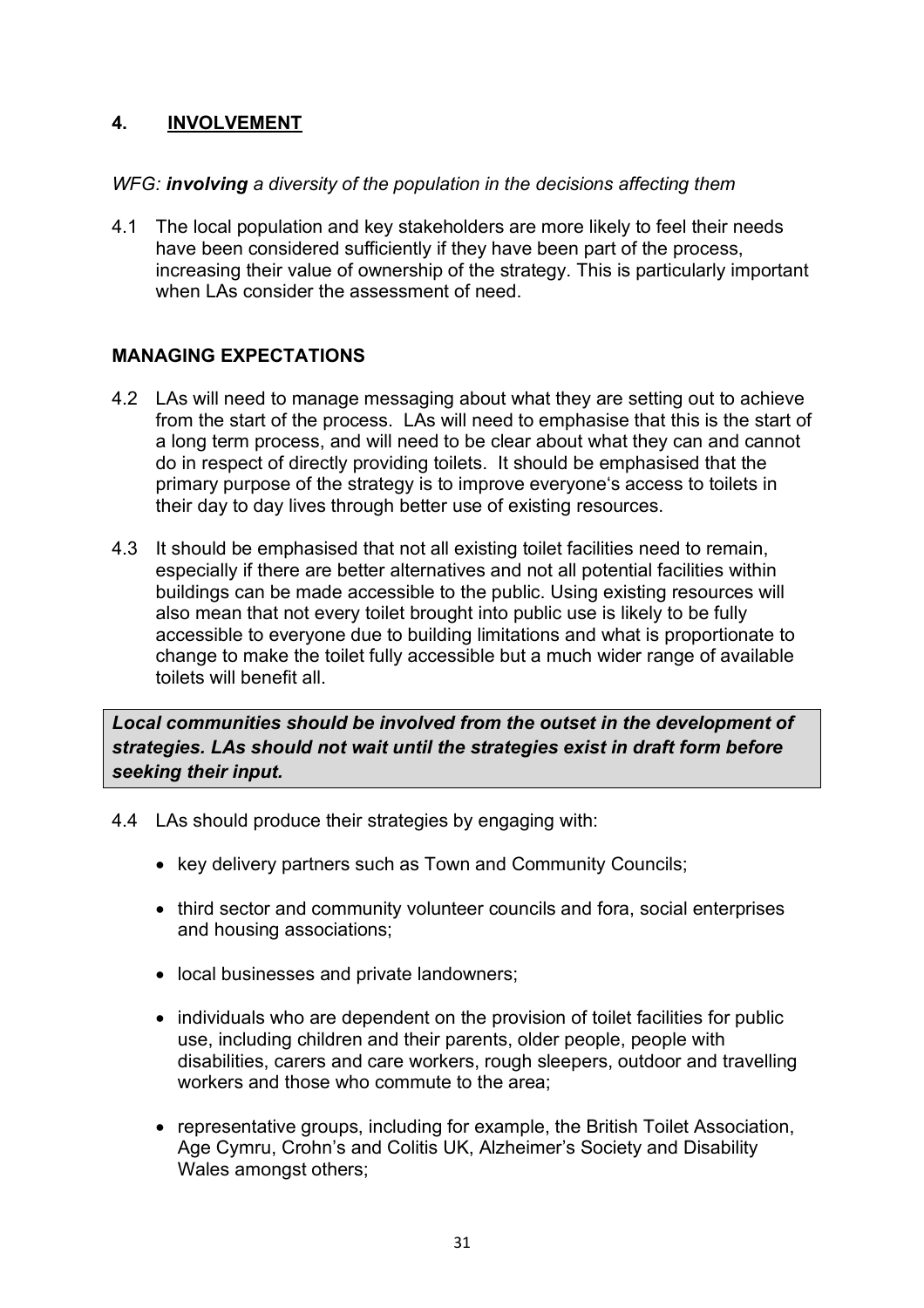- the Children's Commissioner and Older People's Commissioner for Wales;
- public sector partners, including the police and ambulance service; NHS providers and bodies such as Community Health Councils, patient groups and Social Care providers;
- the National Trust and National Parks Authorities;
- Visit Wales and local tourism bodies; and
- local Trade Unions.

#### **ASSESSMENT OF NEED – ENGAGEMENT WITH STAKEHOLDERS**

- 4.5 A key part of the development of a LA strategy is the 'assessment of need' that each LA must make. This involves undertaking a review of the existing provision, identifying gaps and finding opportunities to increase the toilet provision within their local area.
- 4.6 LAs should not undertake this assessment of need in isolation. Early involvement of the local community and key stakeholders (as identified above) in this assessment is pivotal to the ultimate success of each strategy. This is particularly true where LAs are seeking to involve business owners in opening up their toilet facilities for wider public use.
- 4.7 LAs should engage with their communities to ensure the assessment of need accurately reflects the behaviours and requirements of the local and visiting population. This should be achieved via a range of approaches and a number of possibilities are set out below:
	- Steering/ Focus groups;
	- Feedback received from the public;
	- Workshops;
	- Events;
	- Exhibitions;
	- Public meetings;
	- Social media;
	- Online content and e-mails;
	- Newsletters:
	- Local newspapers; and
	- Surveys and questionnaires.
- 4.8 The above examples are not an exhaustive list: LAs should use the method(s) of engagement which will best obtain the views of their population, and bear in mind that different groups may need different methods, e.g. online surveys may not be accessible to all population groups, and different times of day and locations may yield different results. LAs should, however, make every effort to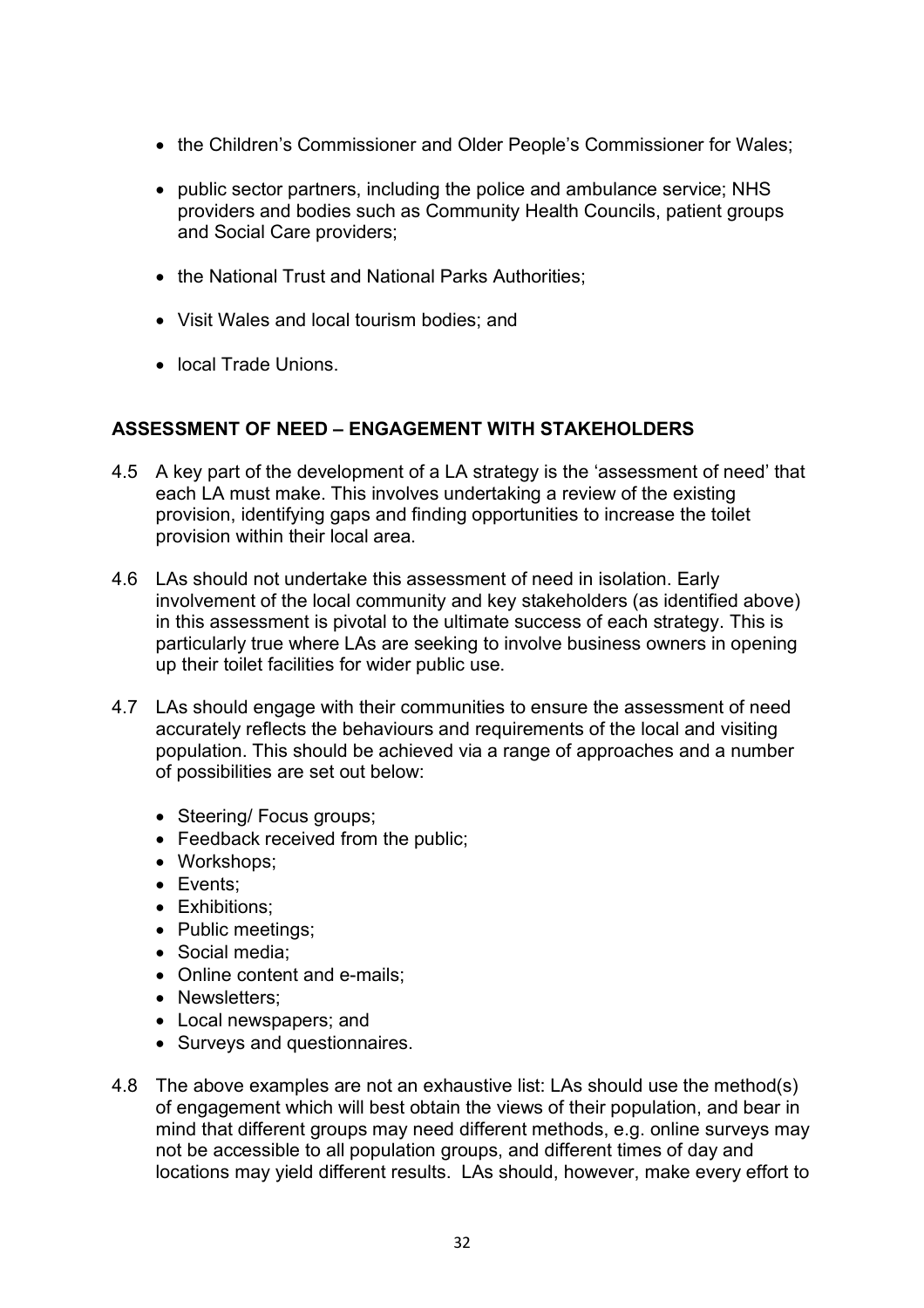engage with those within their population who are more likely to rely on access to toilets, such as rough sleepers, people living with long-term health conditions, those attending local support groups (such as people with disabilities or those people with specific medical conditions), older people, parents and carers for young children and carers for people with additional needs. Third sector groups can be particularly helpful in this regard.

4.9 LAs should also consider engaging social groups and clubs who may require access to toilets.

## **ASSESSMENT OF NEED – WHAT TO CONSIDER**

**Section 113(8)(a) of the Act requires that this guidance makes provision about the assessment of need for toilets available for use in the vicinity of sites and in connection with events that are of particular significance or of cultural, sporting, historic, popular or national interest.**

- 4.10 When producing the assessment of need, LAs should consider a range of factors, including:
	- an assessment of the local population, including age, gender and additional health needs;
	- an assessment of the gender balance of the current provision;
	- an assessment of locations, including popular destinations and distance between facilities;
	- an assessment of availability and accessibility, opening hours, usage charges, access for people with disabilities, Changing Places and baby changing facilities;
	- an assessment of the condition of existing facilities;
	- consideration of seasonal variations, including local events and seasonal population growth;
	- consideration of social factors such as, whether facilities are a target for abuse and anti-social behaviours or perceived to be in a dangerous location;
	- consideration of future requirements, including local development plans;
	- consideration of statistics in relation to population statistics<sup>33</sup>; deprivation measures $34$  and projections for demographics $35$  such as older people, children, benefit claimants<sup>36</sup> etc.
	- analysis of current usage, including popular times, population assessment, transient visitors, such as van and lorry drivers, or those on coaches and buses,

 <sup>33</sup> https://statswales.gov.wales/Catalogue/Population-and-Migration/Population

<sup>34</sup> http://wimd.wales.gov.uk/

<sup>35</sup> https://statswales.gov.wales/Catalogue/Population-and-Migration/Population/Projections

<sup>36</sup> https://statswales.gov.wales/Catalogue/Community-Safety-and-Social-Inclusion/Welsh-Index-of-Multiple-Deprivation/WIMD-Indicator-Analysis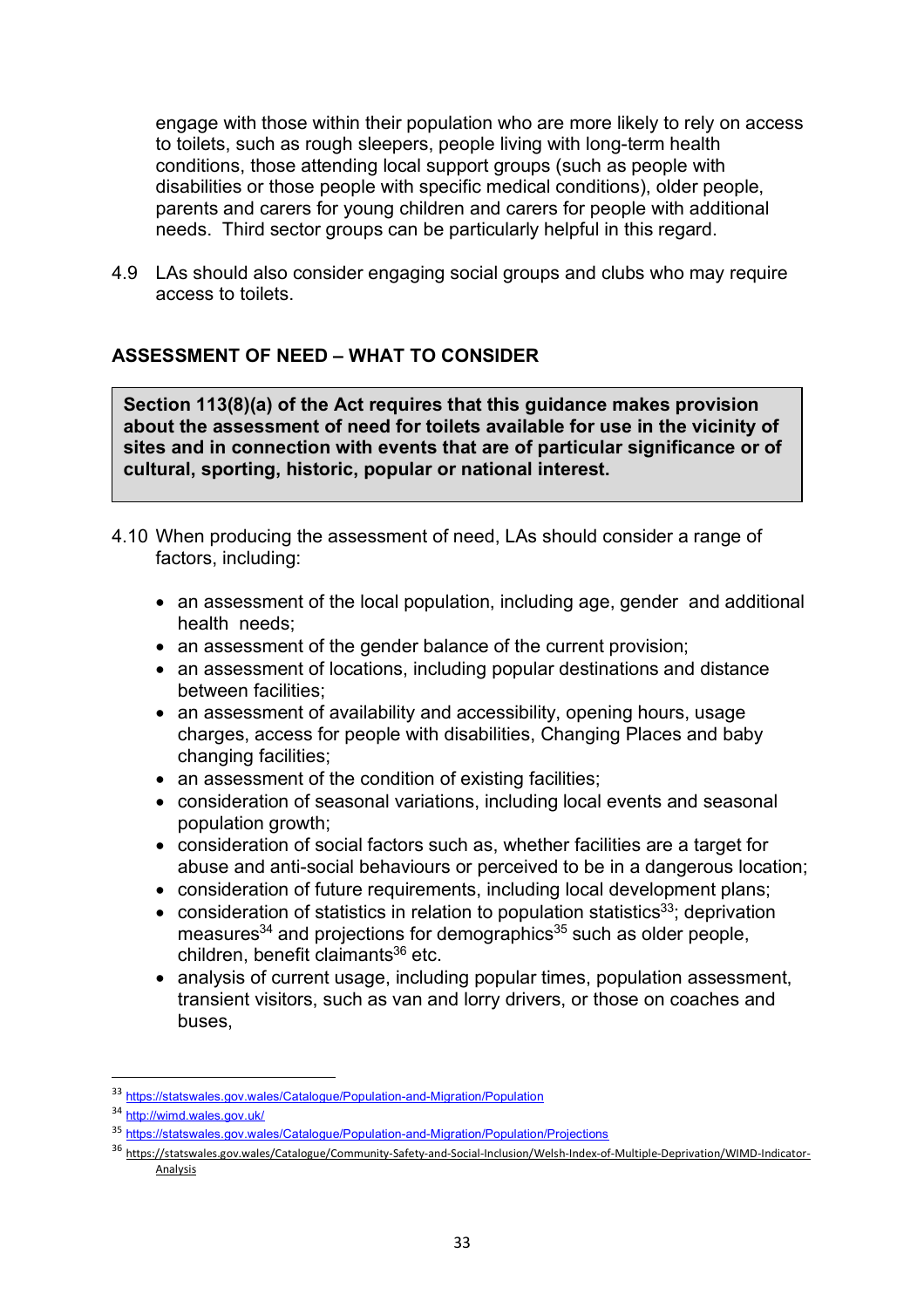- analysis of the reasoning behind usage or lack of use, including consideration of any feedback received;
- analysis of running costs of facilities; including management and maintenance;
- analysis of limitations, including opening hours and cost; and
- regional/national infrastructure and trunk roads, working with other LA's to ensure suitable toilet provision along these routes.
- 4.11 The above examples are not an exhaustive list: LAs should consider any additional factors they feel relevant to their assessment of their community's needs. LAs should also take into account plans and strategies they have already produced, such as Ageing Well Plans.
- 4.12 Additionally, LAs should consider any relevant legislation and standards such as the Equality Act 201037 and the BSI business standards BS 6465 (*BS 6465- 4:2010 Sanitary installations. Code of practice for the provision of public toilets*) which provides recommendations and guidance intended for those responsible for the surveying, assessing, planning, commissioning, designing, managing and use of public toilets<sup>38</sup> and BS 8300 Standard for the provision of accessible toilets.

## **CRITERIA FOR DETERMINING TRANSPORT ROUTES AND SITES OF PARTICULAR SIGNIFICANCE**

**'***Particular significance'* **is defined for this guidance as follows:** *significant transport routes such as trunk roads and motorways and other places that have high levels of footfall such as cultural and sporting events, as well as sites of a historic or national importance***.**

- 4.13 These could be places that a lot of people use, visit or pass through on a regular basis, for special events or on a seasonal basis. It may also cover the whole range of places from internationally recognised tourist destinations through to small places of importance within their localities. The following places are suggested examples of routes and sites of significance, but this is not an exhaustive list:
	- Bus, rail stations, active travel routes, airports and other termini;
	- Coach stops, car and bike parks and other stopping places on cross-country routes;
	- Shopping destinations, both urban and rural:
	- Significant buildings and other structures, for example, those of historical significance:
	- Towns or landscapes;

 <sup>37</sup> *www.legislation.gov.uk/ukpga/2010/15/contents*

<sup>38</sup> *http://shop.bsigroup.com/ProductDetail/?pid=000000000030177389*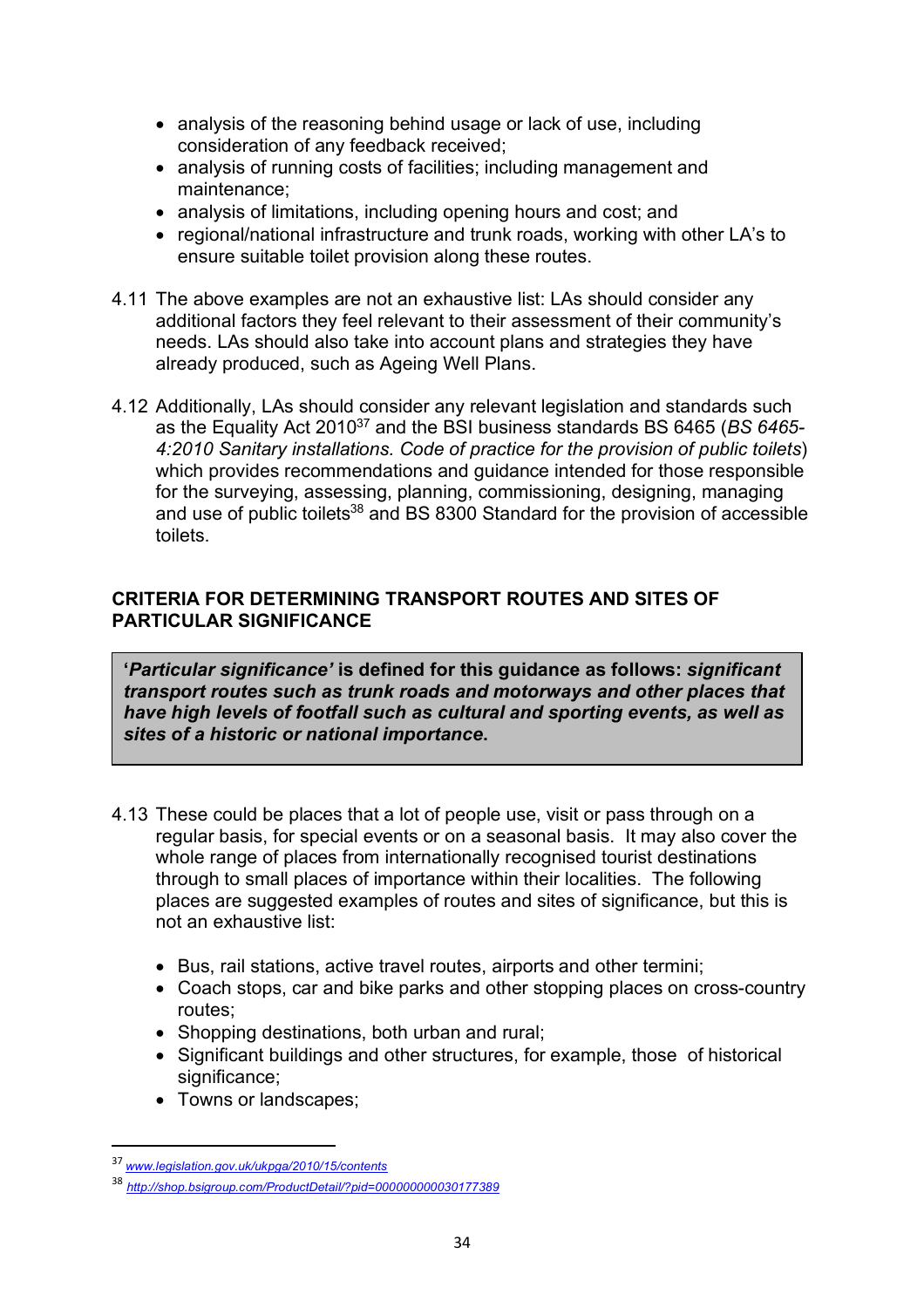- National Parks, Country Parks, National Trust properties; gardens and other open spaces;
- Places of cultural significance such as Eisteddfodau, agricultural showgrounds, museums and places associated with historical and cultural figures;
- Music, art and other annual festivals and sporting events;
- Sports stadia and grounds, locations associated with outdoor and indoor sports;
- Theme parks, animal parks and other recreational destinations;
- Beaches, coastal towns and areas such as coastal paths.
- 4.14 If a LA strategy proposes the provision of toilets sited on or under land adioining, or in the vicinity of, a highway or proposed highway (including bridges and tunnels), the relevant highway authority must consent to the provision of the toilets. If the LA is also the relevant highway authority no consent is required.
- 4.15 LAs are best placed to judge what routes and areas are considered significant within their own areas both on a permanent and seasonal basis and during short term events. The Local Authority Events Safety Advisory Group of each LA can also make recommendations to event organisers on the provision of toilets.
- 4.16 When determining the need, location and numbers for toilets that may be required at the different types of sites listed previously, the following criteria should be taken into consideration:

## **The location of the destination**

- Is it in an urban or rural setting?
- Are there existing toilet facilities at the location?
- Are they adequate to meet anticipated demand?
- Are visitors likely to have travelled long distances (therefore needing toilet facilities on arrival)?

#### **The type of venue/destination**

- Are there existing toilet facilities at the destination?
- Are they adequate to meet anticipated demand?
- Are additional facilities required for particular events?
- Where are toilets sited at the destination in relation to parking and the venue itself?
- Are toilets needed in more than one place at the destination if it is a large site and visitors will be moving around?

#### **The duration of the event/demand at the location**

• Is it a one-off event, or is there constant demand?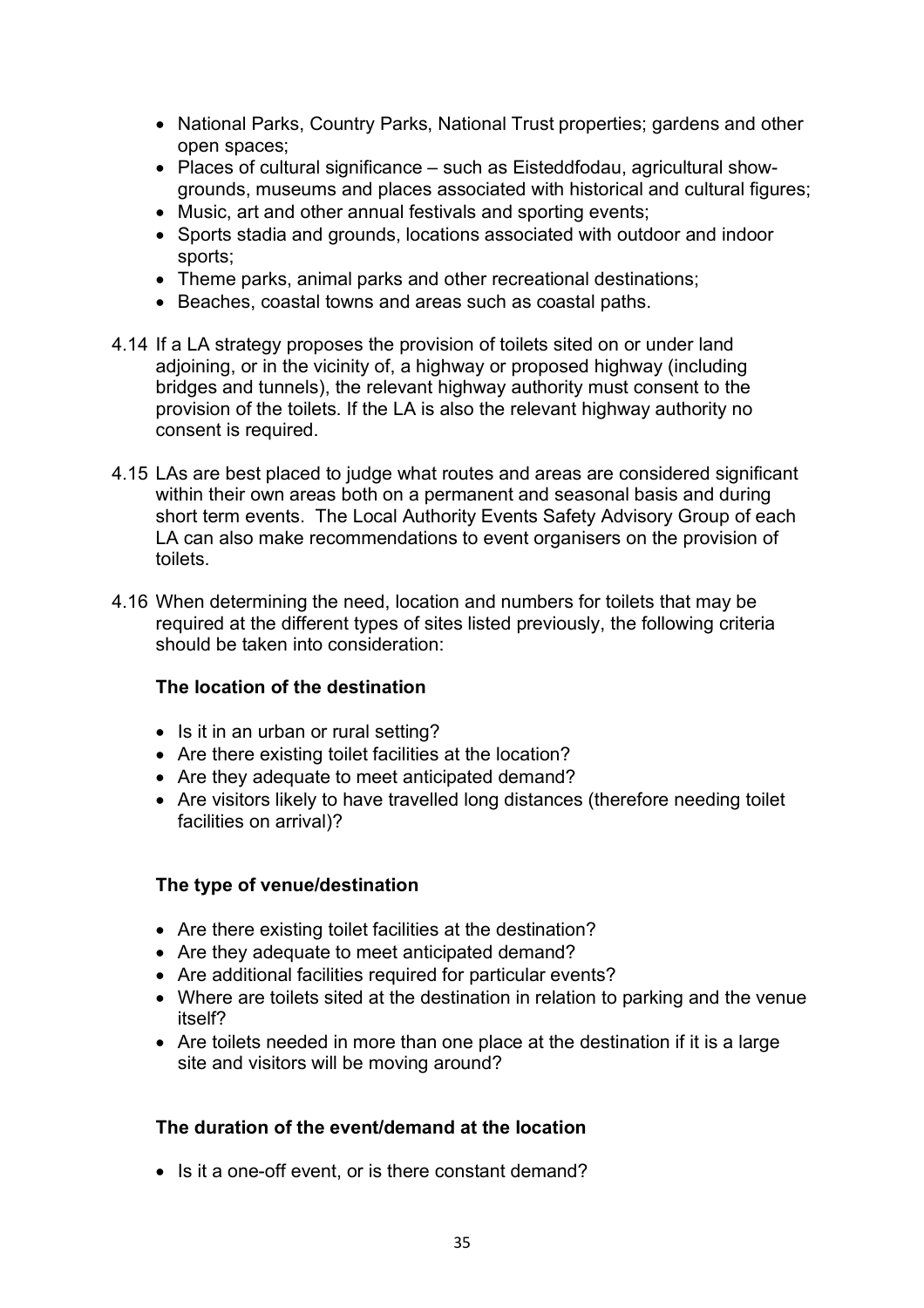- How many people visit the destination on average per day in the season/off season (if different)?
- What are the times people are likely to visit? Does demand change over 24 hours or over the course of the week – or both?

## **The demographic of the visitors**

- Are visitors generally of mixed population (i.e. a mix of gender, age, etc.)?
- Are particular demographics likely to be attracted to the destination (e.g. people with babies/small children; older children; older people, people with disabilities)?

## **The types of toilet facilities that will be required**

- Permanent or temporary?
- Appropriate ratio of male/female (1 male: 2 female is recommended) or gender neutral toilets?
- Baby changing facilities (needed in both male and female toilets if gender neutral toilets not provided)?
- Accessible for use by people with disabilities?
- Changing Places facilities required?

## **Whether food and/or drink is provided at the location**

• What is the anticipated consumption of food and/or drink based on anticipated peak numbers?

#### **Access to services**

- Can the sewage and water systems cope with peak times of usage?
- What level of servicing/cleaning of toilet facilities is required based on anticipated usage?
- Distance of parking places from toilets?

## **Whether visitors are able to stay for extended periods**

- Will visitors stay for extended periods (i.e. more than a few hours)?
- Will visitors be able to camp or park caravans and stay overnight?
- 4.17 One-off events may need different requirements to those usually provided in particular destinations, according to all of the criteria above.
- 4.18 'Events' should also be interpreted as 'destinations'.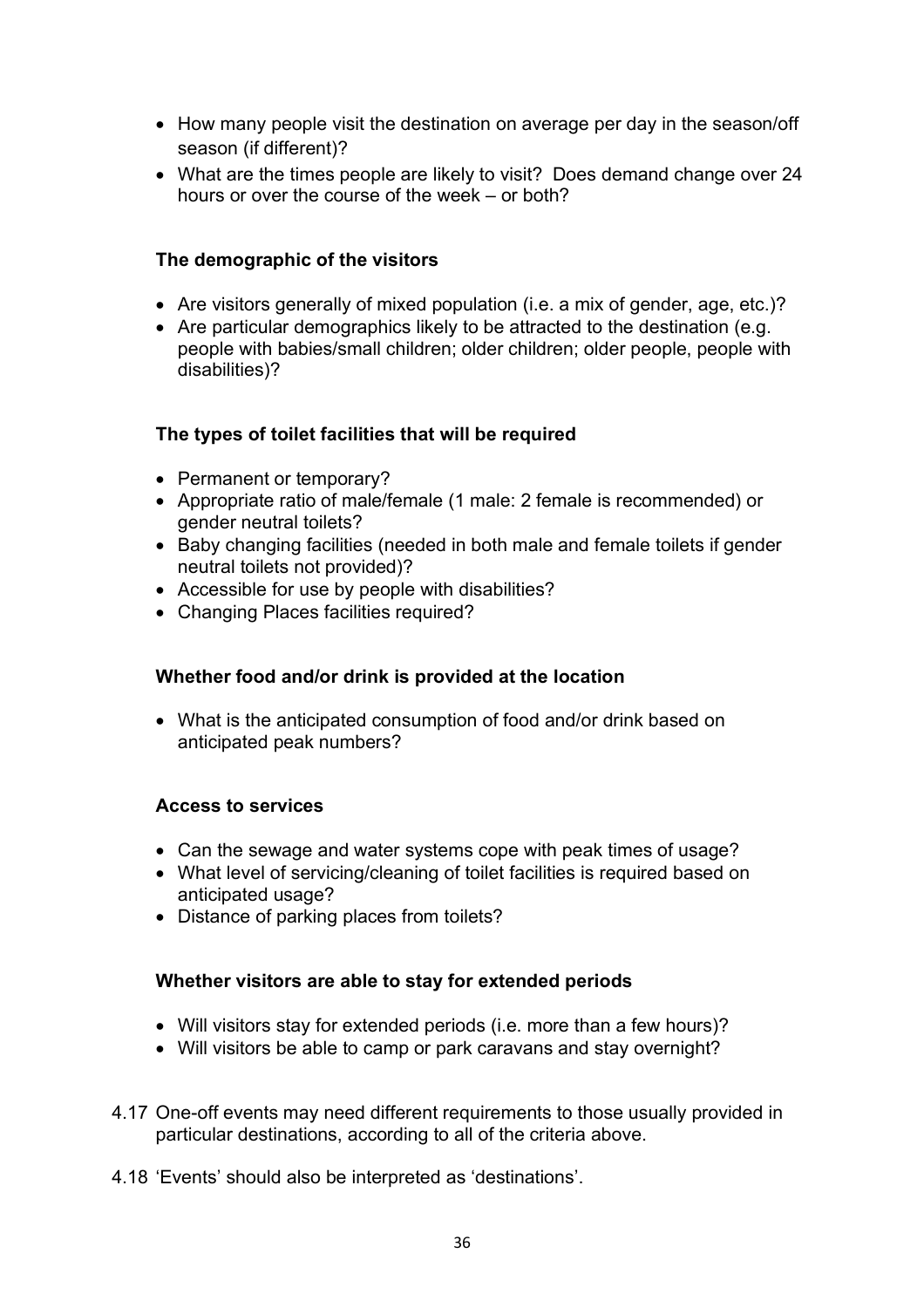### **DETERMINING NUMBERS OF TOILETS REQUIRED**

- 4.19 Tables of ratios for providing toilet facilities in a range of settings can be found in guidances such as the Purple Guide to Health, Safety and Welfare at Music and Other Events<sup>39</sup> and BS6465: Parts 1-4 Codes of Practice for Sanitary Installations.
- 4.20 BS6465- Part 4:2010 the Code of Practice for the Installation of Public Toilets is intended to guide LAs in respect of the provision of traditional public toilets. However, the document contains valuable information in making assessments of need of the population for toilet provision, assessing where toilets should be located, and sets out how a toilets strategy should be prepared. The document also contains useful technical information that can be applied in relation to assessing footfall, mileage and numbers of toilets to be provided, and information on the design and technical specification of facilities of all types.
- 4.21 There are no specific ratios in respect of the number of toilets that should be provided for people with disabilities. The British Standards document BS6465- 4:2010 "Code of Practice for the Installation of Public Toilets"<sup>40</sup> suggests that around 18% of the population have disabilities. This document also suggests that for new toilets:
	- If only one toilet is provided, it should be a gender neutral enlarged accessible cubicle;
	- In toilet blocks, at least one gender neutral enlarged accessible cubicle should be provided and in addition to this, at least one enlarged toilet cubicle should be provided within separate-sex provision;
	- Where there are four or more cubicles in separate-sex toilet provision, at least one enlarged cubicle should be provided; and
	- In areas with heavy use, an additional Changing Place should be provided.
- 4.22 It should be noted that enlarged cubicles intended for use by people with disabilities can be preferred by people without disabilities for a number of reasons, the increased space allowing adults to assist children or to allow ease of movement not available in the standard cubicles. The increased privacy can also be required by members of the Transgender community. Consideration should therefore be given to providing additional enlarged cubicles if practicable.
- 4.23 The Changing Places Consortium provides guidance on where Changing Places should be situated and the facilities required.<sup>41</sup>

 <sup>39</sup> https://www.thepurpleguide.co.uk/

<sup>40</sup> https://shop.bsigroup.com/ProductDetail?pid=000000000030177389

<sup>&</sup>lt;sup>41</sup> http://www.changing-places.org//install\_a\_toilet.aspx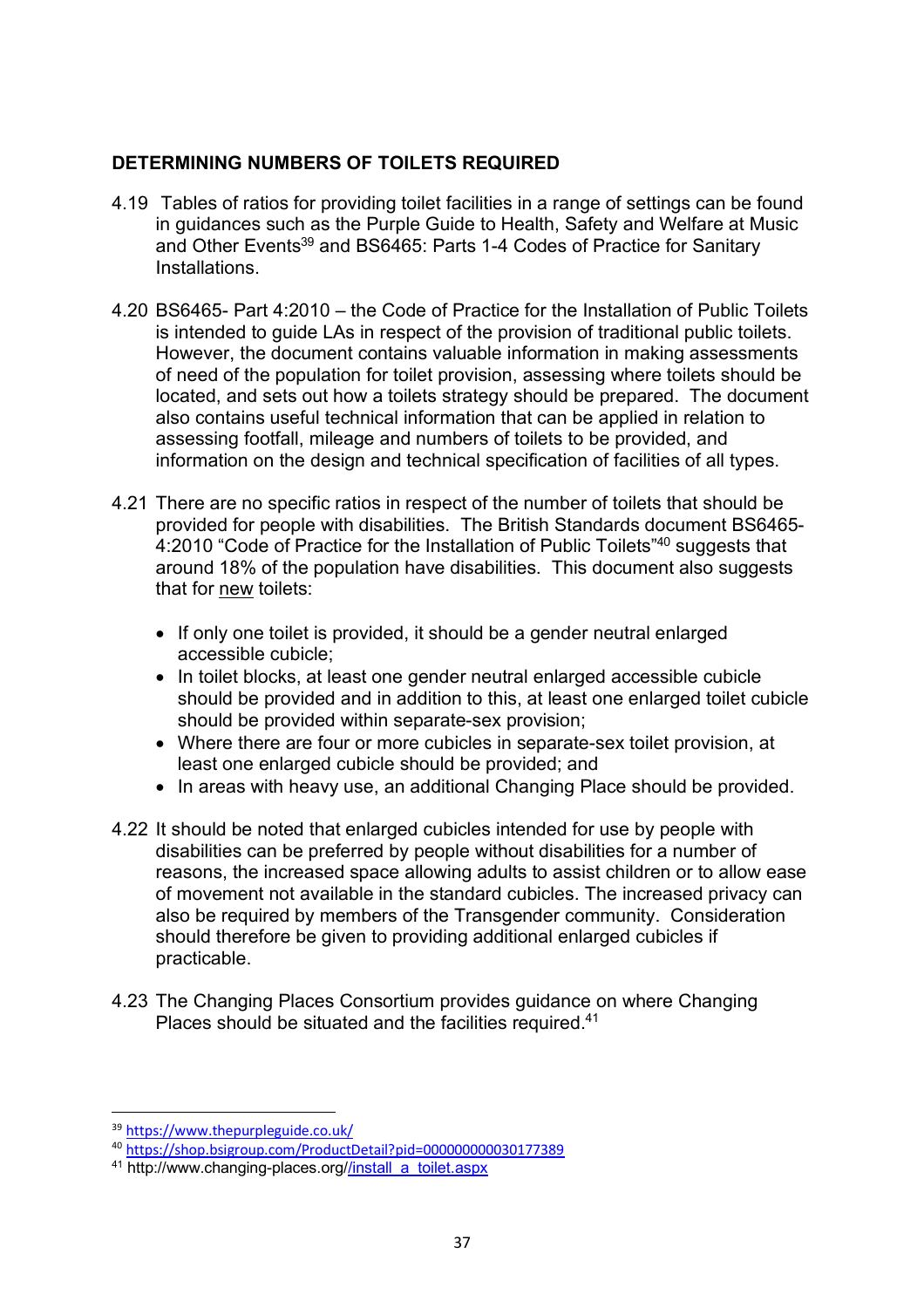# **5. COLLABORATION**

#### *WFG: working with others in a collaborative way to find shared sustainable solutions*

- 5.1 For strategies to be effective, LAs must undertake their planning collaboratively with both internal and external partners. If all departments within LAs do not take part-ownership of the strategy process, it is less likely to be successful.
- 5.2 LAs should work with Community and Town Councils, other LAs, public bodies, third sector organisations commercial and private entities, when making the assessment of need, to identify toilet facilities that could be brought into general public use.
- 5.3 The collaborative involvement of others is also applicable when considering toilet provision along routes that cross boundaries such as coastal paths, walking trails, active travel routes and large areas of countryside that attract visitors.

#### **REGIONAL WORKING**

- 5.4 Whilst each LA is required to develop and adopt its own strategy, it may be desirable in some circumstances for LAs to work together on a regional rather than an individual LA basis wherever it makes sense to do so. Regional working should enable a greater focus on preventing declining provision and improving standards of toilets, and help bring about better outcomes for people and communities in both the short and the long term. It offers practical benefits in terms of economies of scale, removing duplication, reducing complexity, simplifying activity, ensuring consistency, and building workforce resilience in a policy area which is often too dependent for delivery on small numbers of staff. It should also help to identify, at an early stage, situations where provision in a LA may be adversely affected by land use or transport decisions made in a neighbouring LA, and to pursue cross-border solutions to shared problems, including sustainability.
- 5.5 It may be desirable in some circumstances for LAs to work with a National Park Authority where there is a common interest in toilet provision related to particular attractions or infrastructure within their area or that cross from one LA area to another (for example, active travel routes). However, it should be noted that the requirements of the Act only apply to Wales, and do not extend to England.

## **WORKING WTH COMMUNITY AND TOWN COUNCILS**

5.6 Community and town councils should be considered as key delivery partners as they are uniquely placed to help build resilience and renewal in areas through understanding communities' strengths and assets, and actively engaging local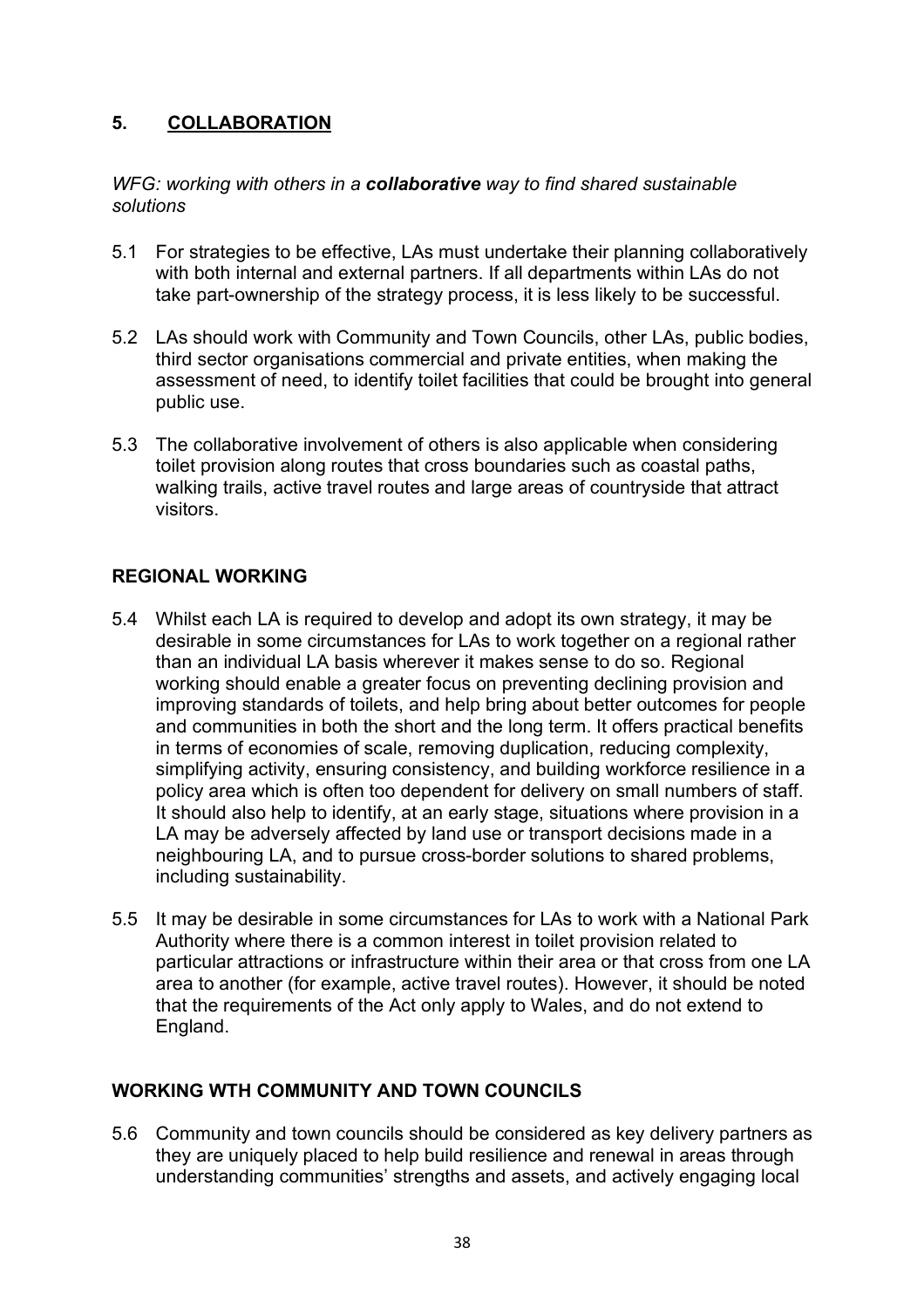people and local business to help identify and meet local ambitions and needs. They may already be managing toilets on behalf of LAs, or have undertaken asset transfers. LAs should work with community and town councils to utilise their knowledge of their communities' needs, as well as in respect of the consideration of community-based assets such as public conveniences.

- 5.7 Where funding has been applied for in relation to the refurbishment of community buildings, such as under the Lottery or other grants, LAs should consider at the planning stage whether it is appropriate to make provision for toilets within a new planning application. Additionally, community groups and others when applying for such funding should be encouraged to consider including accessible toilets for public use within their proposals.
- 5.8 Community asset transfers of existing buildings (either purpose built traditional public toilets or other buildings that have toilets that can be brought into wider use) may be an appropriate mechanism for some communities, and this should be considered carefully with any community council, community group or third sector organisation that expresses an interest. The Welsh Government provides guidance on its website on how transfers may be achieved, which includes the document 'Community Asset Transfers in Wales – A Best Practice Guide'. 42
- 5.9 When considering transfers of this type, however, future proofing must be built into arrangements to ensure that the new owners cannot close the toilets, change the use of the building or otherwise terminate the agreed access to toilets. This is particularly important if the asset in question is a purpose-built traditional public toilet block.

 <sup>42</sup> http://gov.wales/topics/people-and-communities/communities/community-asset-transfer/?lang=en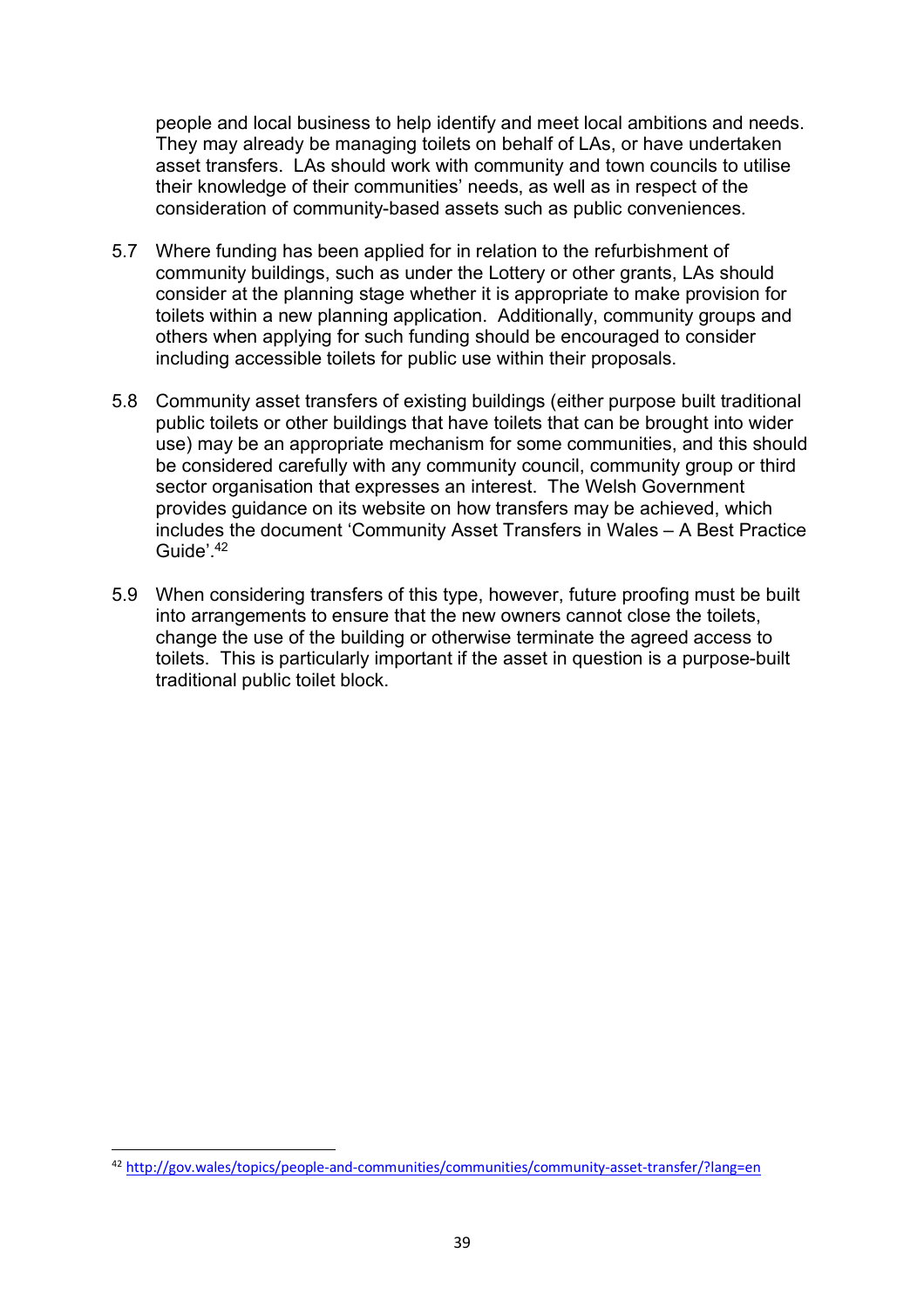# **Case Study** - **Village Toilets Llansannan, North Wales**

In 2009 the community council in the village of Llansannan held a community wide appraisal to understand the needs, wants and aspirations of residents. It transpired that the issue many people were concerned about was the threatened closure of the village's public toilets.

To try to stop this action, the village began negotiations with Conwy County Borough Council to take over the ownership of the toilet facilities. However, there were a number of overheads that the community council would need to take on – chiefly raising the funds to pay the annual rates (£1800). So the village decided to register as a limited company with charitable status, 'Menter Bro Aled', which would make them eligible for grants and for discounts on the rates. They successfully applied for a 100% rate rebate and negotiated £4000 from the local authority towards restoring the toilet facilities to a working standard, a sign of Conwy Council's support for this local initiative.

Village activists who were involved in the building trade provided many of the necessary skills for the restoration of the building, and work was carried out on a voluntary basis. Cleaning of the toilets is also voluntary by the landlady of the local pub.

The toilets have been in local ownership for a year now and there has been no anti-social behaviour, despite concerns about graffiti. The toilets are used extensively especially by delivery and service drivers, as well as walkers and other tourists passing through. Word has spread of the toilets to other areas and it has become a 'toilet to be seen'. It is considered an important element in attracting visitors to the village shops and services.

In light of this experience of taking over the toilets, Menter Bro Aled are now looking at other community-based initiatives.

## **WORKING WITH OTHER LA DEPARTMENTS PUBLIC AND THIRD SECTOR BODIES**

5.10 LAs should include toilets which are within publicly owned, occupied, or funded premises; for example this may include museums, historic sights, leisure centres, transport stations, national parks and low level security government buildings. LAs should also consider making links with hospitals, health centres and GP surgeries. LAs should first consider the buildings they own and occupy themselves or lease out to others as to whether there are toilets that can be brought into wider public use, for example in council offices (particularly those the public visit for council transactions), leisure centres, libraries and other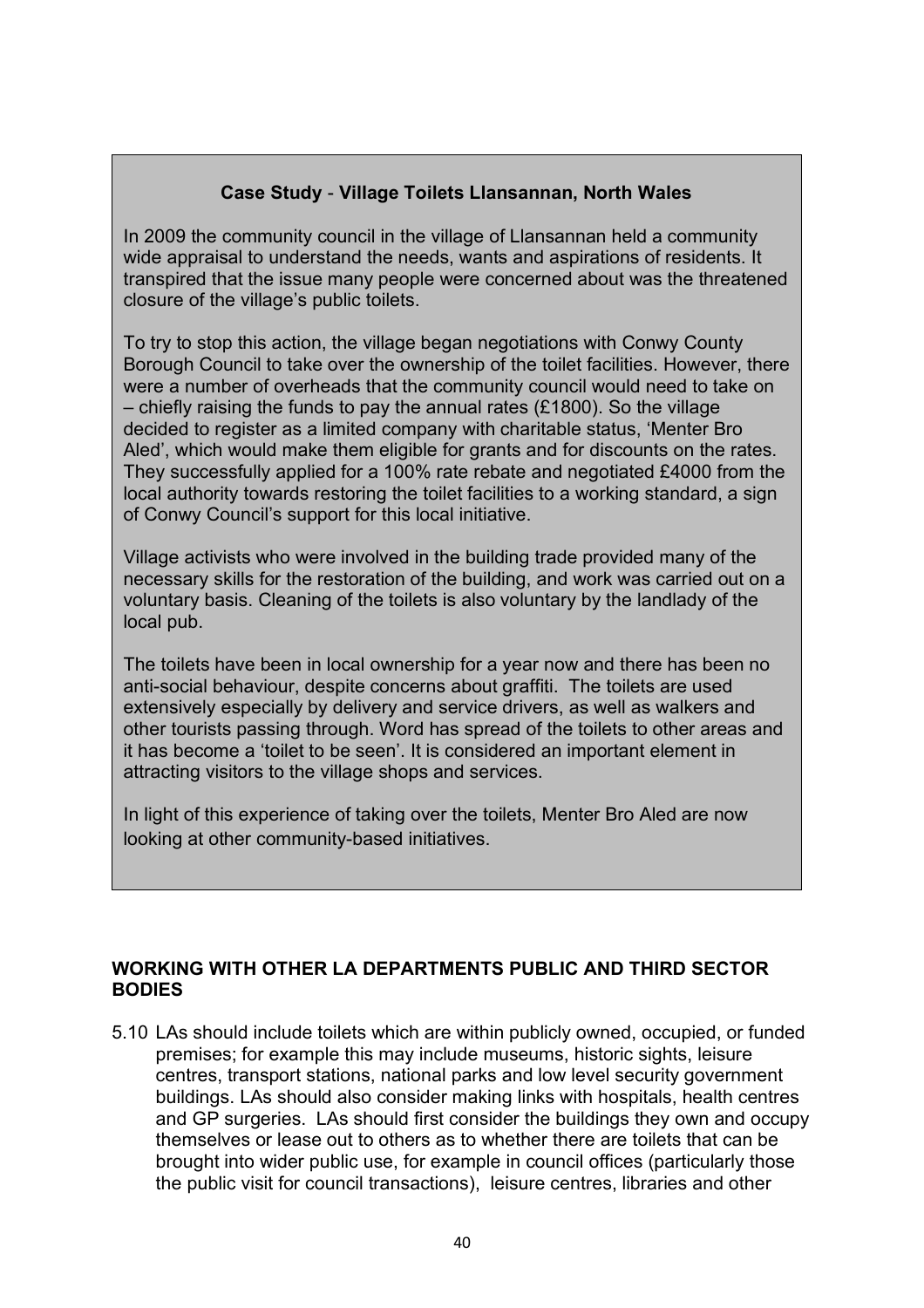such premises. Where councils own buildings but intend to lease them out, consideration should be given to including access to toilets by the public as a condition of the lease wherever appropriate.

*EXAMPLE: the LA owns a disused gate house building in a park. It is planned to refurbish and lease it as a café. A clause is added to the lease that the lessees must allow members of the public other than customers to use the toilets inside the café without restriction when the café is open. This arrangement returns toilet facilities to the park, and allows for the toilets to be effectively 'supervised' during opening hours.* 

#### **Case Study: Refashioning toilet blocks in Pembrokeshire**

In Pembrokeshire the council identified a number of facilities where a reduced provision would provide adequate facilities and not have a detrimental impact on members of the public. In these instances certain toilet blocks were 'downsized' by closing the separate ladies and gents and retaining a single, gender neutral facility with disabled access. The cost of running these facilities was passed to community councils with an initial parachute payment. The space created by downsizing has been offered to the community councils for them to generate an income, such as through renting as a store. This has happened at a number of locations and contributes to the running costs for the remaining gender neutral toilet. This model ensures a sustainable service and generates more local involvement and responsibility.

- 5.11 Where publicly accessible premises are owned by persons other than LAs (for example government offices, commercial complexes, universities and colleges, premises run by third sector organisations), LAs are required to consult with, and gain the consent of, the owners/occupiers of the relevant premises before it can include toilets in those buildings within their strategy.
- 5.12 It should also be borne in mind that third sector organisations, although willing to help, may be reliant on voluntary workers or have other limitations on what they can provide. LAs are encouraged to work with the owners of these premises to seek their agreement to making their toilet facilities available to the wider public.

## **COMMUNITY ASSET TRANSFERS**

5.13 We know that traditional services such as public buses, toilets, libraries and community/ day centres are being increasingly challenged due to the reductions in frontline services budgets. However, good practice already exists across Wales, where new approaches such as community asset transfer, empowering town/community councils and social enterprises to take on responsibilities for managing buildings/facilities are being embraced.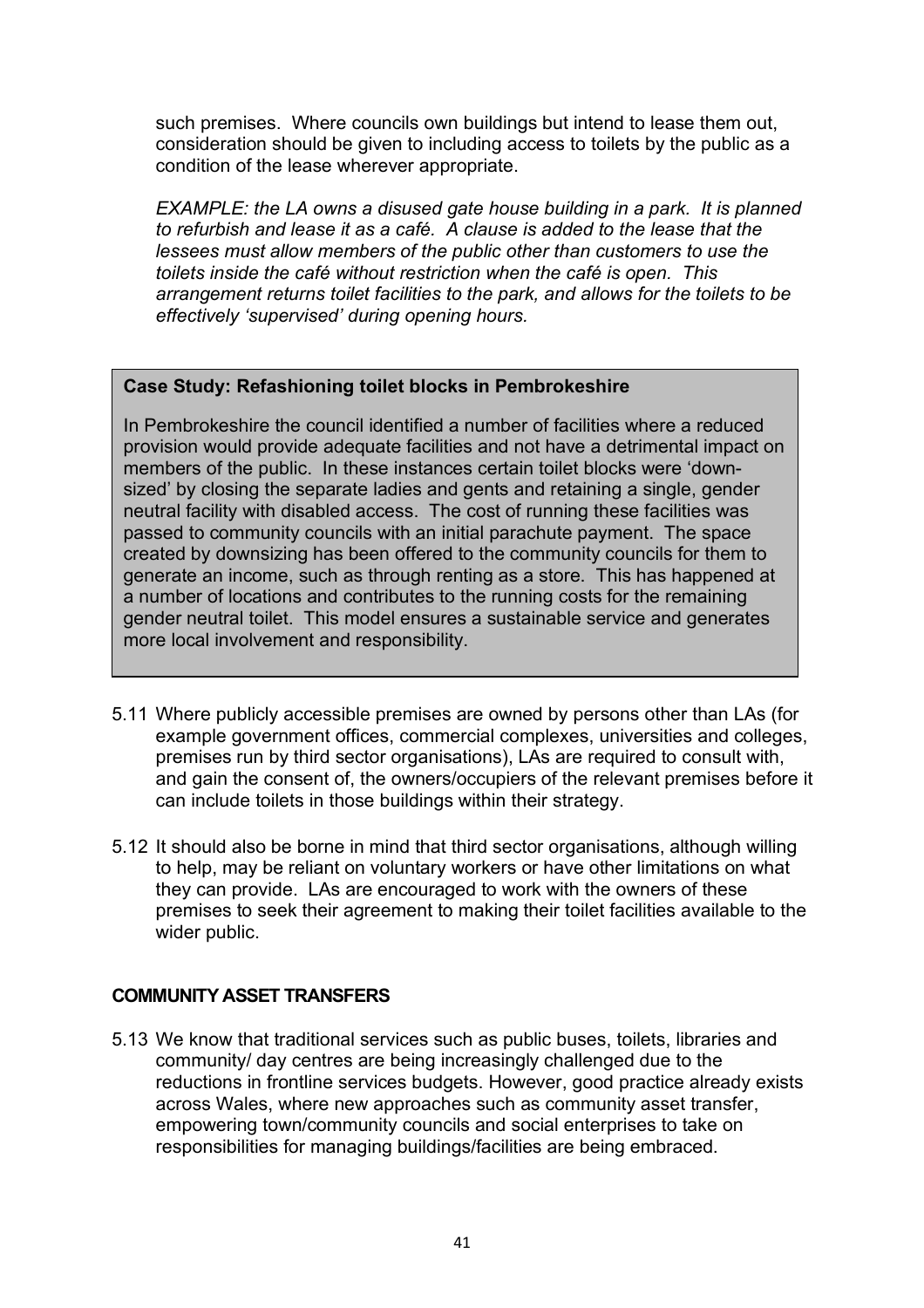- 5.14 Welsh Government guidance<sup>43</sup> has been produced to support a step-change in enabling communities to play a more active role in service design and delivery. It helps organisations to be better equipped to undertake community asset transfers and so develop a thriving and sustainable long-term use for property assets and services in communities across Wales. However, such transfers must be considered carefully to ensure that any proposal is sustainable in the long term.
- 5.15 It is crucial that good practice is shared and that smart, innovative and costeffective models are adopted. A range of good practice, including in relation to public toilets, can be found on the good practice website<sup>44</sup>.

# **WORKING WITH THE PRIVATE SECTOR**

- 5.16 LAs should consider extending community toilet schemes where they are still running, or reviving such schemes where they have been discontinued. Guidance on management of a community toilet scheme can be found in a later section of this guidance under the heading 'Good Practice and Guidance'.
- 5.17 LAs should consider the limitations placed on the use of toilets in the private sector, which could include restricted access as a result of limitations of the building structure and the business opening hours.
- 5.18 LAs in Wales have the freedom to utilise monies set aside in the Revenue Support Grant, following the transfer of the Public Facilities Grant Scheme funding. Many privately owned premises and businesses may be amenable to allowing wider public use of their toilet facilities and this should be investigated by the LA. LAs can be assured that to name and publicise the opening times of the premises identified (and therefore the toilets therein) as part of the scheme as a whole is good practice. This has the sole purpose of informing the public of facilities available to them, and therefore should not be interpreted as "advertising" or "showing favouritism". Businesses cannot expect, however, that LAs will promote their facilities in any other context or ahead of noncommercial premises as a "reward" for participating in the scheme or as a condition of securing their participation.

## **Community Toilets Schemes – Good Practice Guidance**

5.19 In England, the Department of Communities and Local Government published its strategic guide, *Improving Public Access to Better Quality Toilets45*, on 6 March 2008. Amongst other things, the guide highlighted some innovative approaches taken by local authorities to public toilet provision, although it did

 <sup>43</sup> http://gov.wales/topics/people-and-communities/communities/community-asset-transfer/bestpractice-guide/?lang=en

<sup>&</sup>lt;sup>44</sup> http://www.goodpractice.wales/home

<sup>45</sup>http://webarchive.nationalarchives.gov.uk/20120919231747/http://www.communities.gov.uk/publications/loca lgovernment/guidancetoiletschemes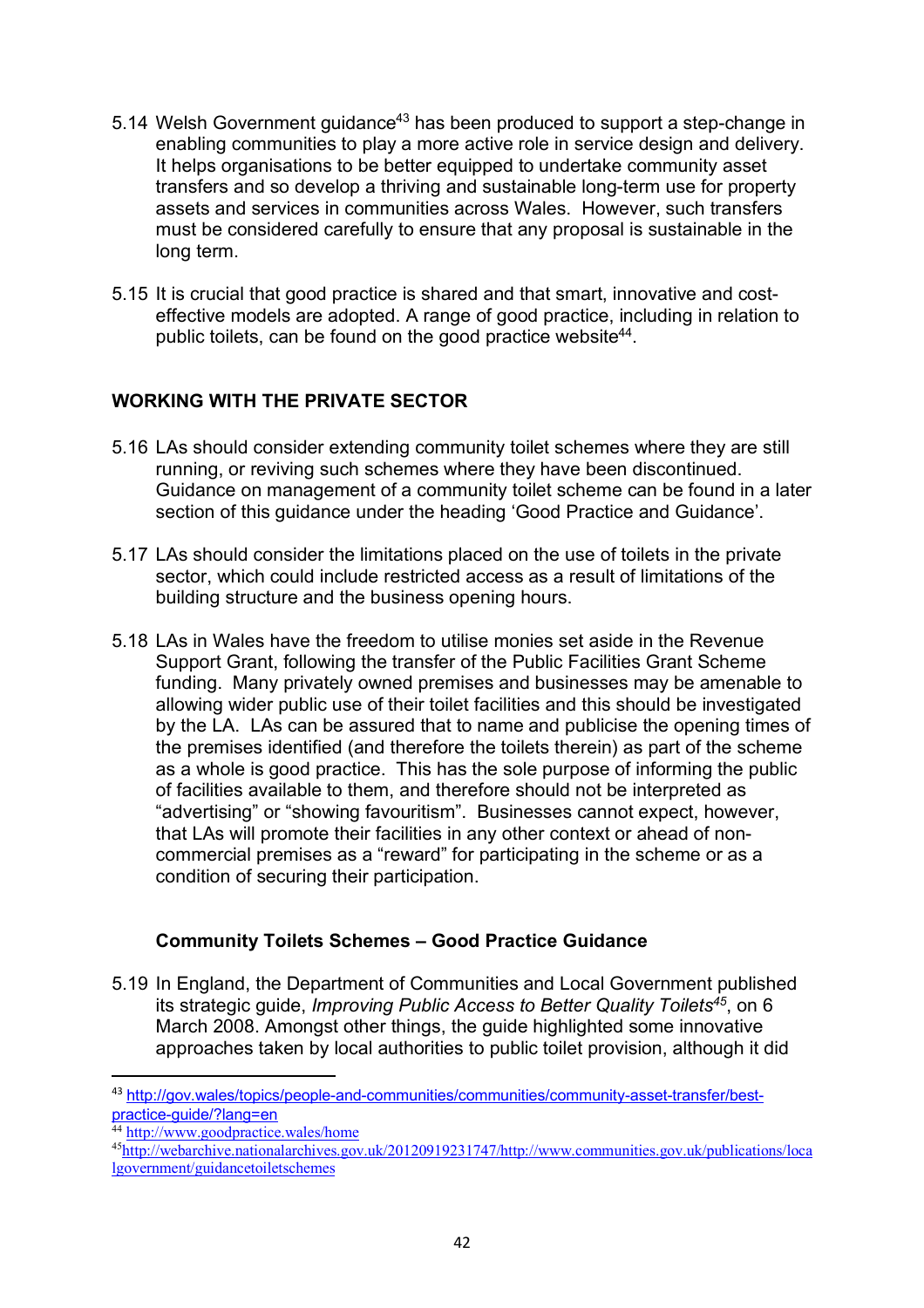not prescribe what approaches they should take. Local authorities are best placed to determine the mix of approaches most suitable to their area, and this guidance is intended to support them in making that decision.

- 5.20 This guidance is primarily intended for local authorities and partnerships wishing to explore the feasibility of setting up a Community Toilet Scheme. It provides an overview of the Community Toilet Scheme developed by the London Borough of Richmond-upon-Thames, as well as a step-by-step guide on how to set up a similar scheme.
- 5.21 The toolkit includes a case study of the SatLav text messaging service operated by Westminster City Council, which makes use of mobile phone technology to help the public locate their closest accessible toilets.
- 5.22 LAs are recommended to consider this guidance when seeking delivery partners in local businesses and other organisations, as it contains practical information on establishing and maintaining a successful Community Toilet Scheme.
- 5.23 Any discussions with potential delivery partners must cover all aspects of the management of toilets, including dealing with anti-social behaviour, and the health and safety aspects of management of waste from drug use or sexual behaviour. A problem reduction guide is available from the British Toilets Association on dealing with these types of issues<sup>46</sup>. Any agreements should include consideration of future maintenance.
- 5.24.It is good practice (though not a requirement under the wider proposals in this document) for LAs to inspect the facilities of any potential community toilet scheme delivery partners, and to undertake spot checks on those that have signed up. The latter is particularly important if a payment has been made for participation, to ensure that they are continuing to allow access to the facilities they have agreed to provide.

# **ALL PREMISES TYPES**

5.25 There are no specific types of premises exempt from consideration on the face of the Act. However, local circumstances and sensitivities presented by particular premises may necessitate exceptions from inclusion in the strategy. Participating owners of buildings should not be expected to allow access to toilets on their premises outside their usual opening hours unless a specific agreement is made.

 <sup>46</sup> http://www.btaloos.co.uk/?page\_id=307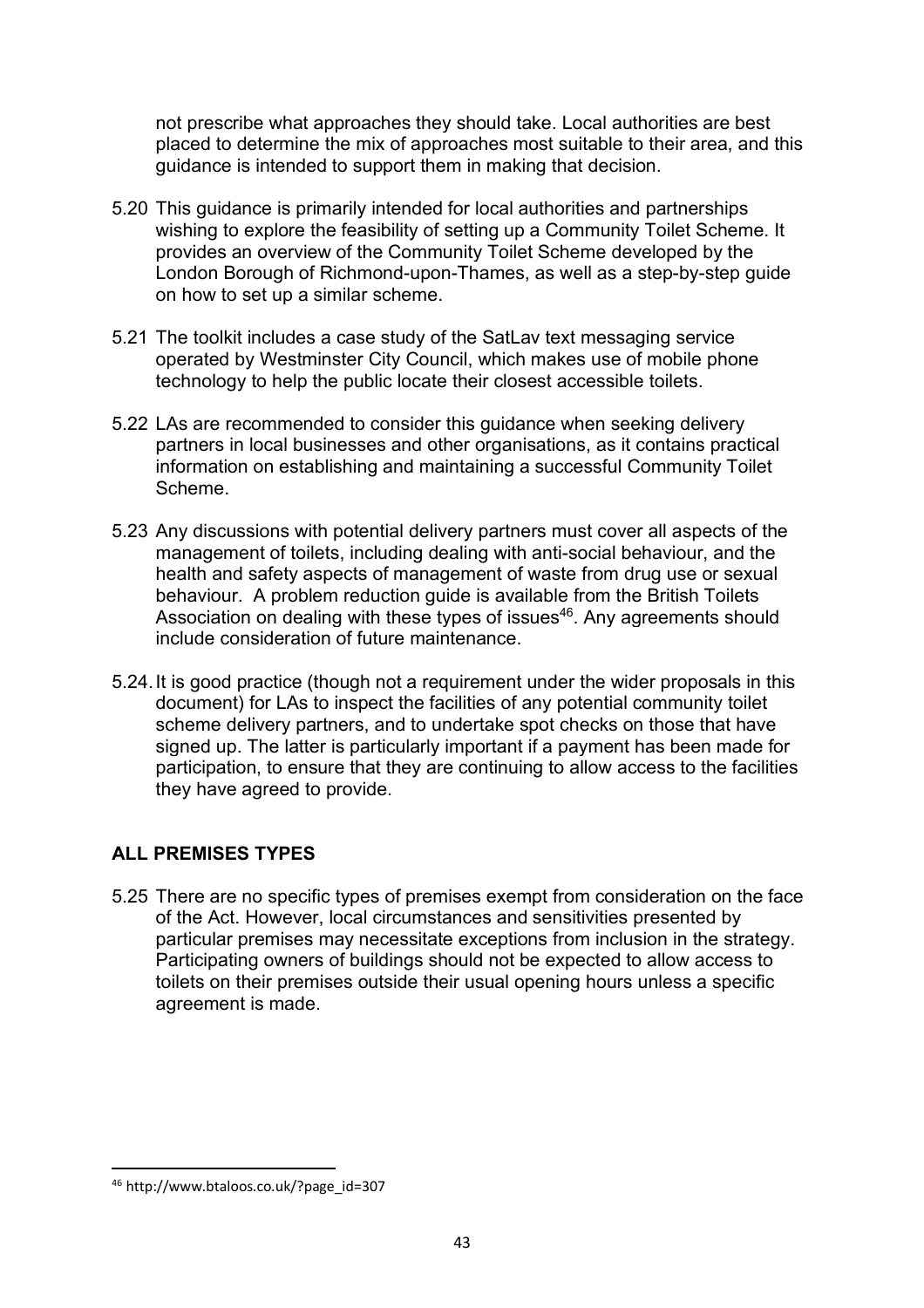*Security: LAs are not required to consider referring to toilets in buildings which, in their opinion, should not be made available for public use on security grounds. For example, LAs are not required to consider public access to toilets in prisons, or those buildings which require a high level of security, such as government buildings.*

*Safeguarding children and vulnerable adults: LAs are not required to consider public access to toilets in schools or other buildings such as residential premises for children or vulnerable adults. However, local circumstances may permit the use of toilets in these types of premises. For example, a school building that is also open for wider community activities, or can be opened during school holidays.* 

*Any such proposed use should be given consideration on a case by case basis.*

## **RADAR NATIONAL KEY SCHEME**

- 5.26 The Royal Association for Disability and Rehabilitation (RADAR) operates a National Key Scheme<sup>47</sup> whereby toilets designed for people with disabilities can be locked to prevent damage and misuse and keys provided to people with disabilities to allow them access to the facilities. The scheme is operated on a UK national basis, and toilet owners are asked to join the National Key Scheme to provide the standard locks and the keys for users.
- 5.27 A range of LAs, other public and third sector organisations and commercial companies are members of the scheme, and toilet facilities can be found in a range of premises of all types. RADAR has published a scheme guidance document, which can be purchased from them. A list of RADAR key toilets is also published by region.<sup>48</sup>
- 5.28 LAs should consider this provision when developing their local toilet strategies.
- 5.29 The solutions put forward in this guidance are suggestions to increase public access to toilets. It should be noted that the options set out here for increasing availability of toilet facilities are suggestions of avenues that LAs could and should explore. Those that can ultimately be taken up will differ between LAs according to local circumstances. It is not suggested that it is feasible to provide all of these solutions in each LA, only that they should be considered.

 <sup>47</sup> https://nks.directenquiries.com/nks/page.aspx?pageid=10&tab=National+Key+Scheme&level=2 48https://nks.directenquiries.com/nks/search.aspx?st=nks&tab=RADAR+Accessible+Toilets&where=wales&lev  $el=1$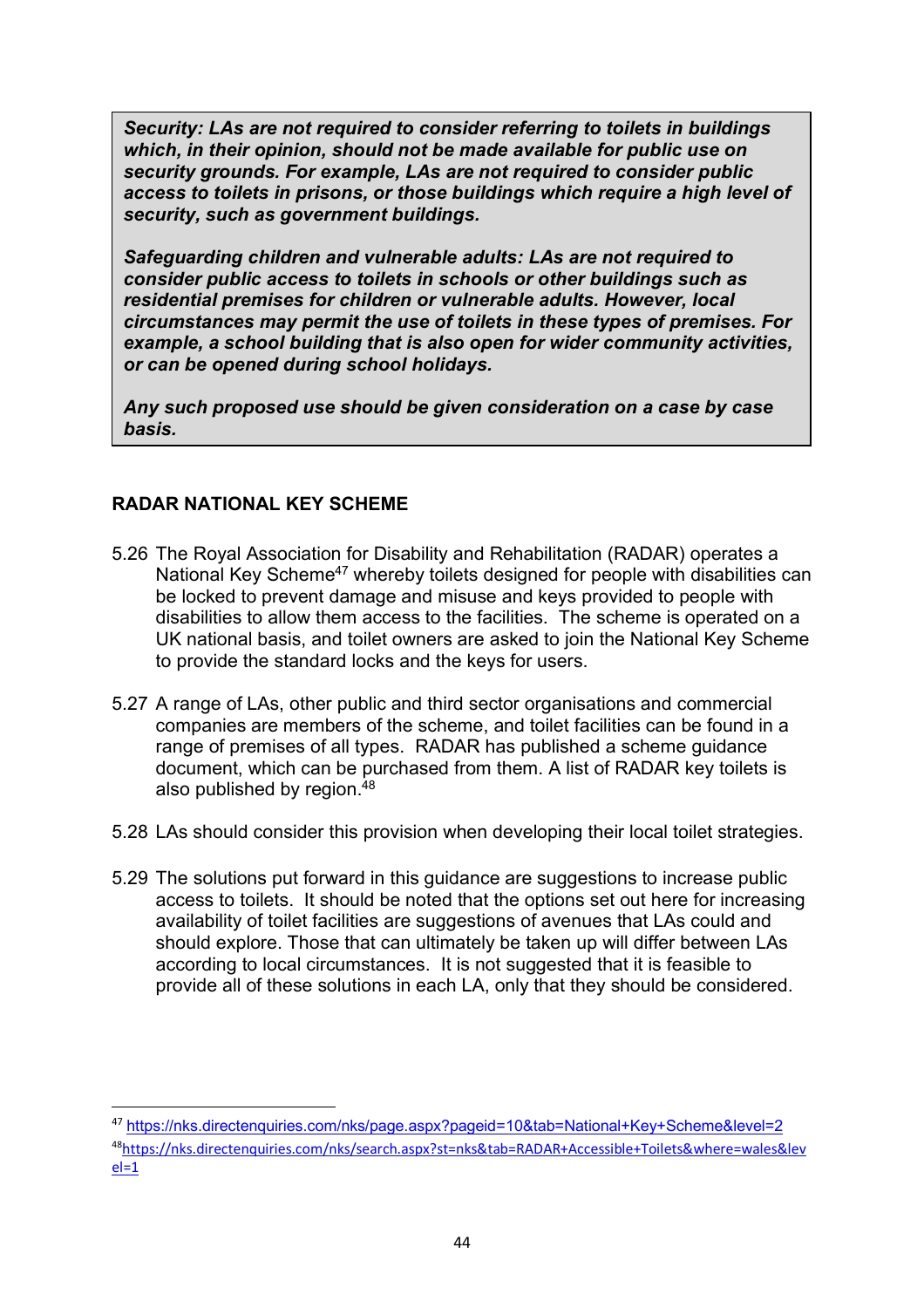# **6. PUBLICATION AND DISSEMINATION**

- 6.1 One of the purposes of the strategy is to help prevent the kinds of health and well-being issues as discussed elsewhere in this document. To help achieve this and for a strategy to be successful, and its preventative intention to be effective, it is essential that it is publicised and the provision of toilets for public use is made known to as wide a public as possible. The success of the strategy is dependent on members of the public and owners of facilities fully understanding the principles of the scheme and recognition of any signage or publicity materials.
- 6.2 LAs should publish and publicise their first strategy no later than 31 May 2019. LAs are not required to submit their published strategies to the Welsh Government. LAs are accountable to their councillors and residents for the publication of their strategy, completion of identified actions and subsequent interim statements.
- 6.3 On publication, LAs should consider engaging again with the people they worked with in developing the assessment of need to disseminate the strategy. This could be done with the request that it be shared further with any networks individuals or groups may have access to. Third sector organisations and others should be encouraged to promote the message of the availability of toilets and to address any reluctance to access toilets that are not traditional public toilets. All participants in the process of the assessment of need and delivery plans can play a part in this process of culture change.
- 6.4 LAs should also consider how the wider public could be made aware of the strategy, and similar methods to those used for engagement with communities should be used. As a minimum, the strategy should be published in a prominent place on the website of each individual LA and publicised in any relevant LA maintained newsletters. Additional publicity approaches to ensure the information reaches as many people as possible, both residents and visitors, should also be considered.
- 6.5 The Dewis Cymru (www.dewis.wales) website is a resource that brings together local information on social services, health and wellbeing services in one place. A number of LAs already post their information to this site. These are Isle of Anglesey, Gwynedd, Conwy, Denbighshire, Flintshire, Wrexham, Bridgend, the Vale of Glamorgan, Cardiff, Rhondda Cynon Taf, Merthyr Tydfil, Blaenau Gwent, Caerphilly, Torfaen, Monmouthshire and Newport. It is being rolled out across other parts of Wales. LAs should post information about their toilets on this website as well as on their own.

## **PUBLICITY MATERIALS**

6.6 Any publicity materials should be available in both downloadable and printed formats to ensure the information reaches as many people as possible, both residents and visitors. Any materials produced should be published in both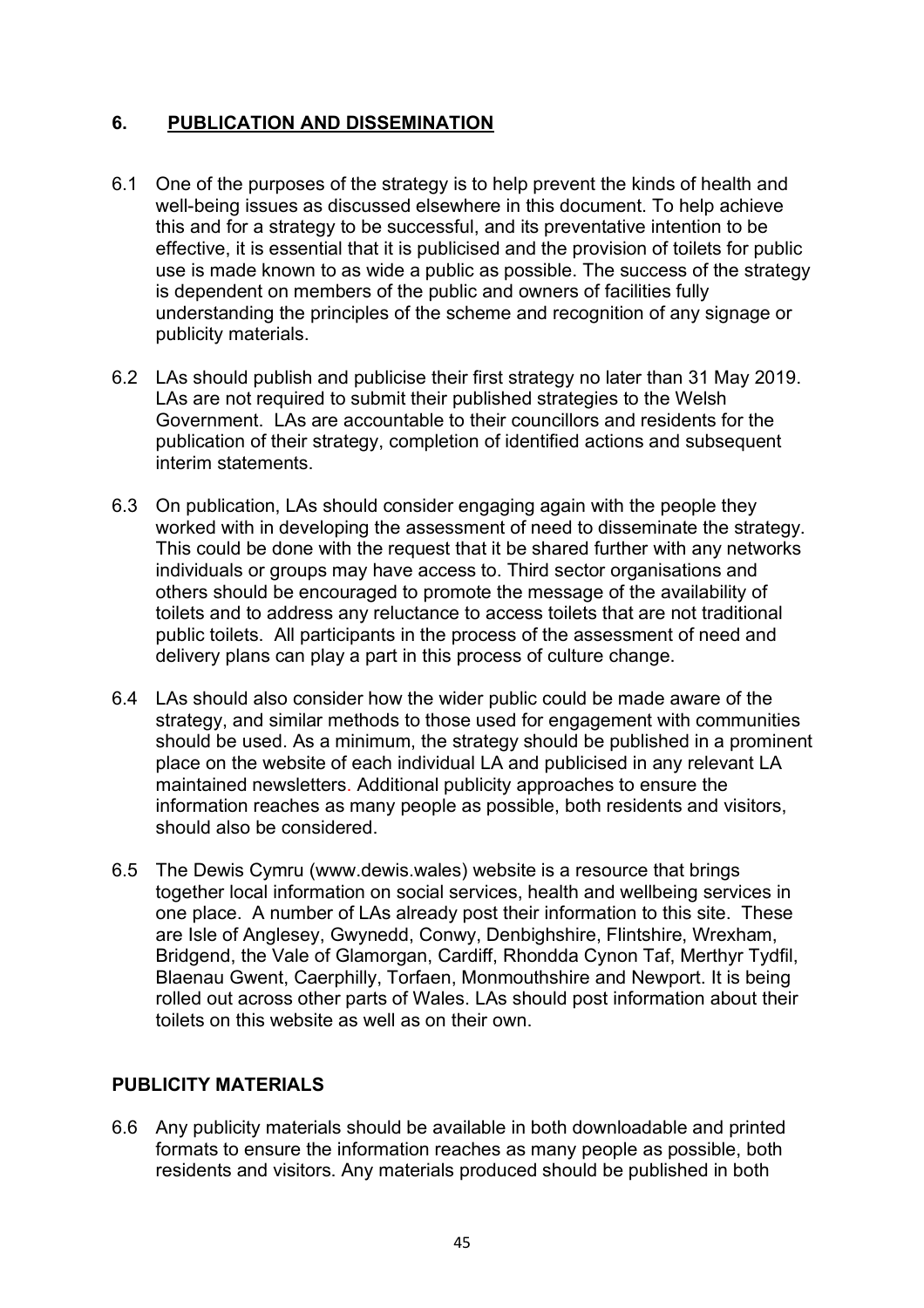Welsh and English, and should also be made available in other formats (such as Braille) on request. Information should be published in a prominent location on the LA website. Printed versions could be distributed via visitor centres, libraries and other well attended venues. Consideration should also be given to the need for necessary street signage.

6.7 To assist LAs with the publicising of information on the location of toilets, and help the general public identify the provision of toilets for public use, both locally and nationally, the following tools have been developed.

# **TOILET MAP DEVELOPMENT**

- 6.8 The development of a national toilet map for Wales will provide the public both locally and nationally with a resource that they can use to see the availability of toilets in an area they intend to visit. This will be developed by utilising data provided by LAs, in existing mapping tools, to Welsh Government. The map, utilising the data, will be presented in Welsh and English on the Welsh Government's Lle data mapping website49. The data collected will also be made available to third parties who will be able to use it to develop their own maps and apps. The Welsh Government does not intend to develop its own app as it is considered that third party developers are better placed to do this utilising the Welsh Government data and there are already apps of this kind in use.
- 6.9 To deliver this, under section 141 of the Local Government Act 1972, LAs should make an open dataset available to the Welsh Government, containing information consisting of the location and specified characteristics of the toilets they identify under their local toilets strategies. Full details on the data required and how it will be collected are provided in a separate **technical guidance** document.
- 6.10 LAs are asked to post details about their toilets to the Dewis Cymru website, and it is hoped that eventually the data collected for the Lle mapping can be cross referenced with the Dewis website. This is still being developed and further advice will be given once the mapping process is underway.

## **NATIONAL LOGO**

6.11 We know that a national recognised scheme has many benefits, therefore it is considered desirable to advertise provision of toilets for public use in a consistent way. A logo can be used as signage, for example displayed in windows of premises that have consented to allow their toilet facilities to be used by the public. It can also be contained within printed materials to identify those premises.

 $\overline{a}$ <sup>49</sup> http://lle.gov.wales/home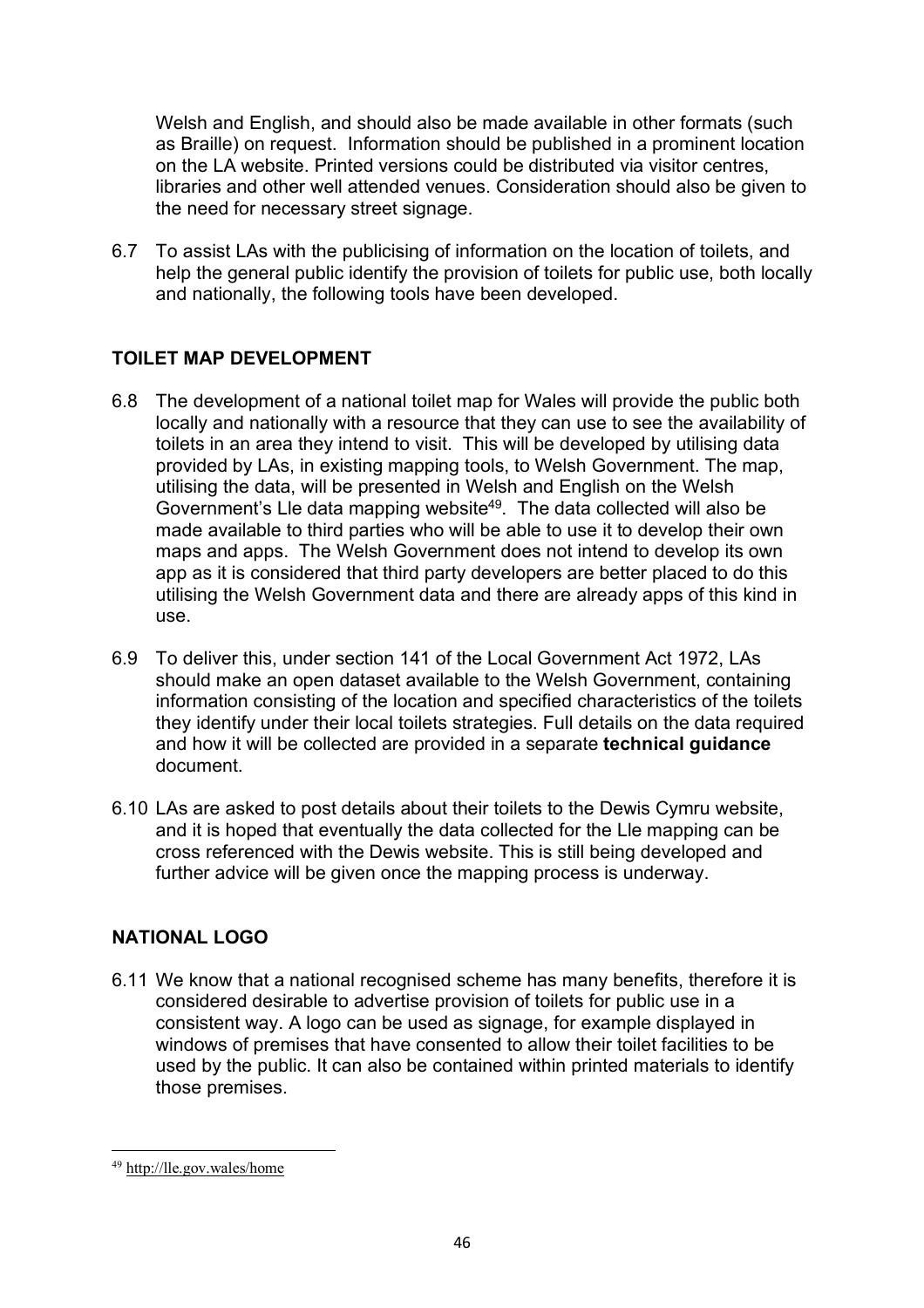- 6.12 A logo has been designed for this purpose and will be released for use at a later date. When released, it would be helpful if LAs adopt and publicise it, so that residents and visitors will readily recognise it wherever they are in Wales. Although its use is not mandated within the Act, we recommend that LAs incorporate the logo as part of their awareness raising of toilets for public use.
- 6.13 Full details on the logo and its suggested use will be provided at **Annex B.**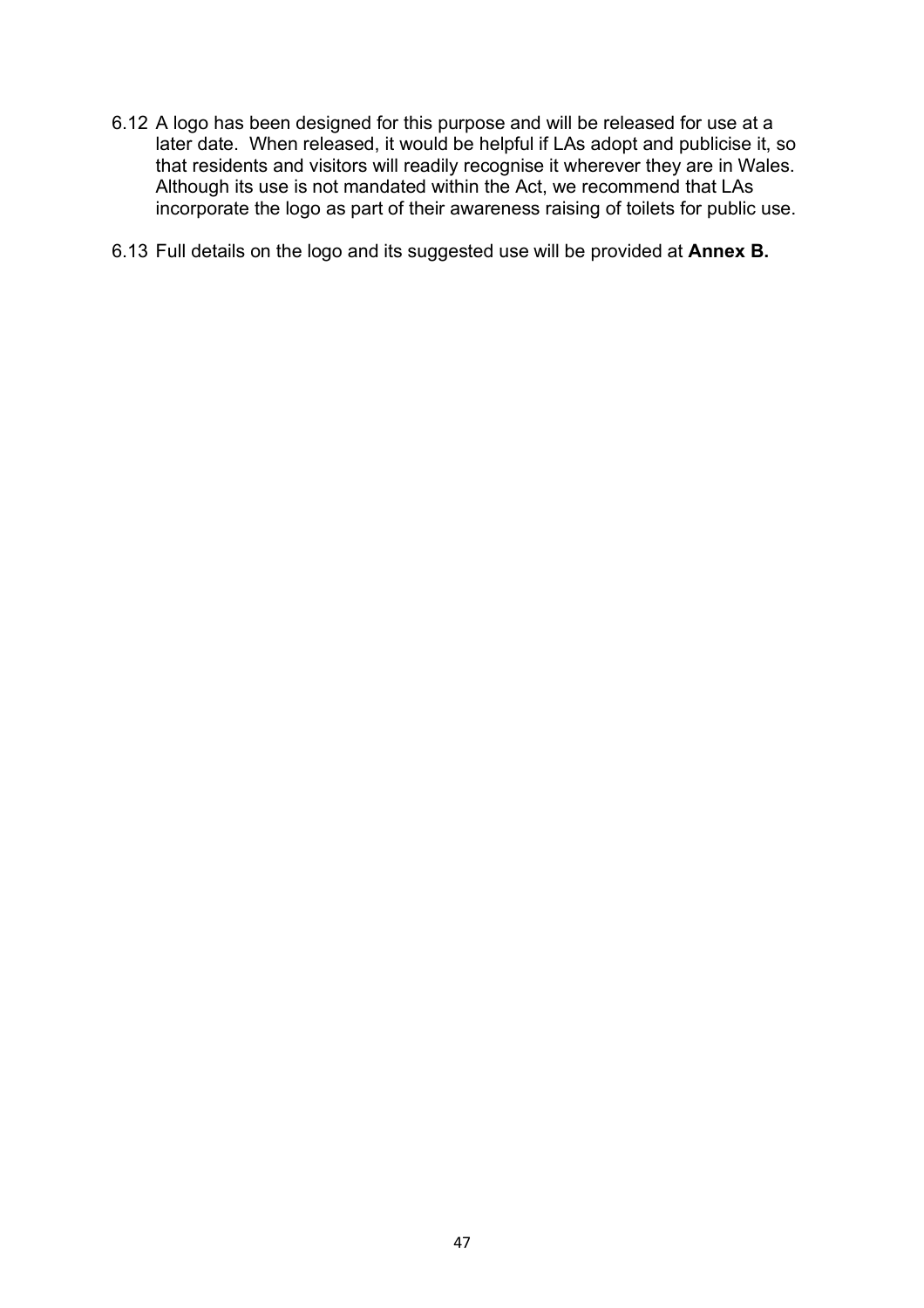### **LEGAL PROVISIONS**

Sections 113 to 115 of the Act have been covered in the main body of this guidance.

This annex covers sections 116 to 118 of the Act which restate or replace various legal powers that LAs already have. This annex also covers other legislation of relevance to the provision of toilets for public use.

Section 116(1) provides that a LA may provide toilets in their area for use by the public. This section restates the power that LAs previously had under section 87 of the Public Health Act 1936. Section 116(1) essentially means that the provision and maintenance of toilets in public places is at the discretion of LAs who have power to provide public conveniences, but are under no duty to do so.

Section 116(2) provides that LAs must have regard to their own strategy when deciding to exercise their discretionary power to provide toilets, and of what type. Section 116(3) provides definitions relevant to section 116(2).

Section 116(4) provides that a LA may not provide toilets on or under land adjoining, or in the vicinity of a highway or proposed highway unless the LA is the highway authority or has the consent of the highway authority. Section 116(6) provides definitions relevant to section 116(4).

Section 116(5) provides that a LA may charge for the use of any toilets they may provide.

Section 117(1) provides LAs that provide toilets with the power to make byelaws as to the conduct of people using or entering those toilets.

Section 117(2) reserves the right of a community council to make byelaws in relation to toilets provided by them, in which case their byelaws take precedence over any byelaws made by the county or county borough council under section 2 of the Local Government Byelaws (Wales) Act 2012.

Section 118 and Schedule 4 of the Act deals with consequential amendments to the Public Health Act 1936; Highways Act 1980 and the Local Government Byelaws (Wales) Act 2012.

The following legislation is also of relevance when considering the development of the local toilets strategies.

#### Local Government Act 1972, section 123

A LA may dispose of its property however it wishes to do. In circumstances where LA property is being leased to a private party for the property's use as, for example, a café, the LA may exercise its section 123 power to insert a condition into the lease agreement to the effect that the new occupier/s of the premise would be required to make the toilet facilities available for use by the public.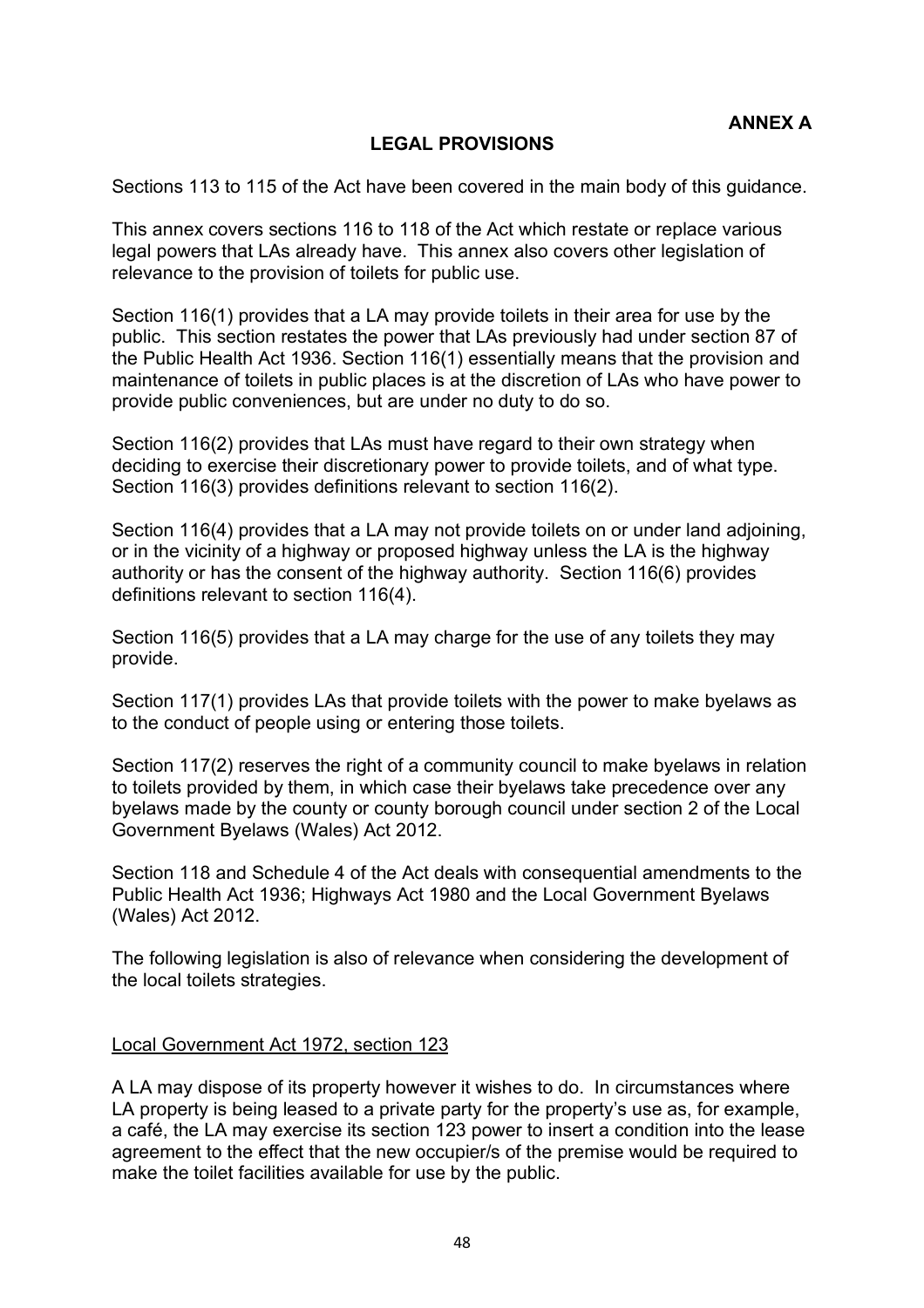#### Local Government (Miscellaneous Provisions) Act 1976, section 20

A LA has power under section 20 of the Local Government (Miscellaneous Provisions) Act 1976 to require toilets to be provided and maintained for public use in any place providing entertainment, exhibitions, sporting events and places serving food and drink for consumption on the premises.

#### Highways Act 1980, section 114

Where the LA is the authority for a highway they may provide public sanitary conveniences (including toilets) in proper and convenient situations and may manage such conveniences.

#### Town and Country Planning Act 1990, Section 106

In limited circumstances, a LA, in their capacity as local planning authorities, may use powers under s.106 of the Town and Country Planning Act 1990 to make an agreement with a developer for the provision of toilets for public use as part of an approved development.

#### Local Government Act 2000, section 2

A LA may do anything which it considers is likely to achieve the promotion or improvement of the well-being of its area. This may include entering into grant agreements with the operators of commercial premises in order to require such operators to allow public access to the toilet facilities at the premises.

#### Equality Act 2010

The Equality Act 2010 covers a wide range of duties and responsibilities that LAs should have regard to in relation to people with protected characteristics and the provision of services and facilities.

#### **Other powers**

LA Environmental Health Officers can review plans and licence applications and object that an application does not meet the requirements of relevant British Standards relating to sanitary facilities.

#### **Other tools**

The **British Standard BS6465-1:2006** *Code of Practice for the design of sanitary installations and scales of provision of sanitary and associated appliances* can be used to secure an appropriate level of provision, design quality and accessibility for toilets in new buildings and those undergoing major refurbishment.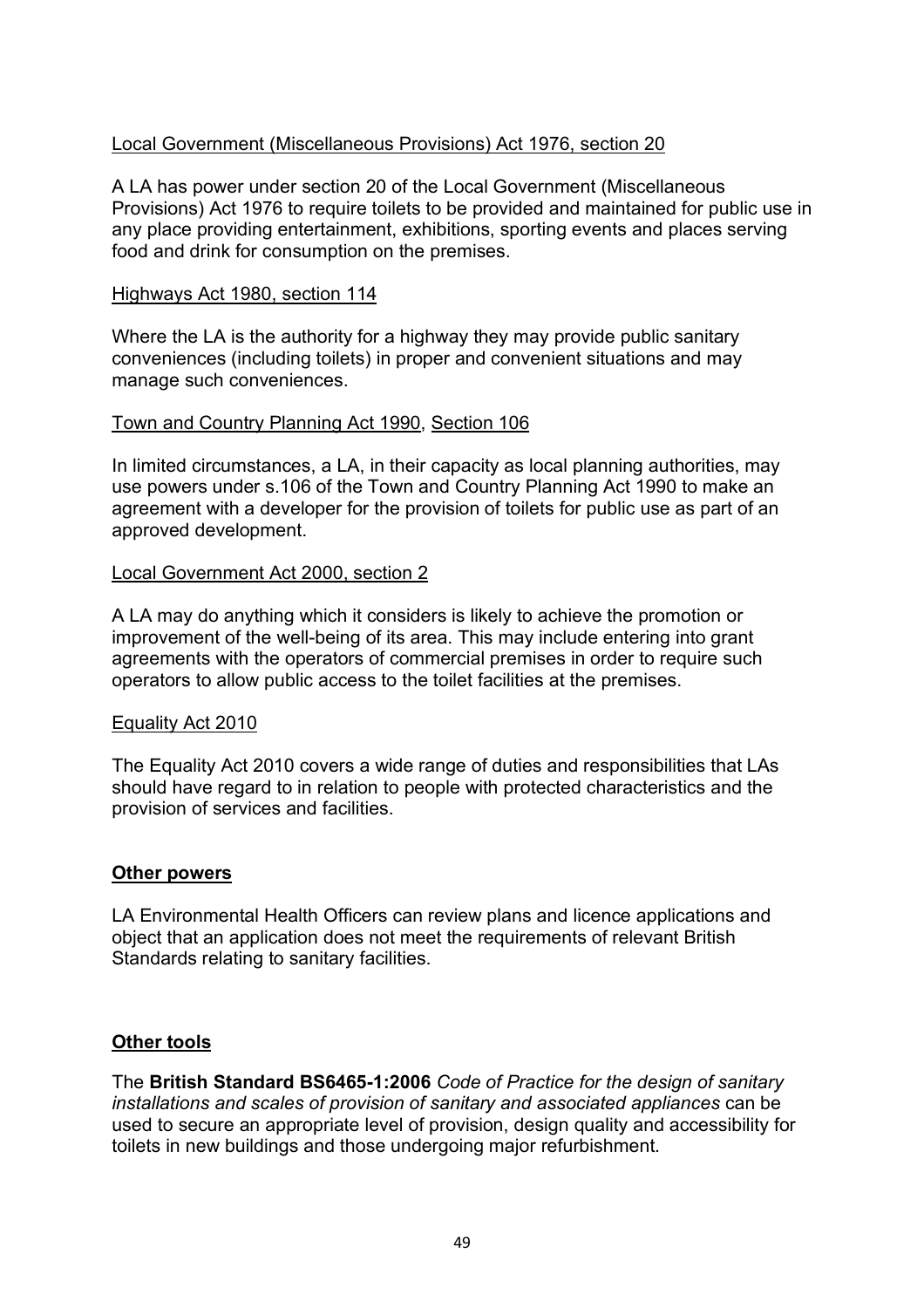The **British Standard BS 8300:2009+A1:2010** Code of Practice for the design of buildings and their approaches to meet the needs of people with disabilities.

**Leasing conditions** can also be useful for providing access to additional toilets for public use. When letting council properties, LAs could consider including clauses within the lease to allow the public access to toilets on the premises when appropriate.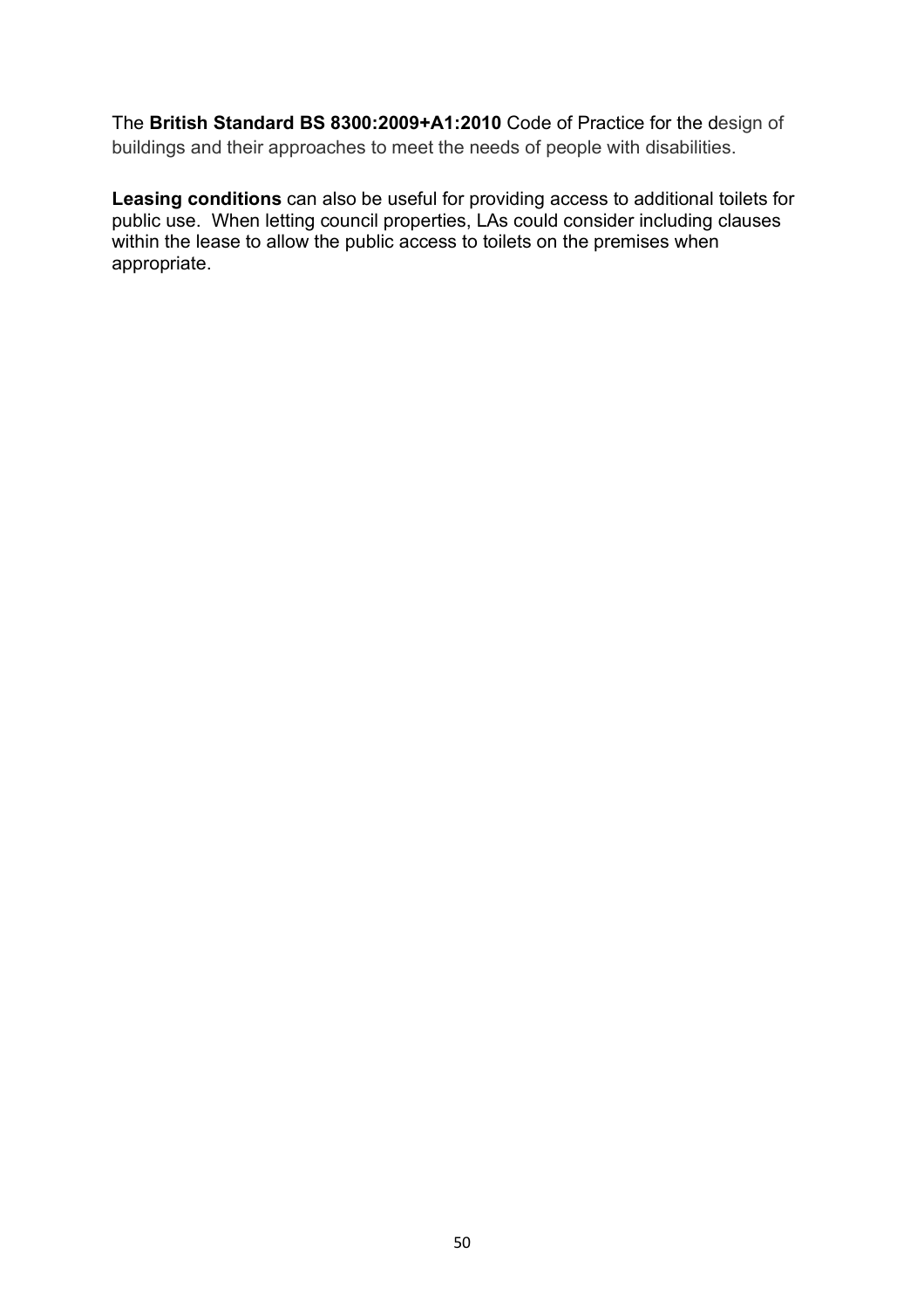# **ANNEX B**

# **NATIONAL TOILET LOGO**

To be provided.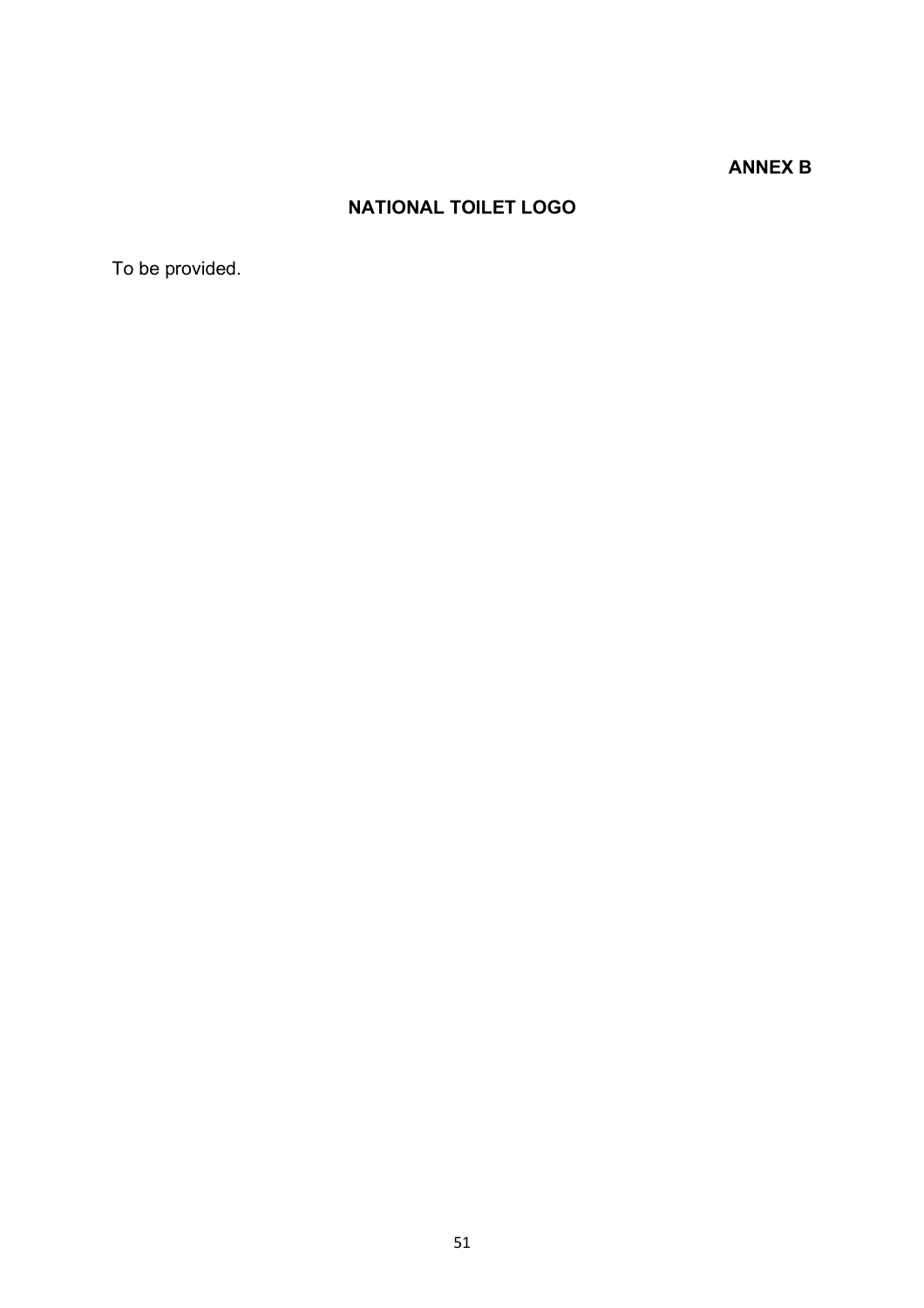#### **ANNEX C**

#### **USEFUL REFERENCES**

## **Assessment Tools**

#### **Assessments of Local Wellbeing – Common data set**

http://www.dataunitwales.gov.uk/SharedFiles/Download.aspx?pageid=30&mid=64&fileid=95

#### **Welsh Index of Multiple Deprivation**

http://gov.wales/statistics-and-research/welsh-index-multiple-deprivation/?lang=en

#### **Wales Census Data**

http://gov.wales/statistics-and-research/census-population/?lang=en

#### **Future Trends Data**

http://gov.wales/statistics-and-research/future-trends

#### **Population projections**

https://statswales.gov.wales/Catalogue/Population-and-Migration/Population/Projections/Local-**Authority** 

#### **Transport Trends**

http://wales.gov.uk/statistics-and-research/?topic=Transport&lang=en

#### **Disability Figures**

https://www.gov.uk/government/publications/disability-facts-and-figures/disability-facts-andfigures#fn:1

#### **Tourism Statistics**

http://gov.wales/statistics-and-research/?topic=Tourism&lang=en

#### **Welsh Language Commissioner - Guidance for Organisations**

http://www.comisiynyddygymraeg.cymru/English/Organisations/Pages/InformationForOrganisations.a spx

#### **Welsh Health Impact Assessment Support Unit**

http://www.wales.nhs.uk/sites3/home.cfm?orgid=522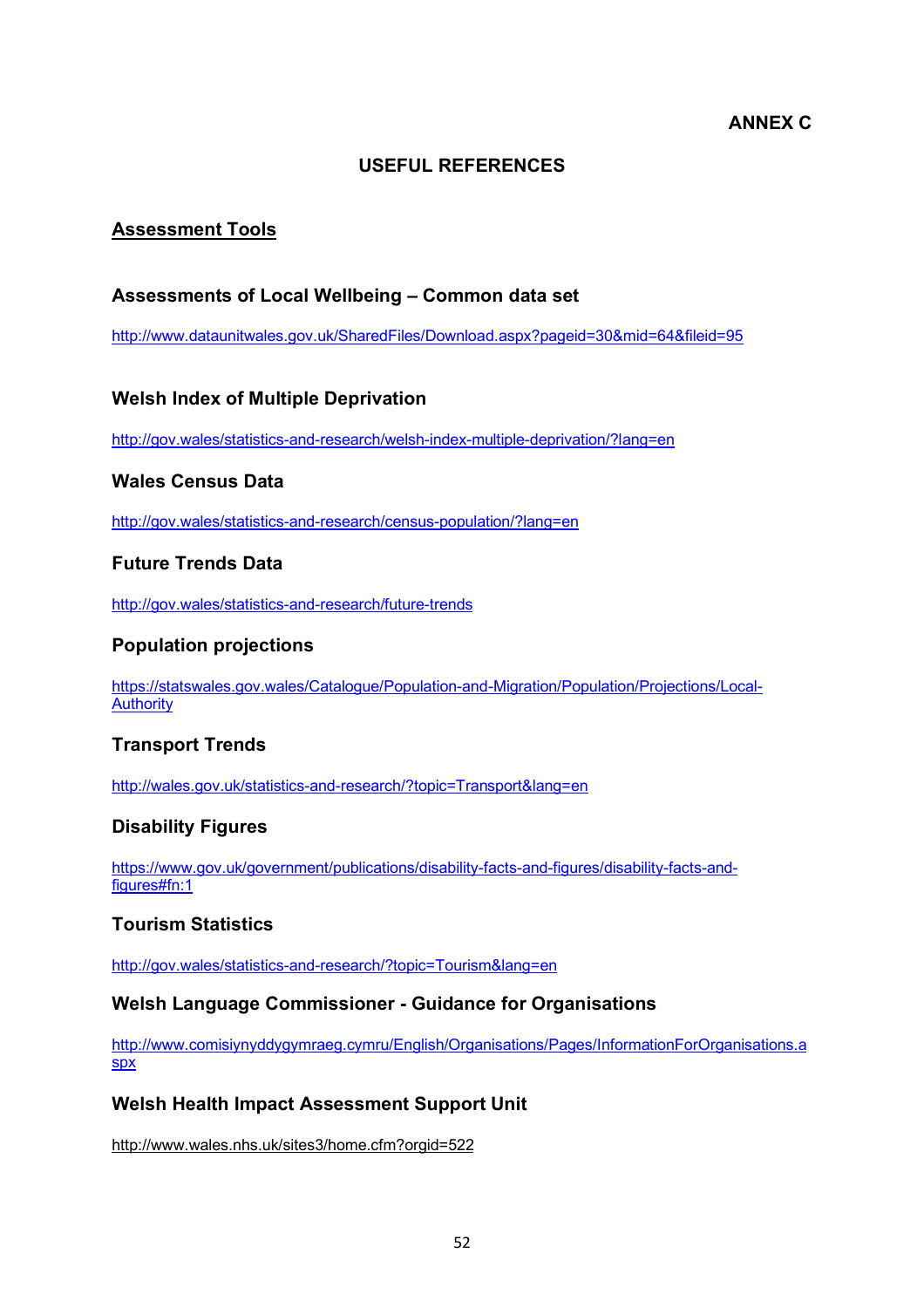# **Equality Impact Assessment Toolkit**

http://www.equalityhumanrights.wales.nhs.uk/equality-impact-assessment-toolkit

#### **Population Needs Assessment**

http://gov.wales/topics/health/socialcare/act/population/?lang=en

#### **Wales Spatial Plan**

http://gov.wales/topics/planning/development-plans/wales-spatial-plan/?lang=en

#### **Place Plans**

http://www.planningaidwales.org.uk/place-plans-from-concept-to-reality/

#### **Destination Management Plans**

https://businesswales.gov.wales/dmwales/

#### **Business Wales Tourism Pages**

https://businesswales.gov.wales/tourism/working-together

#### **Tourism Amenity Investment Support**

https://businesswales.gov.wales/tourism/finance#guides-tabs--4

#### **Policy Guidance**

#### **Prosperity for All**

https://gov.wales/docs/strategies/170919-prosperity-for-all-en.pdf

#### **Wellbeing of Future Generations Act and Toolkit**

http://gov.wales/topics/people-and-communities/people/future-generations-act/?lang=en

#### **Older People's Strategy for Wales**

http://gov.wales/docs/dhss/publications/130521olderpeoplestrategyen.pdf

#### **The Importance and Impact of Community Services in Wales – Older People's Commissioner Report 2014**

http://www.olderpeoplewales.com/en/Publications/pub-story/14-02- 25/The Importance and Impact of Community Services within Wales.aspx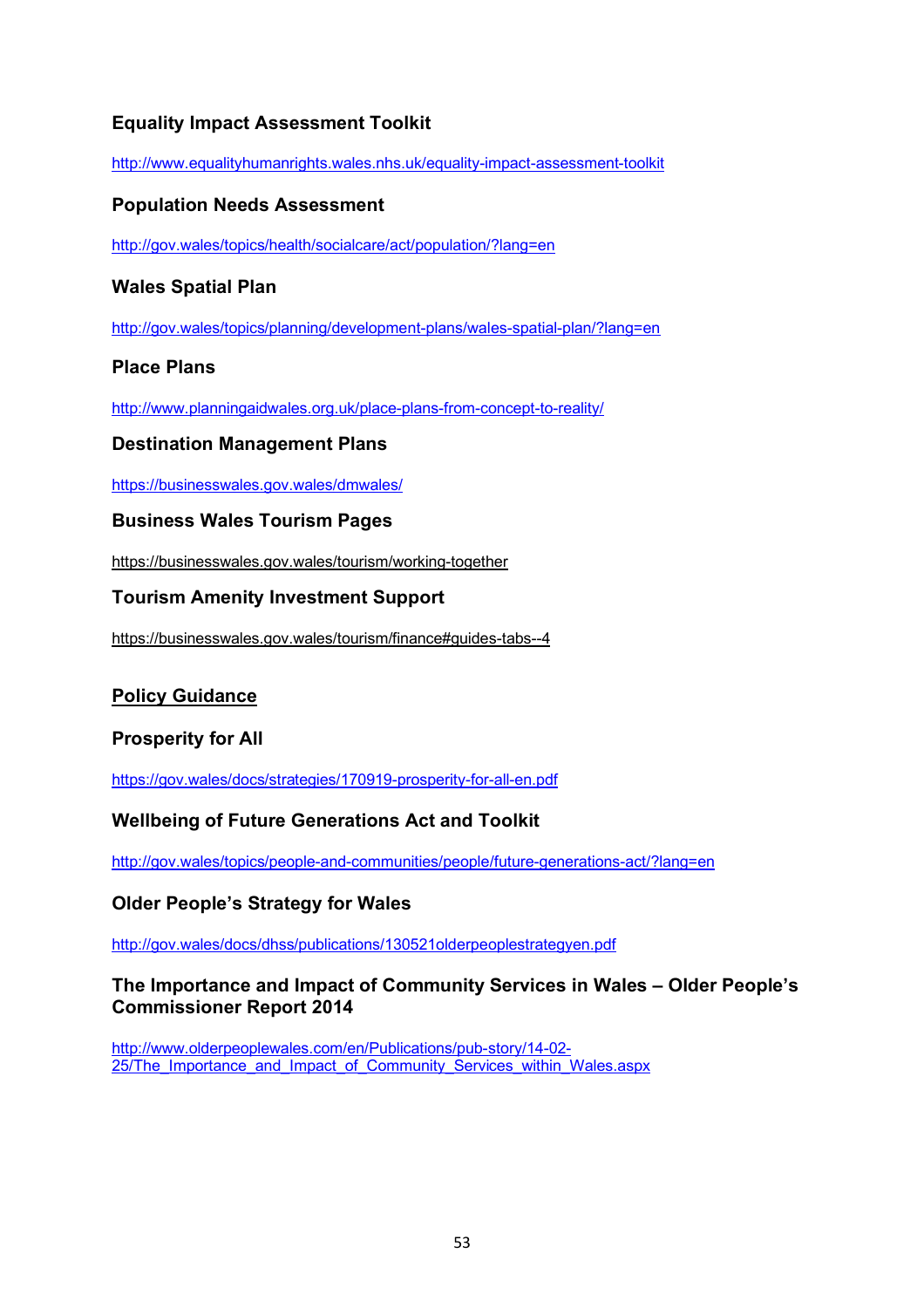#### **Equality and Human Rights Impact Assessments Guidance – Older People's Commissioner**

http://www.olderpeoplewales.com/en/Publications/pub-story/16-02- 16/Section\_12\_Guidance\_Equality\_and\_Human\_Rights\_Impact\_Assessments\_Scrutiny.aspx

#### **Preparing Local Wellbeing Plans for Public Services Boards – Older People's Commissioner**

http://www.olderpeoplewales.com/en/Publications/pub-story/16-10- 05/Preparing\_Local\_Wellbeing\_Plans\_Guidance\_for\_Public\_Services\_Boards.aspx

#### **Engagement and consultation with older people – Older People's Commissioner Guidance**

http://www.olderpeoplewales.com/en/Publications/pub-story/14-07- 01/Best\_Practice\_Guidance\_for\_Engagement\_and\_Consultation\_with\_Older\_People\_on\_Changes\_t o Community Services in Wales.aspx

#### **Wellbeing Indicators for Older People**

*http://www.olderpeoplewales.com/en/news/news/15-03- 19/Wellbeing\_Indicators\_for\_Older\_People.aspx#.VYgVr9JFDcs*

#### **Transgender Action Plan**

http://gov.wales/docs/dsjlg/publications/equality/160314-transgender-action-plan-en.pdf

#### **Local Wellbeing Plans**

http://gov.wales/docs/desh/publications/161111-spsf-3-collective-role-en.pdf

#### **Child Poverty Strategy**

http://gov.wales/topics/people-and-communities/people/children-and-young-people/childpoverty/?lang=en

#### **Tackling Poverty Action Plan**

http://gov.wales/topics/people-and-communities/tackling-poverty/taking-forward-tackling-povertyaction-plan/?lang=en

#### **Welsh Language Strategy**

http://gov.wales/docs/dcells/publications/122902wls201217en.pdf

#### **Active Travel (Wales) Act 2013, Statutory and Design Guidance**

http://www.legislation.gov.uk/ukpga/1980/66/section/114

https://beta.gov.wales/active-travel-design-guidance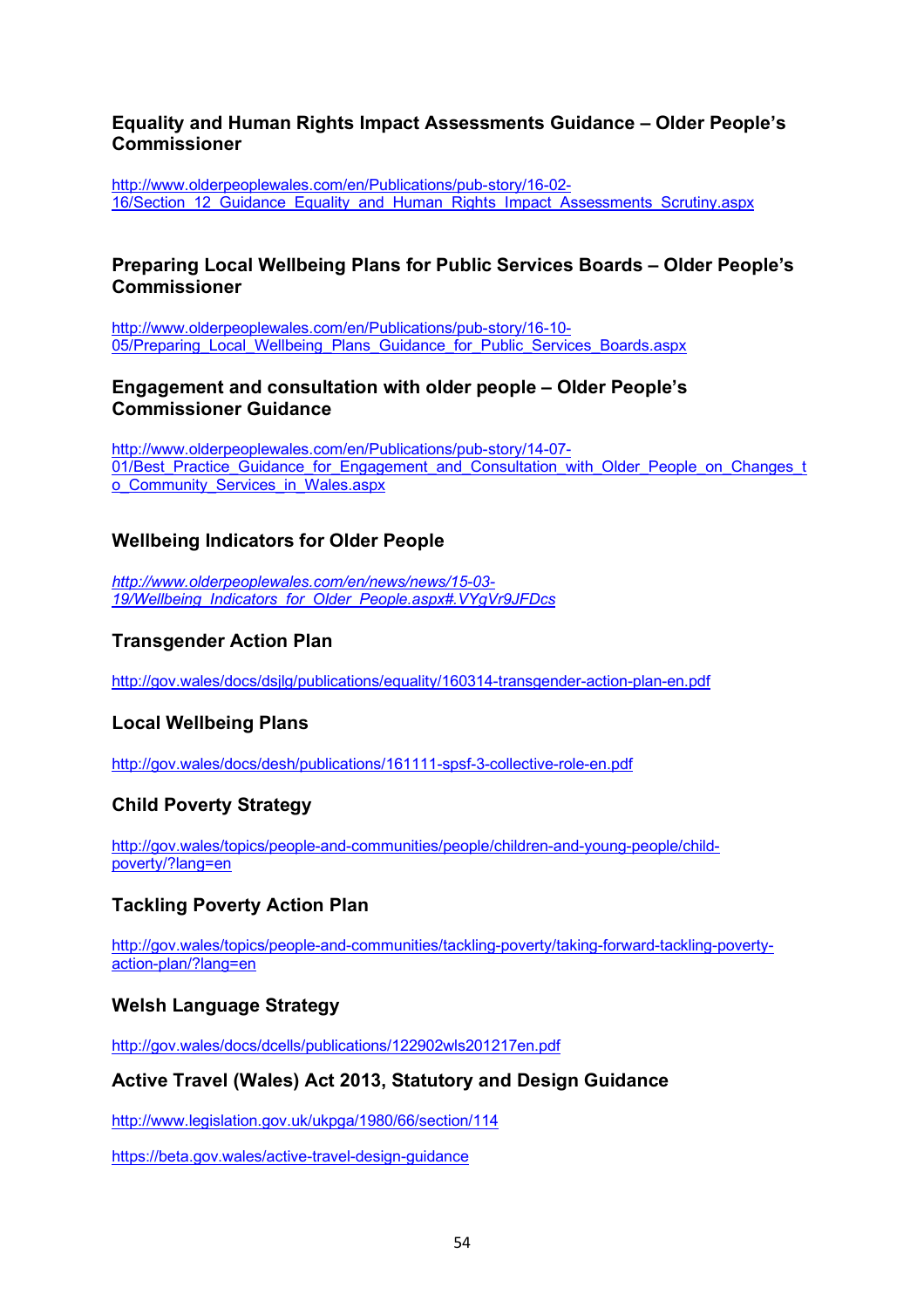https://beta.gov.wales/active-travel-statutory-guidance-local-authorities

#### **Practical Guidance**

#### **Changing Places information and guidance**

http://www.changing-places.org/

#### **Blue Flag Scheme (includes criteria for toilet provision)**

https://www.keepwalestidy.cymru/blue-flag

#### **Welsh Health Impact Assessment Support Unit**

https://whiasu.publichealthnetwork.cymru/en/

#### **Community Asset Transfer guidance and resources**

http://gov.wales/topics/people-and-communities/communities/community-asset-transfer/?lang=en

#### **Community Toilets Scheme Guidance**

http://webarchive.nationalarchives.gov.uk/20120919231747/http://www.communities.gov.uk/publicatio ns/localgovernment/guidancetoiletschemes

#### **The Purple Guide to Health, Safety and Welfare at Music and Other Events**

https://www.thepurpleguide.co.uk/

#### **The Green Guide (Safety at Sports Grounds)**

http://www.safetyatsportsgrounds.org.uk/publications/green-guide

#### **HSE Resources – Event Safety**

http://www.hse.gov.uk/event-safety/index.htm

#### **Miscellaneous Information**

https://www.livingstreets.org.uk/media/1794/overcoming-barriers-and-identifying-opportunities-foreveryday-walking-for-disabled-people.pdf

The London Plan: Social Infrastructure Section S6 on Public Toilets